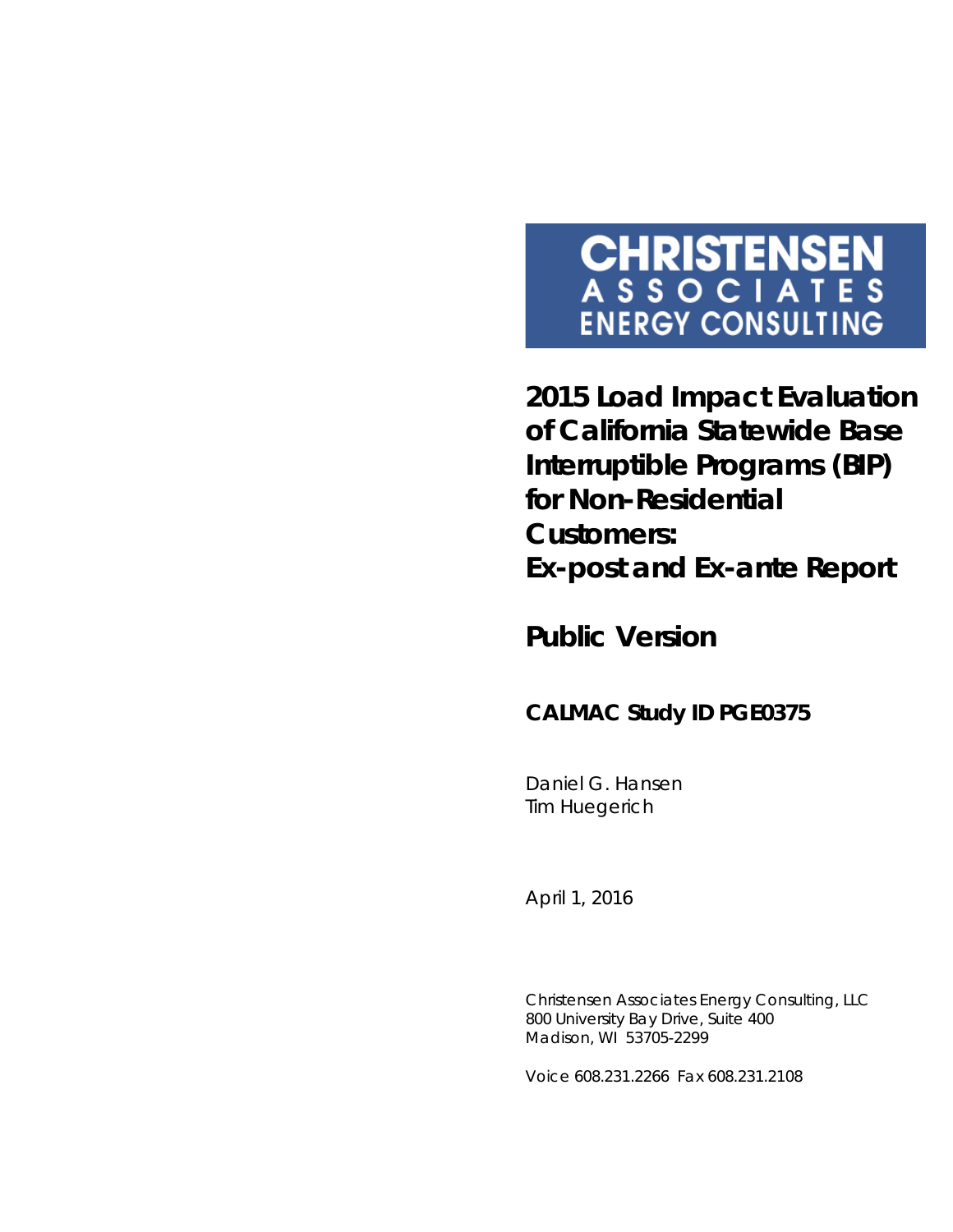| 3.2.2 Development of Uncertainty-Adjusted Load Impacts 19      |  |
|----------------------------------------------------------------|--|
|                                                                |  |
|                                                                |  |
| 4.1.1 Average Hourly Load Impacts by Industry Group and LCA 20 |  |
|                                                                |  |
|                                                                |  |
| 4.2.1 Average Hourly Load Impacts by Industry Group and LCA 25 |  |
|                                                                |  |
|                                                                |  |
|                                                                |  |
|                                                                |  |
|                                                                |  |
|                                                                |  |
|                                                                |  |
|                                                                |  |
| 5.2.2 Development of Reference Loads and Load Impacts 31       |  |
|                                                                |  |
|                                                                |  |
|                                                                |  |
|                                                                |  |

#### **Table of Contents**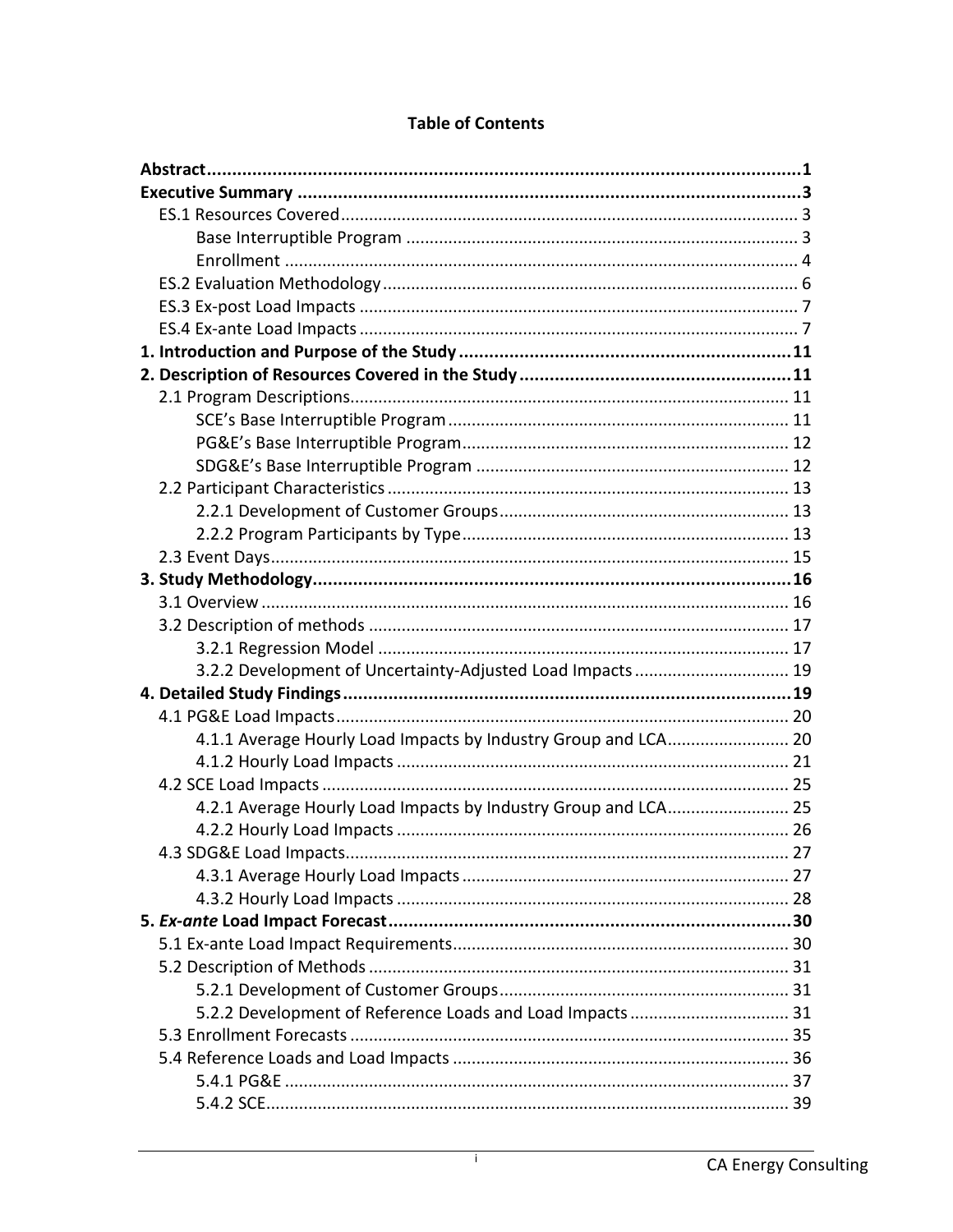| A.1.2 Results from Tests of Alternative Weather Specifications 60     |  |
|-----------------------------------------------------------------------|--|
|                                                                       |  |
| A.2 Comparison of Predicted and Observed Loads on Event-like Days  65 |  |
|                                                                       |  |
|                                                                       |  |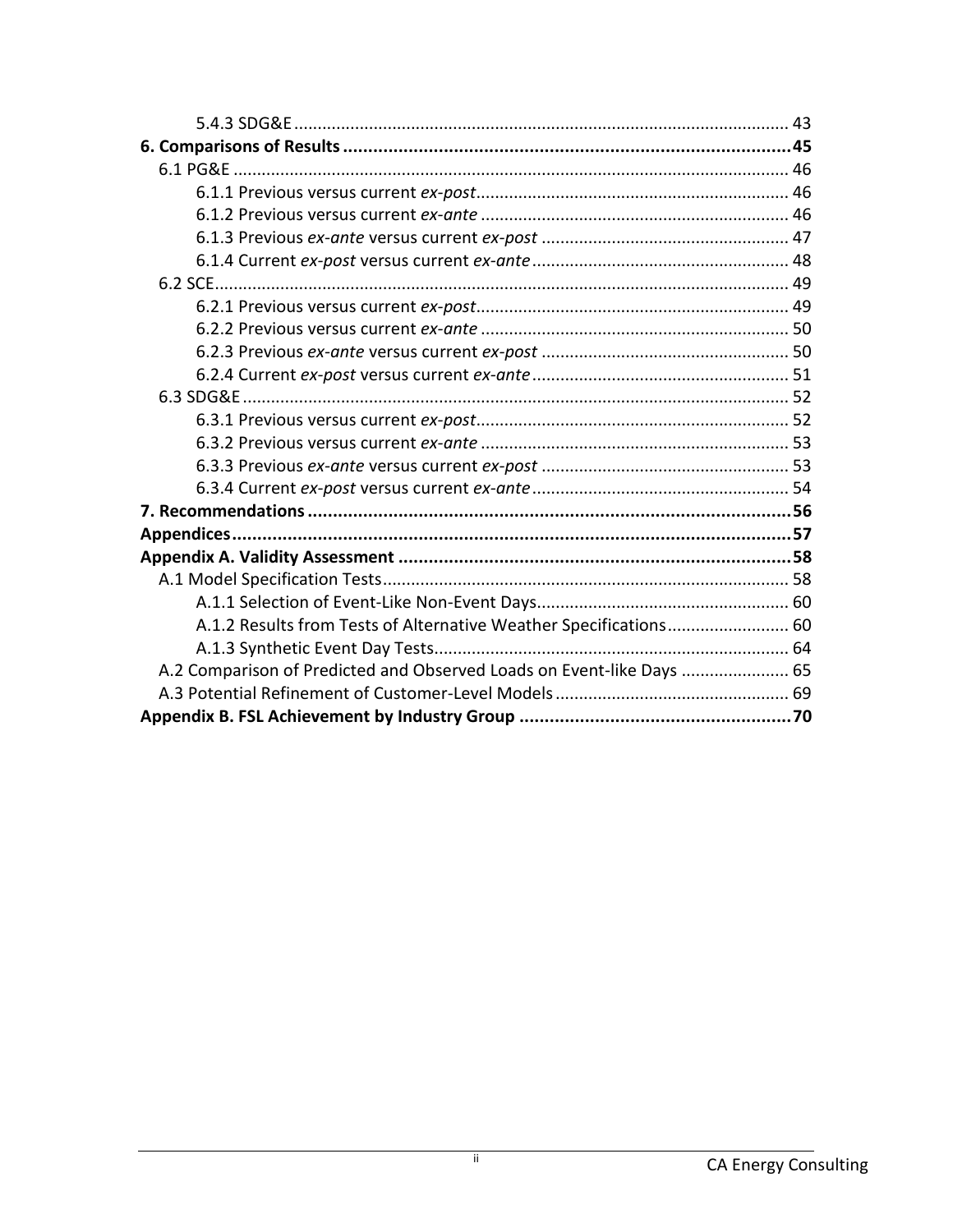#### **Tables**

| Table 3.1: Descriptions of Variables included in the Ex-post Regression Equation  18  |  |
|---------------------------------------------------------------------------------------|--|
|                                                                                       |  |
|                                                                                       |  |
|                                                                                       |  |
|                                                                                       |  |
| Table 4.5: BIP Hourly Load Impacts for the July 30, 2015 Event Day, PG&E  22          |  |
| Table 4.6: Average Event-day Hourly Load Impacts - SCE BIP, by Industry Group  25     |  |
|                                                                                       |  |
|                                                                                       |  |
| Table 4.9: BIP Hourly Load Impacts for the September 24, 2015 Event Day, SCE 26       |  |
|                                                                                       |  |
|                                                                                       |  |
| Table 4.12: August 28, 2015 Load Impacts - SDG&E BIP, by Industry Group 28            |  |
| Table 4.13: BIP Hourly Load Impacts for the August 28, 2015 Event Day, SDG&E 29       |  |
| Table 5.1: Descriptions of Terms included in the Ex-ante Regression Equation  33      |  |
|                                                                                       |  |
| Table 5.3: Per-customer Ex-ante August 2016 Load Impacts by Scenario, SCE  43         |  |
| Table 5.4: Per-customer Ex-ante August 2016 Load Impacts by Scenario, SDG&E 45        |  |
| Table 6.1: Comparison of Ex-post Impacts in PY 2014 and PY 2015, PG&E  46             |  |
| Table 6.2: Comparison of Ex-ante Impacts from PY 2014 and PY 2015 Studies, PG&E  47   |  |
| Table 6.3 Comparison of Previous Ex-ante and Current Ex-post Impacts, PG&E 47         |  |
| Table 6.4 Comparison of Current Ex-post and Current Ex-ante Impacts, PG&E  48         |  |
|                                                                                       |  |
|                                                                                       |  |
| Table 6.7: Comparison of Ex-ante Impacts from PY 2014 and PY 2015 Studies, SCE 50     |  |
| Table 6.8 Comparison of Previous Ex-ante and Current Ex-post Impacts, SCE  51         |  |
| Table 6.9 Comparison of Current Ex-post and Current Ex-ante Impacts, SCE 51           |  |
|                                                                                       |  |
| Table 6.11: Comparison of Ex-post Impacts in PY 2014 and PY 2015, SDG&E  53           |  |
| Table 6.12: Comparison of Ex-ante Impacts from PY 2014 and PY 2015 Studies, SDG&E  53 |  |
| Table 6.13: Comparison of Previous Ex-ante and Current Ex-post Impacts, SDG&E 54      |  |
| Table 6.14 Comparison of Current Ex-post and Current Ex-ante Impacts, SDG&E  54       |  |
| Table 6.15: SDG&E BIP Ex-post versus Ex-ante Factors, Typical Event Day 55            |  |
|                                                                                       |  |
|                                                                                       |  |
|                                                                                       |  |
|                                                                                       |  |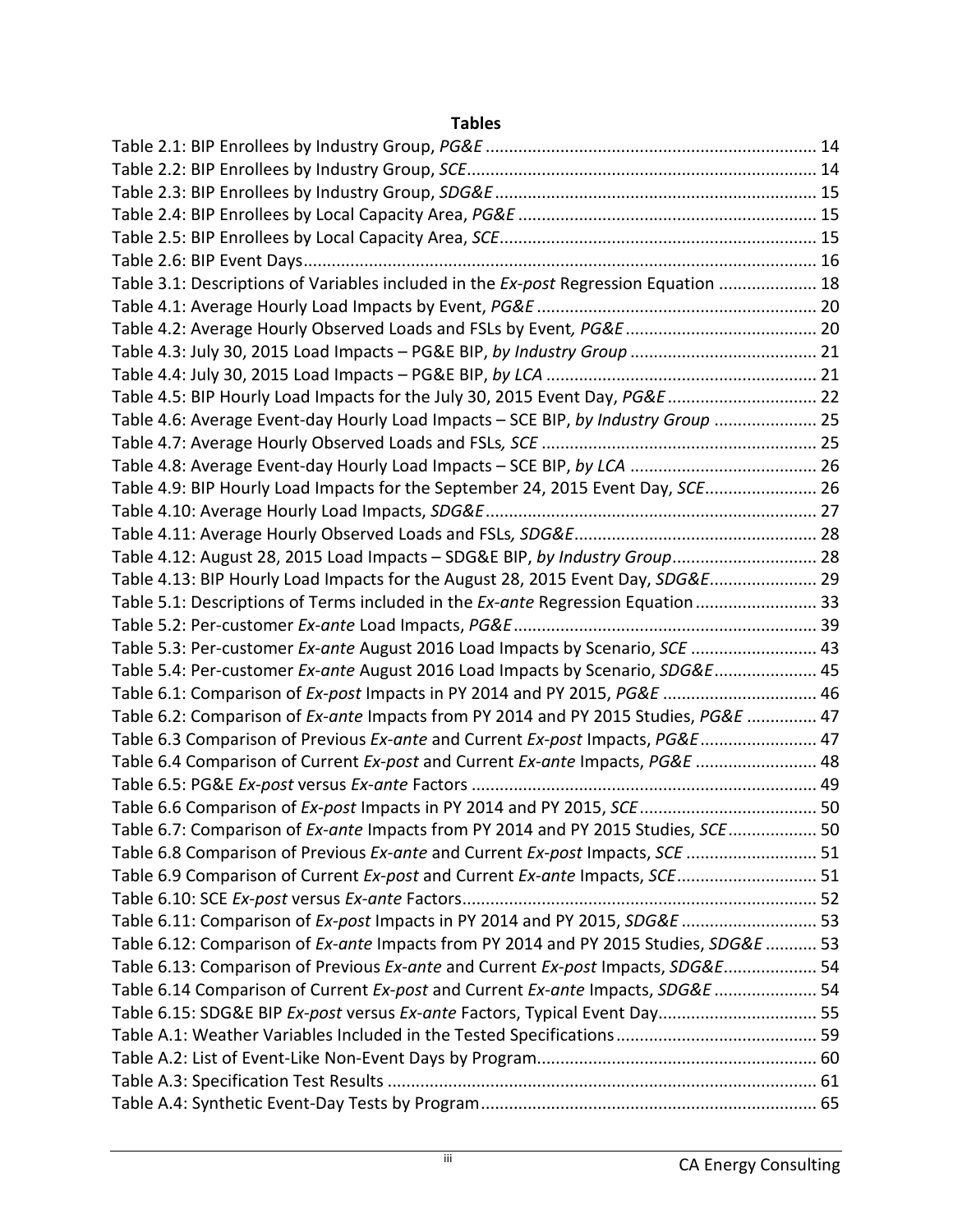| Table B.1: July 30, 2015 Over/Under Performance - PG&E BIP, by Industry Group and Event    |  |
|--------------------------------------------------------------------------------------------|--|
|                                                                                            |  |
| Table B.2: September 24, 2015 Over/Under Performance - SCE BIP, by Industry Group and      |  |
|                                                                                            |  |
| Table B.3: August 28, 2015 Over/Under Performance - SDG&E BIP, by Industry Group and Event |  |
|                                                                                            |  |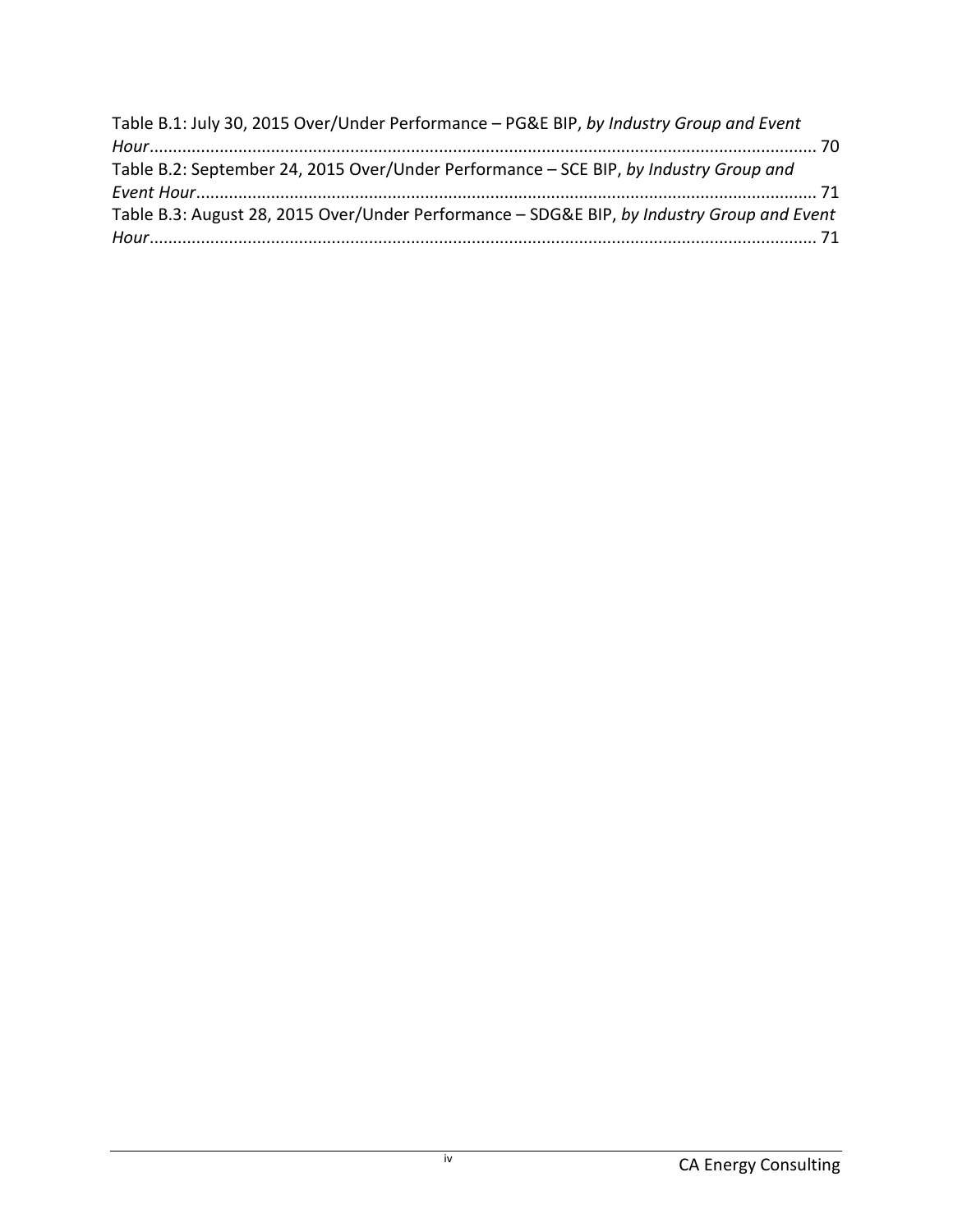#### **Figures**

| Figure ES.4: Average August Ex-ante Load Impacts by Scenario, 2016-2026, PG&E  8                  |  |
|---------------------------------------------------------------------------------------------------|--|
| Figure ES.5: Average August Ex-ante Load Impacts by Year and Scenario, SCE  9                     |  |
| Figure ES.6: Average August Ex-ante Load Impacts by Scenario, 2016-2016, SDG&E  10                |  |
|                                                                                                   |  |
| Figure 4.2: Hourly Load Impacts per Customer by Re-test Event, PG&E BIP  24                       |  |
| Figure 4.3: BIP Load Impacts for the September 24, 2015 Event Day, SCE  27                        |  |
|                                                                                                   |  |
|                                                                                                   |  |
| Figure 5.2: PG&E Hourly Event Day Load Impacts for the Typical Event Day in a Utility-Specific 1- |  |
|                                                                                                   |  |
| Figure 5.3: Share of PG&E Load Impacts by LCA for the August 2016 Typical Event Day in a          |  |
|                                                                                                   |  |
| Figure 5.4: Average August Ex-ante Load Impacts by Scenario, 2016-2026, PG&E  39                  |  |
| Figure 5.5: SCE Hourly Event Day Load Impacts for the Typical Event Day in a Utility-Specific 1-  |  |
|                                                                                                   |  |
| Figure 5.6: Share of SCE Load Impacts by LCA for the August 2016 Typical Event Day in a Utility-  |  |
|                                                                                                   |  |
| Figure 5.7: Share of SCE Load Impacts by Notification Time for the August 2016 Typical Event      |  |
|                                                                                                   |  |
| Figure 5.8: Average August Ex-ante Load Impacts by Scenario and Year, SCE 43                      |  |
| Figure 5.9: SDG&E Hourly Event Day Load Impacts for the Typical Event Day in a Utility-Specific   |  |
|                                                                                                   |  |
| Figure 5.10: Average August Ex-ante Load Impacts by Scenario, 2016-2026, SDG&E  45                |  |
| Figure A.1: Average Event-Hour Load Impacts by Specification, PG&E Summer Models 61               |  |
| Figure A.2: Average Event-Hour Load Impacts by Specification, PG&E Winter Models 62               |  |
| Figure A.3: Average Event-Hour Load Impacts by Specification, SCE Summer Models 63                |  |
| Figure A.4: Average Event-Hour Load Impacts by Specification, SDG&E Summer Models 64              |  |
| Figure A.5: Average Predicted and Observed Loads on Event-like Days, PG&E Summer 66               |  |
| Figure A.6: Average Predicted and Observed Loads on Event-like Days, PG&E Winter  67              |  |
| Figure A.7: Average Predicted and Observed Loads on Event-like Days, SCE Summer  68               |  |
| Figure A.8: Average Predicted and Observed Loads on Event-like Days, SDG&E Summer 69              |  |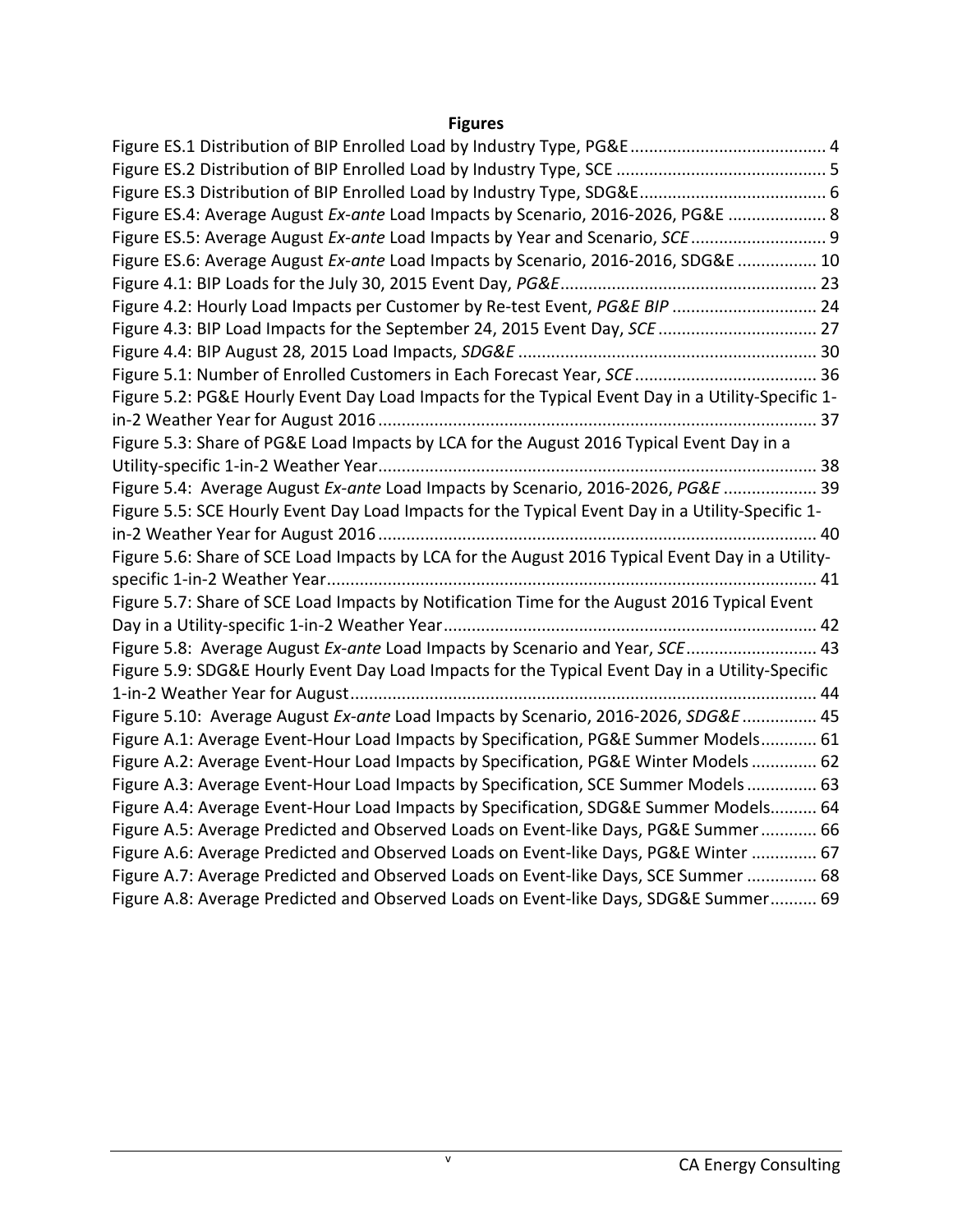# <span id="page-6-0"></span>**Abstract**

This report documents *ex-post* and *ex-ante* load impact evaluations for the statewide Base Interruptible Program ("BIP") in place at Pacific Gas and Electric Company ("PG&E"), Southern California Edison ("SCE"), and San Diego Gas and Electric Company ("SDG&E") in 2015. The report provides estimates of *ex-post* load impacts that occurred during events called in 2015 and an *ex-ante* forecast of load impacts for 2016 through 2026 that is based on the IOU's enrollment forecasts and the *ex-post* load impacts estimated for the 2015 program year.

Base Interruptible Programs are statewide voluntary programs that offer customers a monthly capacity bill credit in exchange for the commitment to reduce their energy consumption to an amount that meets the customer's minimum operational requirements, also known as a Firm Service Level ("FSL").

All three utilities called one full event in 2015: PG&E on July 30, SCE on September 24, and SDG&E on August 28. PG&E called four additional re-test events for sub-sets of its program in February, April, September, and November. SCE and SDG&E called no other events. Enrollment in PG&E's BIP was 204 service agreements on July 30. The highest aggregate reference load for any hour on that day was 338 MW. Enrollment in SCE's BIP was 610 service accounts on the September 24 event day. The aggregate reference load reached a high of 904 MW on that day. SDG&E's BIP enrollment was 5 service accounts on the August 28 event day, and the highest aggregate reference load on that day was  $X \times X$ 

*Ex-post* load impacts were estimated from regression analysis of customer-level hourly load data, where the equations modeled hourly load as a function of variables that control for factors affecting consumers' hourly demand levels. BIP load impacts for each event were obtained by summing the estimated hourly event coefficients across the customer-level models.

The total program load impact for PG&E's July 30<sup>th</sup> test event averaged 246 MW, or 84 percent of enrolled load. This was 101 percent of the reduction required to meet the aggregate FSL, calculated as the estimated load impact divided by the load impact that would have occurred if customers had (in aggregate) exactly attained their FSL.

For SCE, the average hourly load impact for its September 24<sup>th</sup> Measurement and Evaluation event was 692 MW, or 80 percent of the total reference load, representing 90 percent of the reduction required to meet the aggregate FSL.

SDG&E's total load impact for its August 28<sup>th</sup> test event averaged  $\blacksquare$ , or 54 percent of enrolled load, representing 99 percent of the reduction required to meet the aggregate FSL.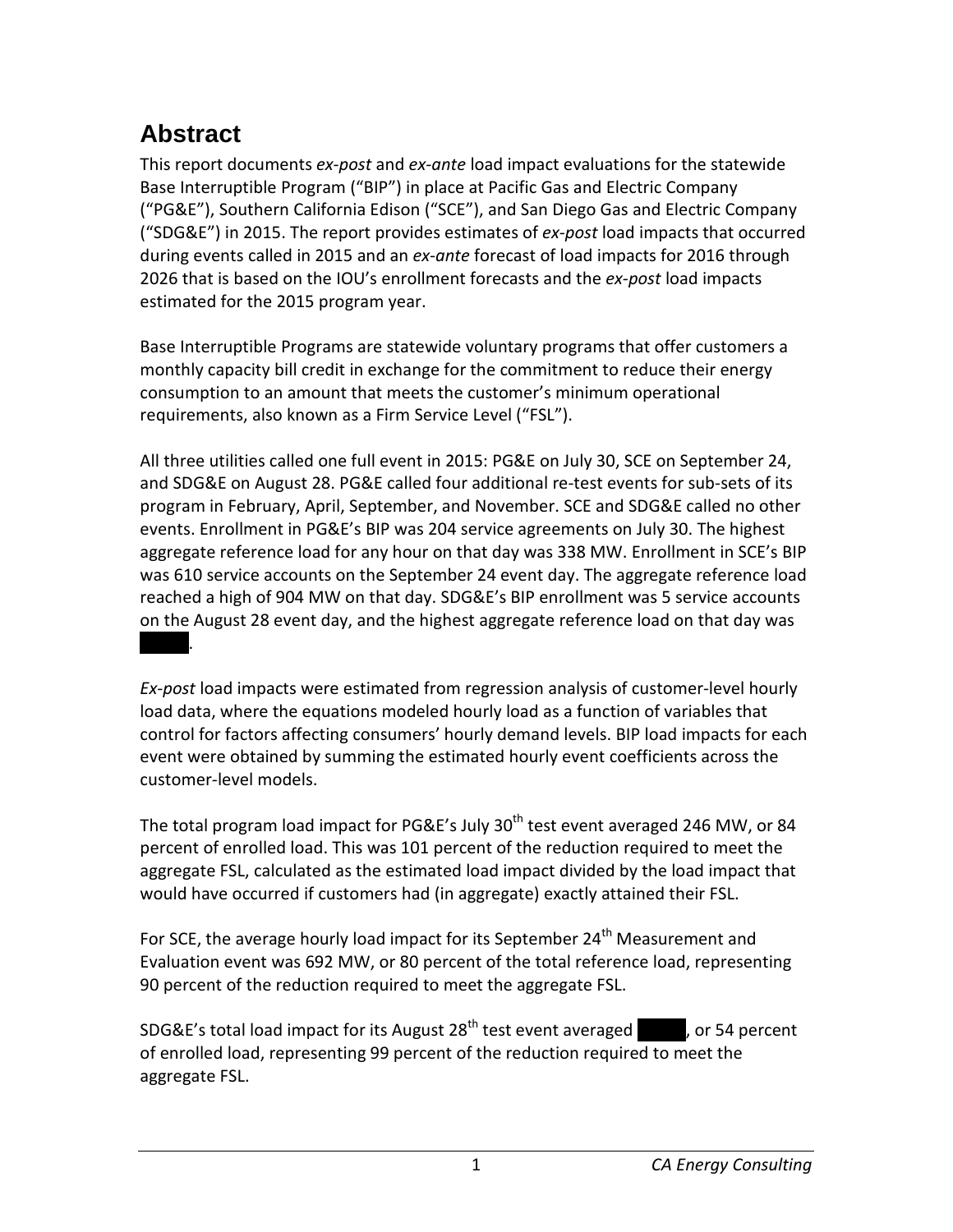In the *ex-ante* evaluation, PG&E forecasts BIP enrollment to remain constant from 2016 to 2026 at 208 service agreements. PG&E's average event-hour load impact is forecast to be 255 MW during a utility-specific 1-in-2 August 2016 typical event day. SCE forecasts BIP customer enrollment to decrease somewhat from 2016 through 2019 due to opt outs from the program. During the 2016 program year, SCE's average event-hour load impact is approximately 684 MW. SDG&E enrollment remains constant throughout the forecast period, at 7 service accounts. SDG&E's average event-hour load impact is forecast to be  $\blacksquare$  during a utility-specific 1-in-2 August 2016 typical event day.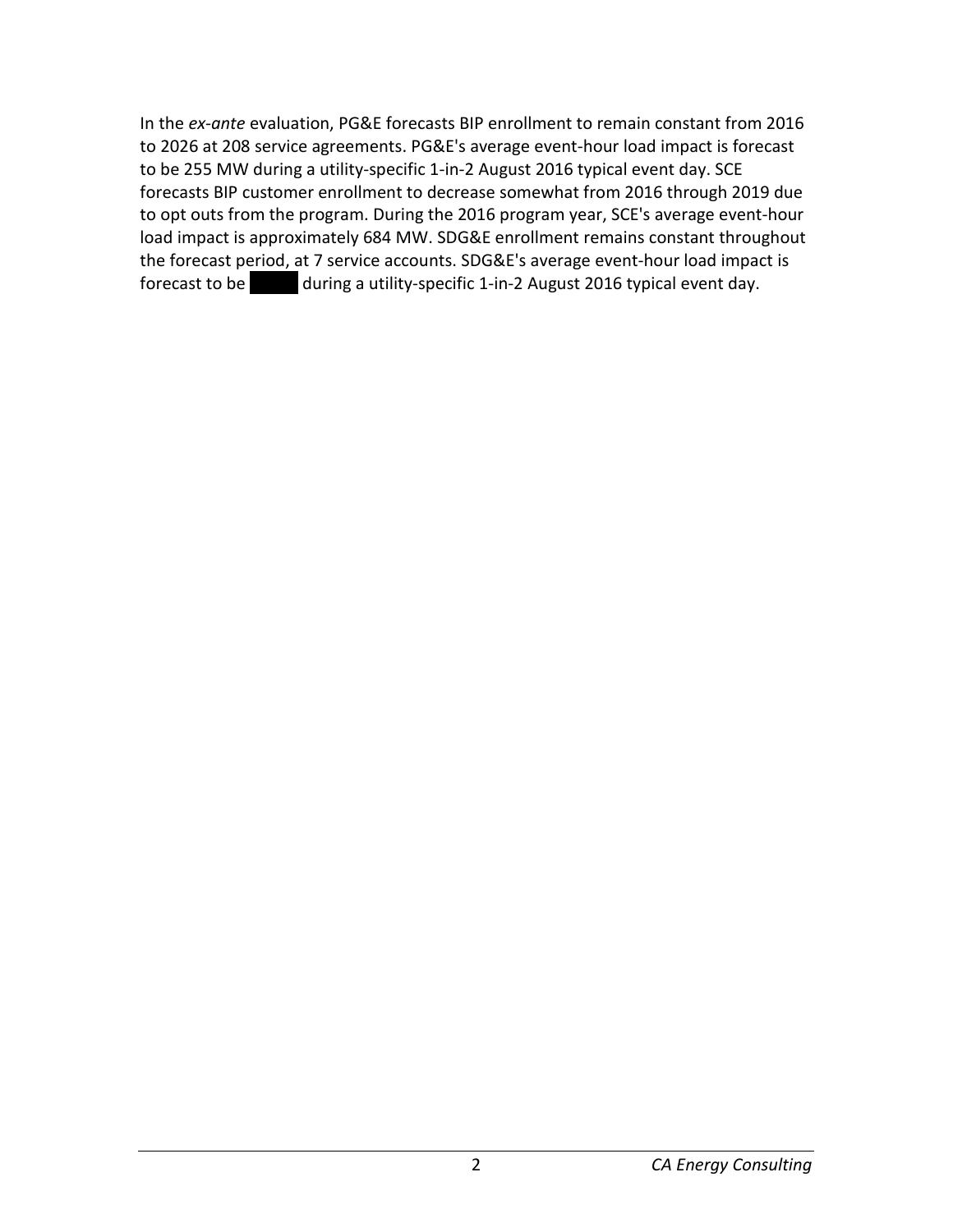# <span id="page-8-0"></span>**Executive Summary**

This report documents *ex-post* and *ex-ante* load impact evaluations for the statewide Base Interruptible Program ("BIP") in place at Pacific Gas and Electric Company ("PG&E"), Southern California Edison ("SCE"), and San Diego Gas and Electric Company ("SDG&E") in 2015. The report provides estimates of *ex-post* load impacts that occurred during events called in 2015 and an *ex-ante* forecast of load impacts for 2016 through 2026 that is based on the IOU's enrollment forecasts and the *ex-post* load impacts estimated for the 2015 program year.

The primary research questions addressed by this evaluation are:

- 1. What were the BIP load impacts in 2015?
- 2. How were the load impacts distributed across industry groups?
- 3. How were the load impacts distributed across CAISO local capacity areas?
- 4. What are the *ex-ante* load impacts for 2016 through 2026?

# <span id="page-8-1"></span>*ES.1 Resources Covered*

### <span id="page-8-2"></span>**Base Interruptible Program**

Base Interruptible Programs are statewide voluntary programs that offer customers a monthly capacity bill credit in exchange for the commitment to reduce their energy consumption to an amount that meets the customer's minimum operational requirements, also known as a Firm Service Level ("FSL").

There are a number of similarities and differences in the BIPs offered by the California investor-owned utilities ("IOUs"). The programs consist of an interruptible tariff available to both customers and aggregators with a minimum demand.

All three utilities called one full event in 2015: PG&E on July 30, SCE on September 24, and SDG&E on August 28. PG&E also called four re-test events for sub-sets of its program on February 11, April 23, September 22, and November 17.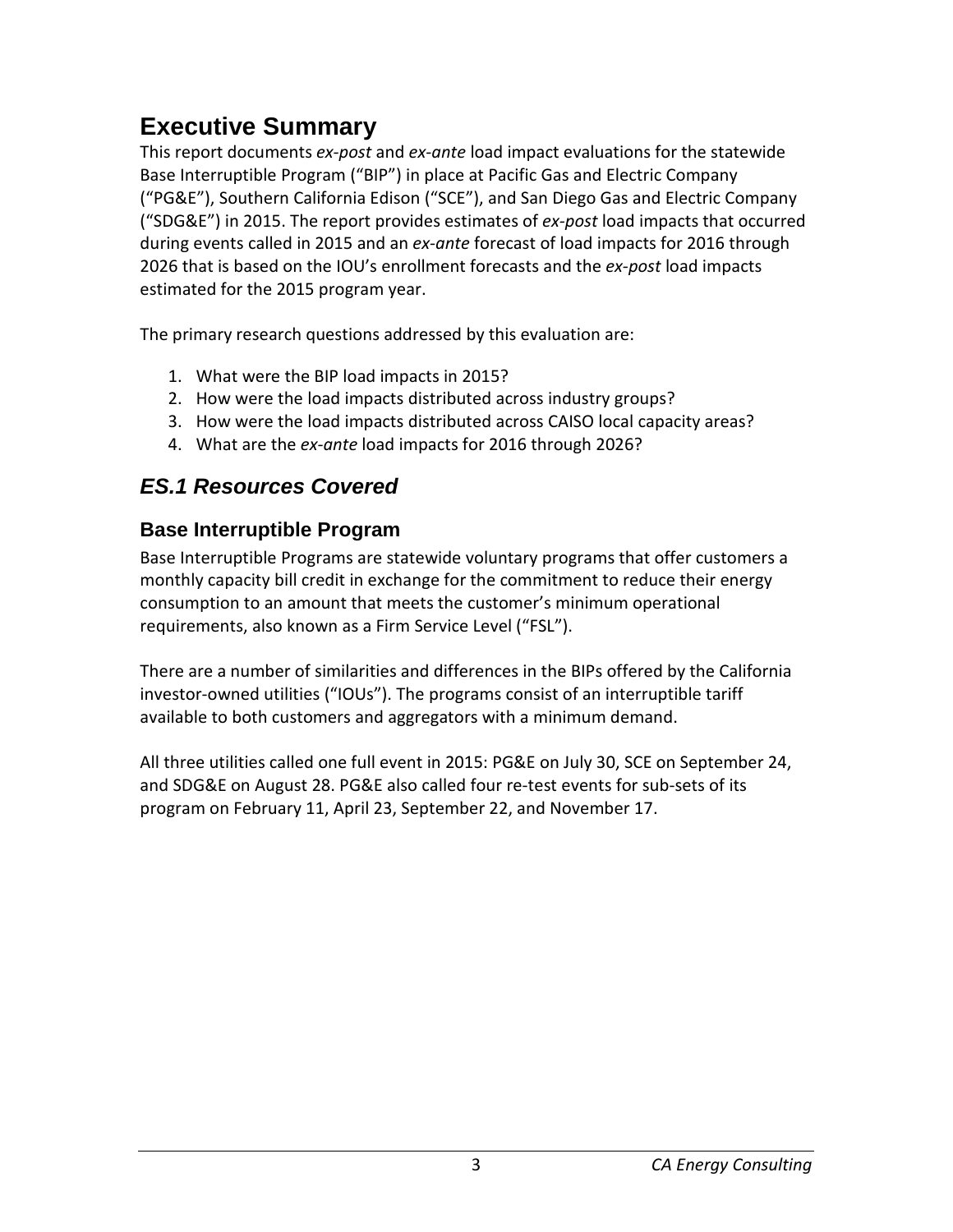### <span id="page-9-0"></span>**Enrollment**

Enrollment in PG&E's BIP decreased relative to PY2014, from 218 to 204 in 2015. The sum of enrolled customers' coincident maximum demands was 338 MW, or 1.66 MW for the average service agreement.  $^{1}$  $^{1}$  $^{1}$  The manufacturing industry group contains almost two thirds of the enrolled load. Figure ES.1 illustrates the distribution of BIP load across the indicated industry types.

<span id="page-9-1"></span>

#### **Figure ES.1 Distribution of BIP Enrolled Load by Industry Type, PG&E**

<span id="page-9-2"></span> $1$  A customer's coincident maximum demand ("Enrolled Load" in Figures ES.1-3) is defined as its demand during the hour with the highest aggregate demand on the typical event day, including the estimated load impacts (i.e., using the reference loads).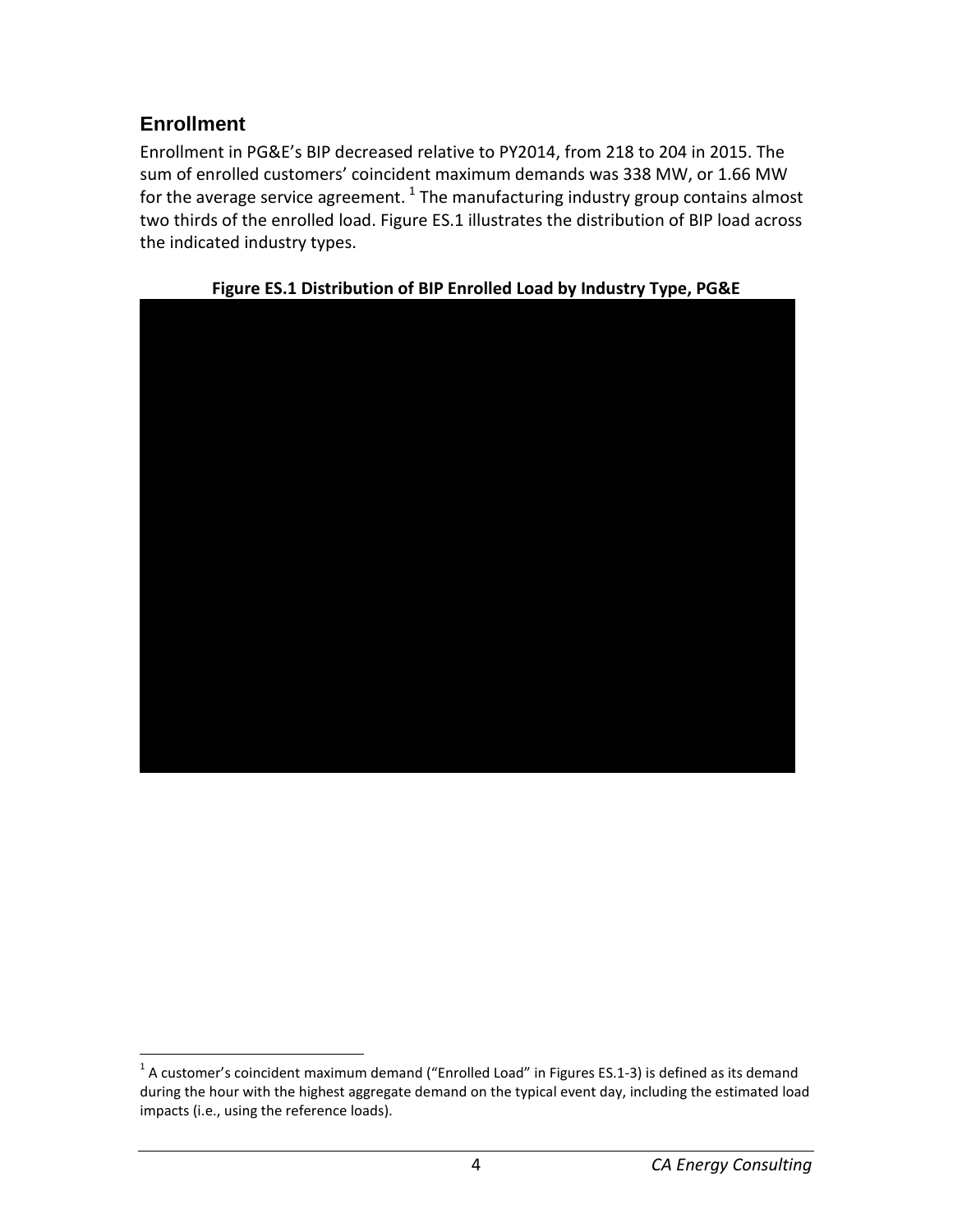SCE's enrollment in BIP was 610 service accounts on the September 24, 2015 event day, which is a slight decrease relative to the 620 enrolled service accounts during PY2014. These accounted for a total of 904 MW of maximum demand, or 1.48 MW per service account.<sup>1</sup> Manufacturers make up about two-thirds of the enrolled load. Figure ES.2 illustrates the distribution of SCE's BIP load across the indicated industry types.

<span id="page-10-0"></span>

**Figure ES.2 Distribution of BIP Enrolled Load by Industry Type, SCE**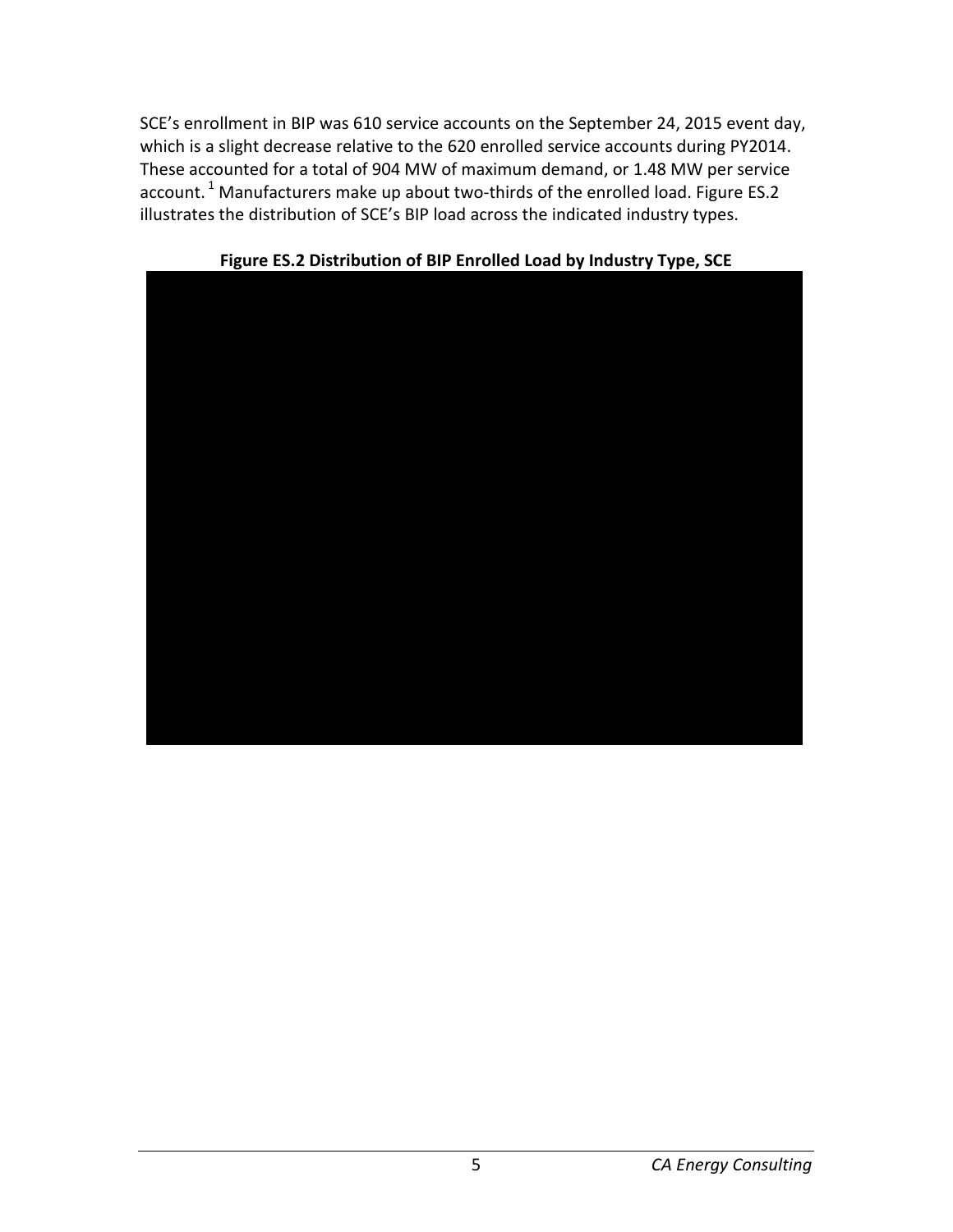SDG&E's enrollment in BIP was 5 service accounts on its August 28<sup>th</sup>, 2015 event day, which is down from 7 service accounts enrolled during PY2014. These accounted for a total of  $X\times X$   $\to$   $X\times X$   $\to$   $X\times X$   $\to$   $X\times X$ 

Figure ES.3 illustrates the distribution of SDG&E's BIP load across the indicated industry types.

<span id="page-11-1"></span>

#### **Figure ES.3 Distribution of BIP Enrolled Load by Industry Type, SDG&E**

# <span id="page-11-0"></span>*ES.2 Evaluation Methodology*

We estimated *ex-post* load impacts using regression analysis of customer-level hourly load data. Individual-customer regression equations modeled hourly load as a function of several variables designed to control for factors affecting consumers' hourly demand levels, including:

- Seasonal and hourly time patterns (*e.g.*, year, month, day-of-week, and hour, plus various hour/day-type interactions);
- Weather (*e.g.*, cooling degree hours, including hour-specific weather coefficients);
- Event indicator (dummy) variables. A series of variables was included to account for each hour of each event day, allowing us to estimate the load impacts for each hour of each event day.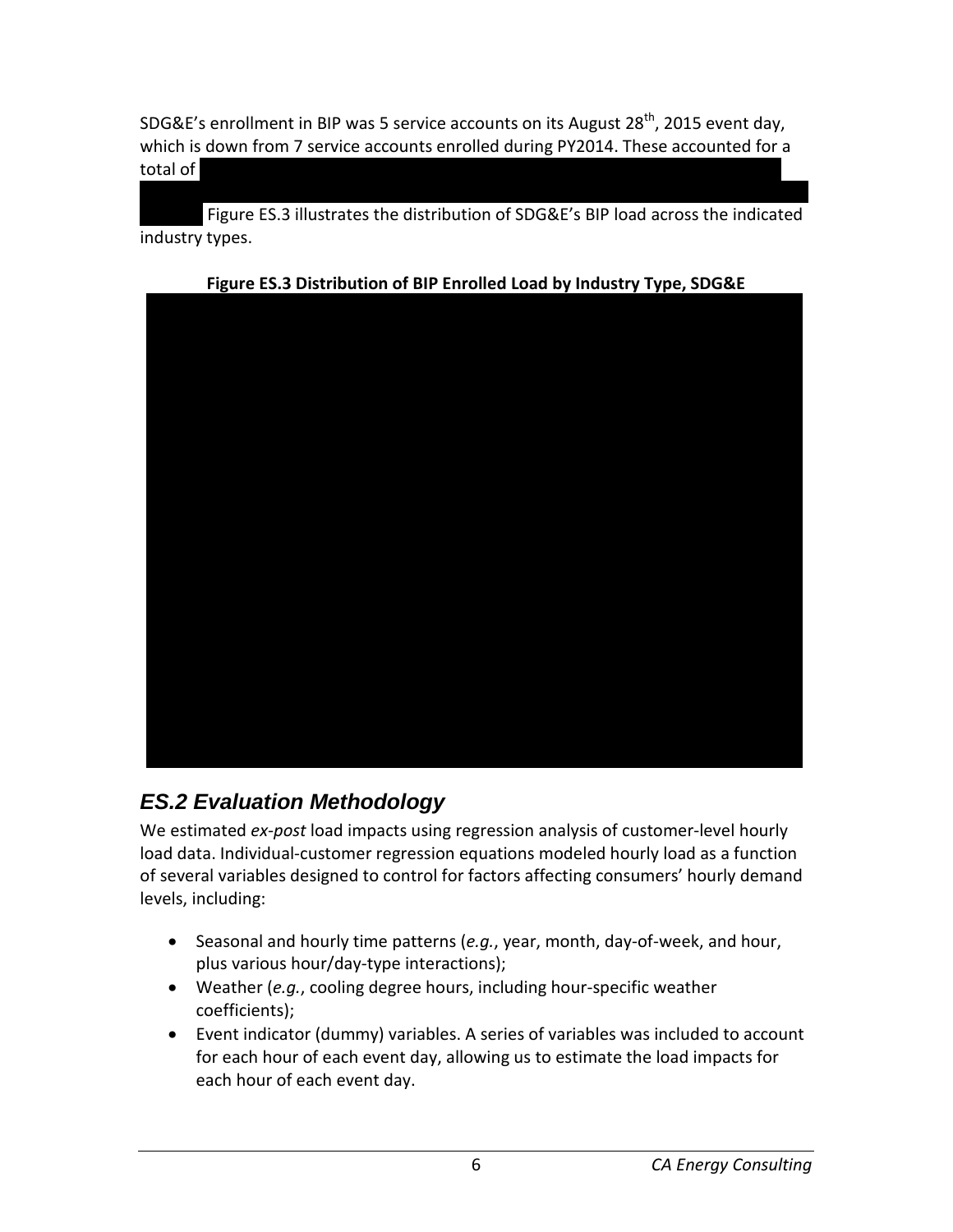BIP load impacts for each event were obtained by summing the estimated hourly event coefficients from the customer-level regressions. The individual customer models allow the development of information on the distribution of load impacts across industry types and geographical regions, by aggregating customer load impacts for the relevant industry group or local capacity area.

# <span id="page-12-0"></span>*ES.3 Ex-post Load Impacts*

The total program load impact for PG&E's July  $30<sup>th</sup>$  test event averaged 246 MW, or 84 percent of enrolled load, representing 101 percent of the reduction required to meet the aggregate FSL.

For SCE, the average hourly load impact for its September 24<sup>th</sup> Measurement and Evaluation event was 692 MW, or 80 percent of the total reference load. This was 90 percent of the reduction required to meet the aggregate FSL.

SDG&E's total load impact for its August 28<sup>th</sup> test event averaged

# <span id="page-12-1"></span>*ES.4 Ex-ante Load Impacts*

Scenarios of *ex-ante* load impacts are developed by combining enrollment forecasts with per-customer reference loads and load impacts, which were developed using the results of the *ex-post* load impact evaluation.

PG&E forecasts BIP enrollments to remain constant from 2016 through 2026, with 208 enrolled service agreements. SCE projects BIP enrollments to decrease during 2016 through 2019 by a total of 12 percent. SDG&E forecasts constant enrollments for 2016 through 2026 of 7 service accounts.

SDG&E's *ex-ante* load impact for a typical event day under utility-specific 1-in-2 weather conditions is

Figures ES.4-6 show the *ex-ante* load impacts for PG&E, SCE, and SDG&E respectively. These figures illustrate the lack of weather sensitivity at the aggregate level.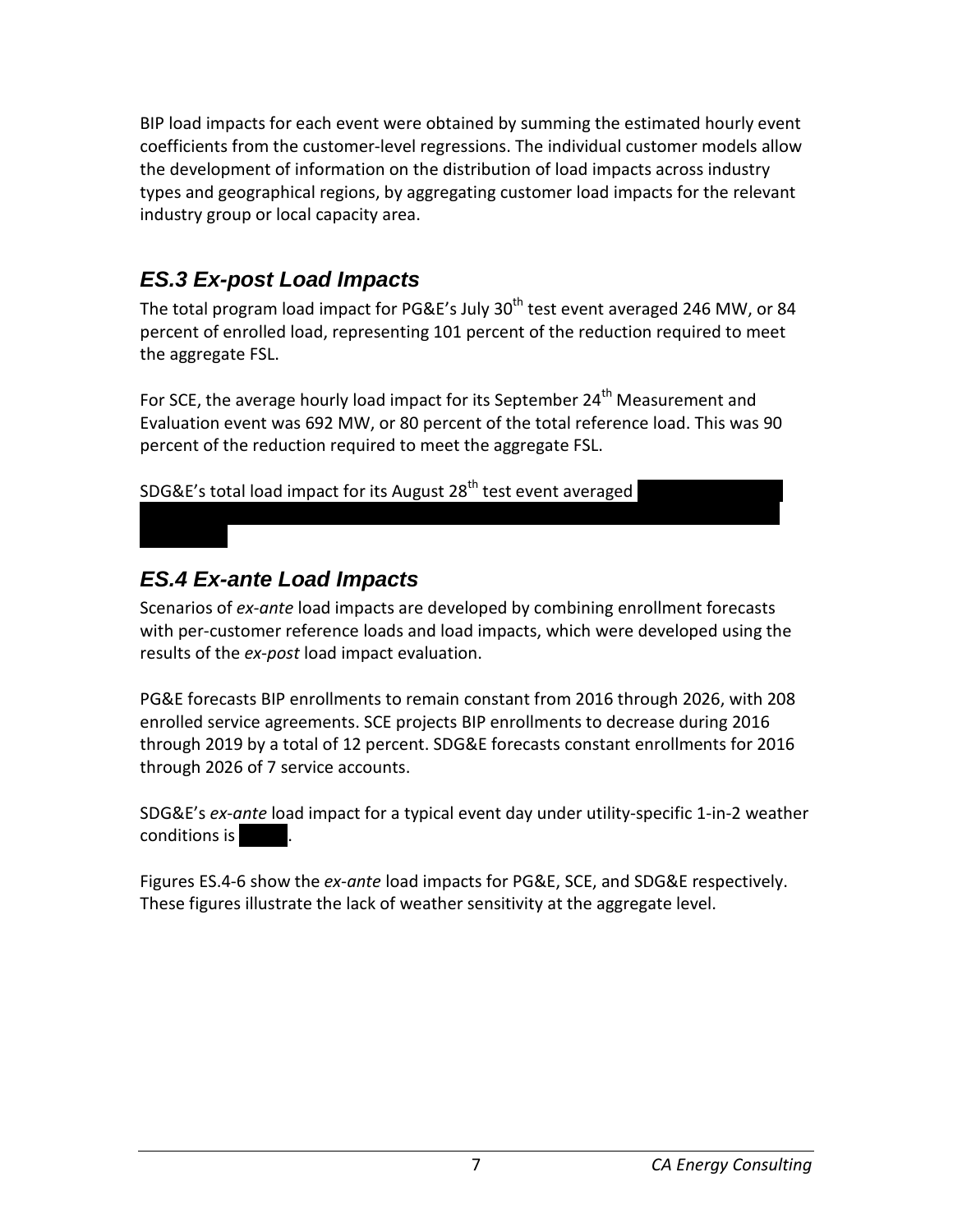<span id="page-13-0"></span>

**Figure ES.4: Average August** *Ex-ante* **Load Impacts by Scenario, 2016-2026, PG&E**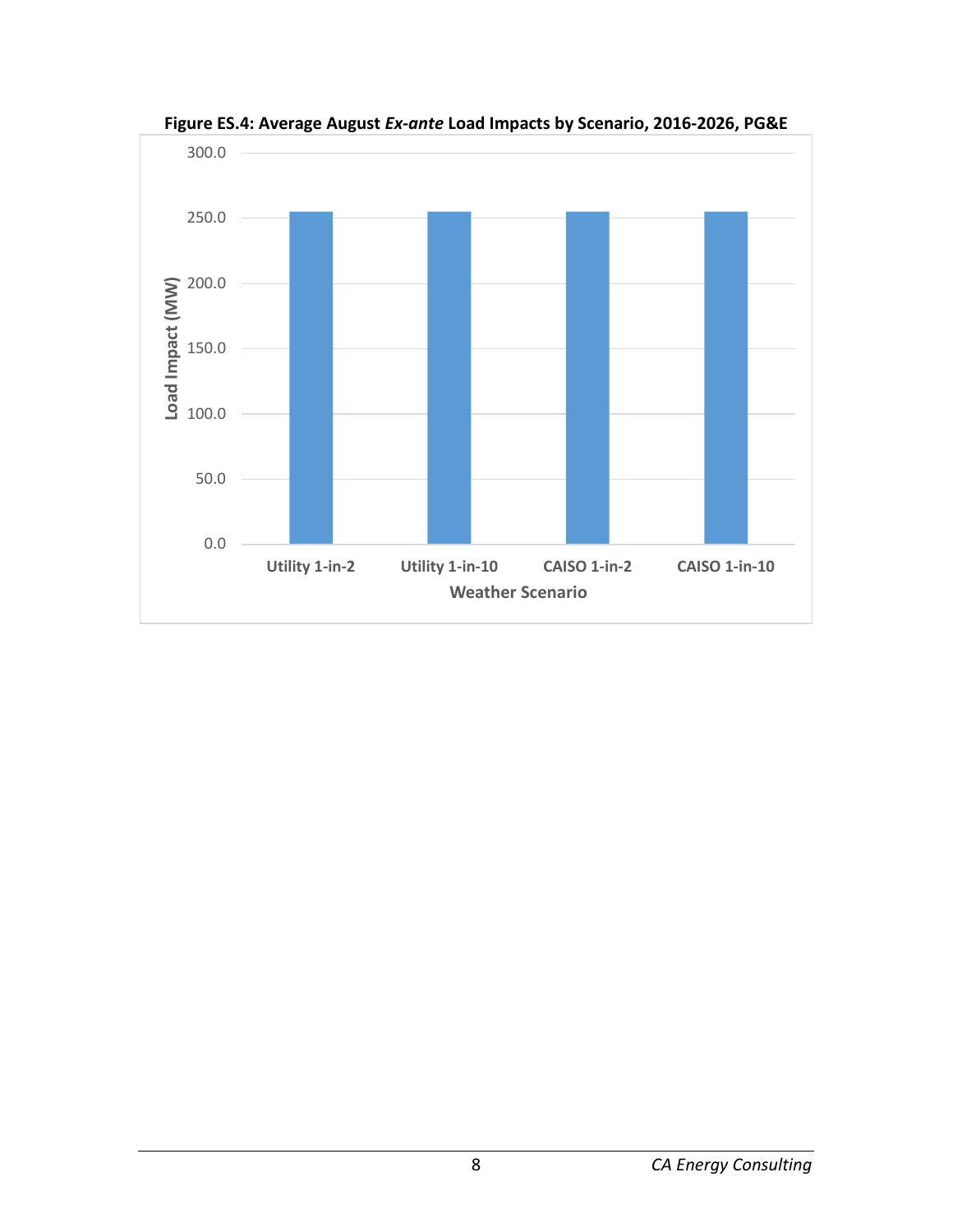<span id="page-14-0"></span>

**Figure ES.5: Average August** *Ex-ante* **Load Impacts by Year and Scenario,** *SCE*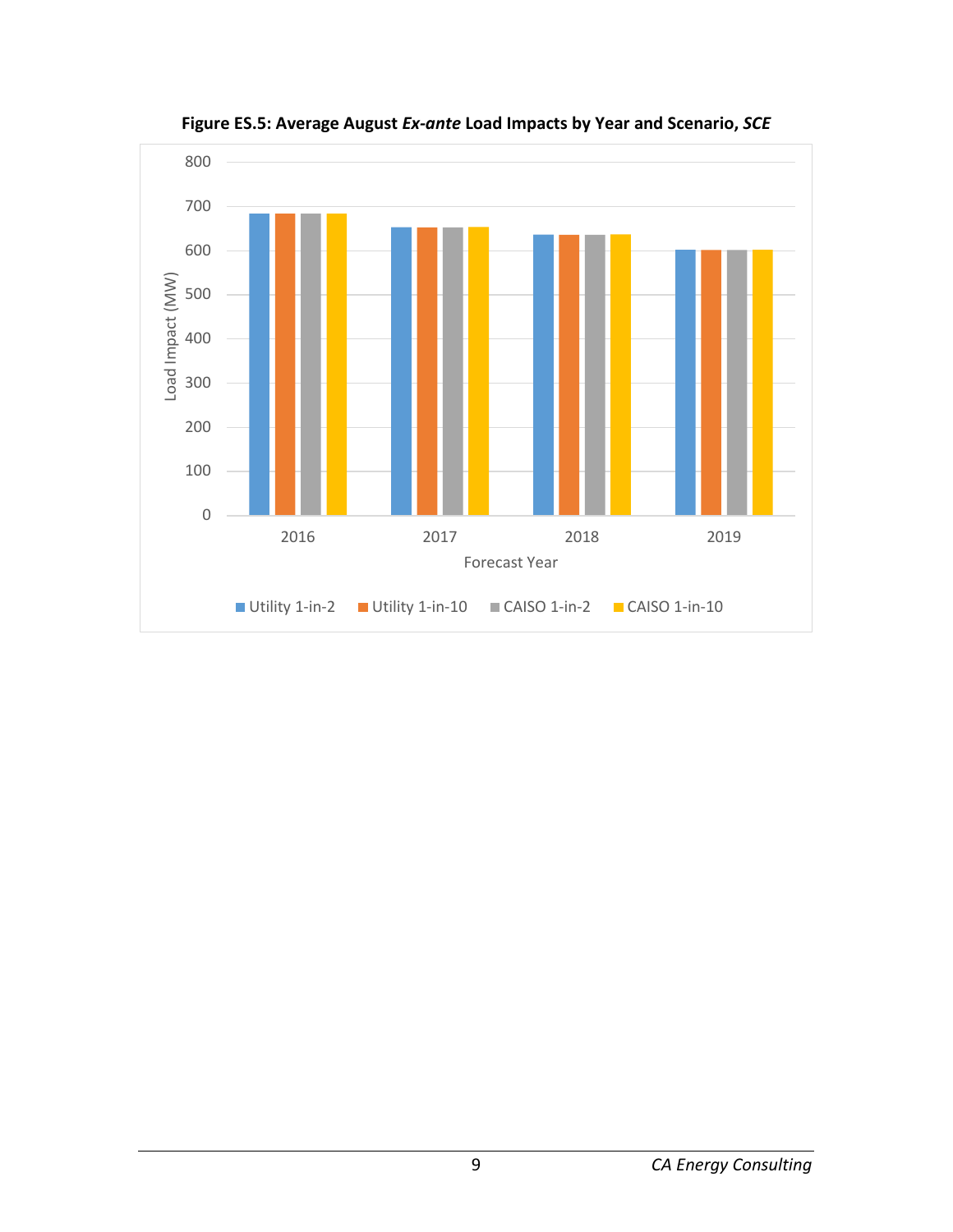<span id="page-15-0"></span>**Figure ES.6: Average August** *Ex-ante* **Load Impacts by Scenario, 2016-2016, SDG&E**

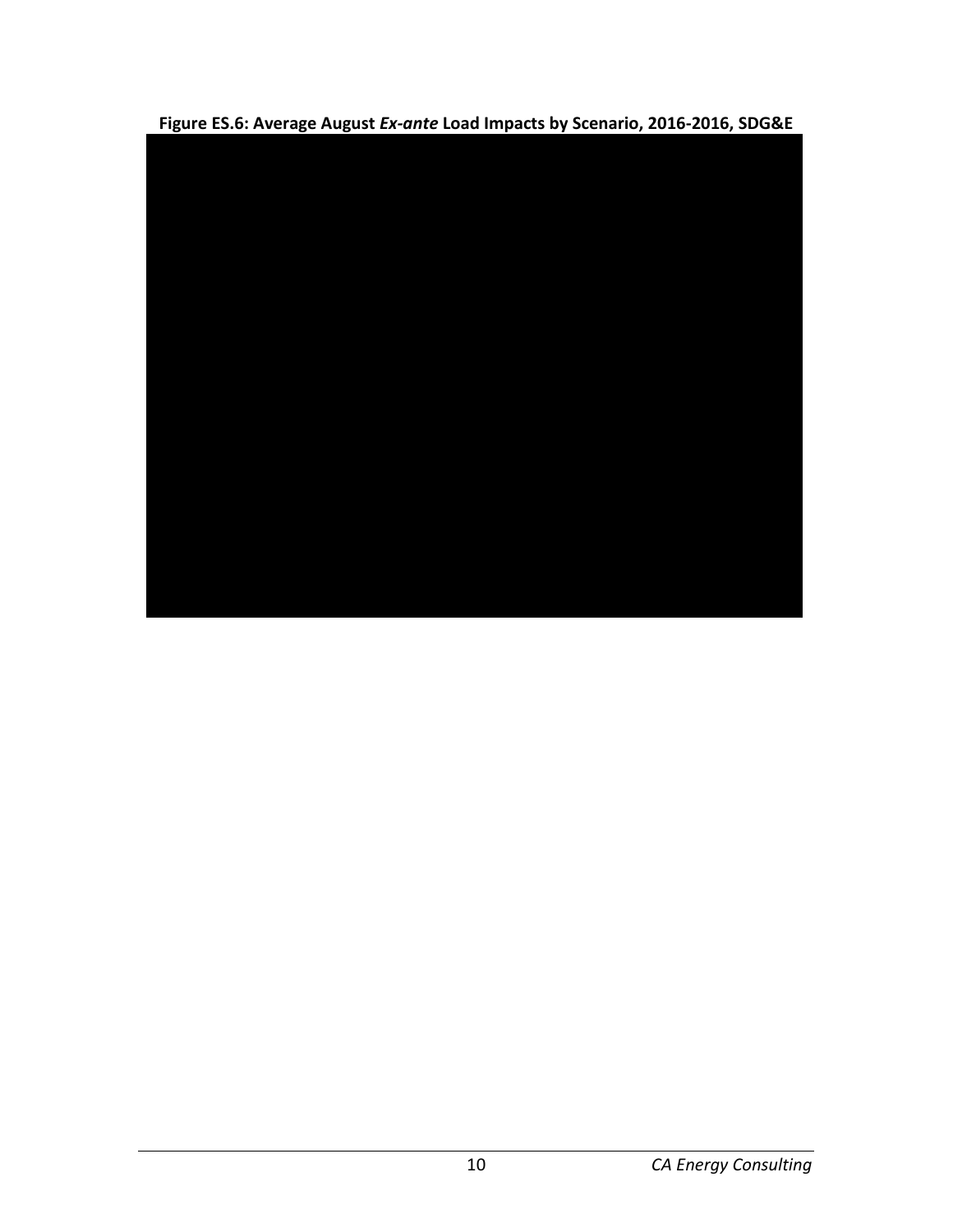# <span id="page-16-0"></span>**1. Introduction and Purpose of the Study**

This report documents *ex-post* and *ex-ante* load impact evaluations for the statewide Base Interruptible Program ("BIP") in place at Pacific Gas and Electric Company ("PG&E"), Southern California Edison ("SCE"), and San Diego Gas and Electric Company ("SDG&E") in 2015. The report provides estimates of *ex-post* load impacts that occurred during events called in 2015 and an *ex-ante* forecast of load impacts for 2016 through 2026 that is based on the IOU's enrollment forecasts and the *ex-post* load impacts estimated for the 2015 program year.

The primary research questions addressed by this evaluation are:

- 1. What were the BIP load impacts in 2015?
- 2. How were the load impacts distributed across industry groups?
- 3. How were the load impacts distributed across CAISO local capacity areas?
- 4. What are the *ex-ante* load impacts for 2016 through 2026?

The report is organized as follows. Section 2 contains a description of the programs, the enrolled customers, and the events called; Section 3 describes the methods used in the study; Section 4 contains the detailed *ex-post* load impact results; Section 5 describes the *ex-ante* load impact forecast; Section 6 contains descriptions of differences in various scenarios of *ex-post* and *ex-ante* load impacts; and Section 7 provides recommendations. Appendix A contains an assessment of the validity of the study.

# <span id="page-16-1"></span>**2. Description of Resources Covered in the Study**

This section provides details on the Base Interruptible Programs, including the characteristics of the participants enrolled in the programs and the events called in 2015.

# <span id="page-16-2"></span>*2.1 Program Descriptions*

Base Interruptible Programs are statewide voluntary programs that offer customers a monthly capacity bill credit in exchange for the commitment to reduce their energy consumption to an amount that meets the customer's minimum operational requirements, also known as a Firm Service Level ("FSL").

There are a number of similarities and differences in the BIPs offered by the California investor-owned utilities ("IOUs"). The programs consist of an interruptible tariff available to both customers and aggregators with a minimum demand. Descriptions of each utility's BIP are provided below.

# <span id="page-16-3"></span>**SCE's Base Interruptible Program**

SCE's BIP is designed for customers and aggregators with demands of 200 kW and above. The program includes two participation options: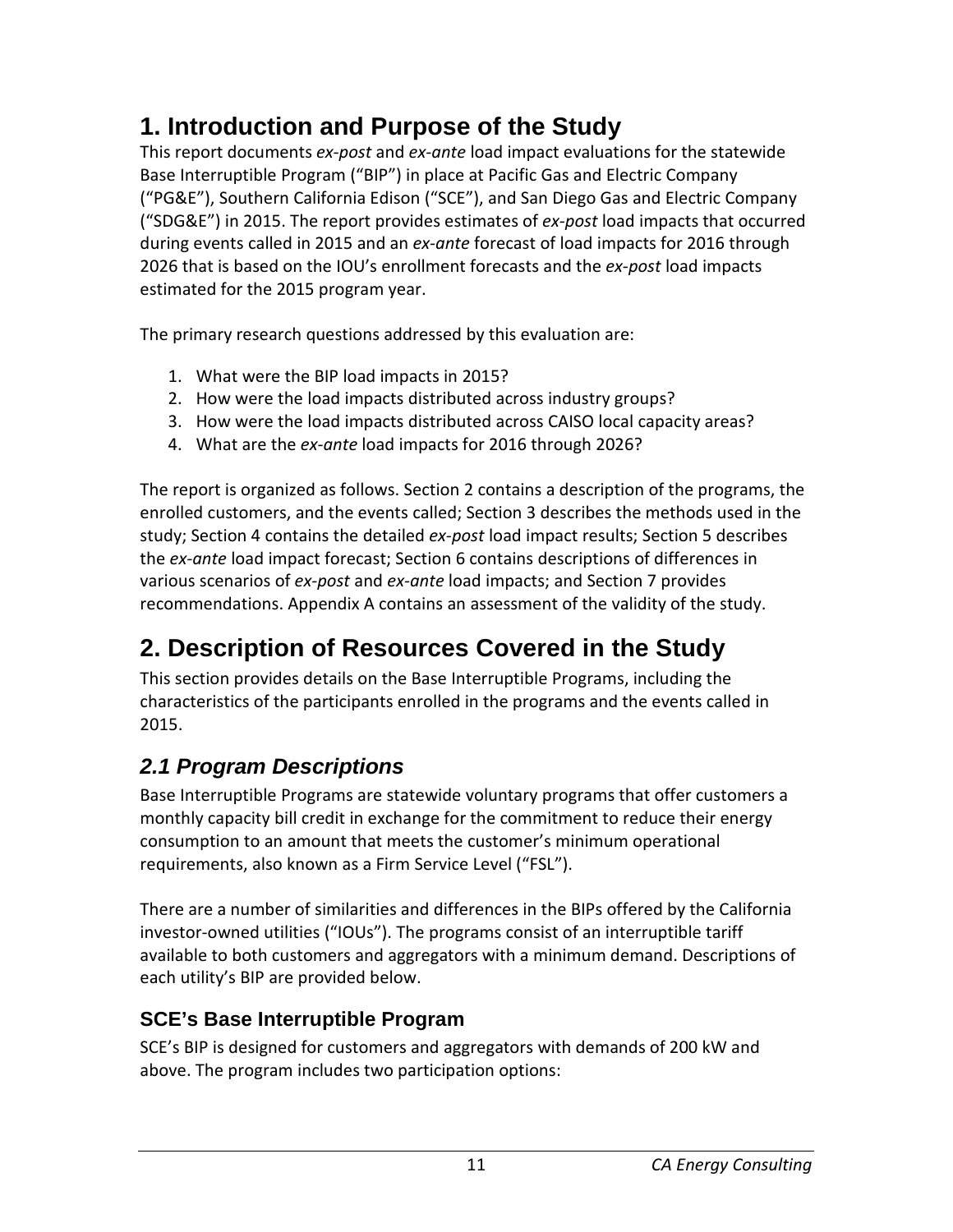- Option A, which requires a customer or Aggregated Group to reduce its demand to its FSL within 15 minutes of a Notice of Interruption; and
- Option B, which requires a customer or Aggregated Group to reduce its demand to its FSL within 30 minutes of a Notice of Interruption.

Excess energy charges are applied when a customer is unable to reduce its demand to its FSL during events. Interruption events for an individual BIP customer or aggregated group are limited to no more than one event per day (lasting no more than 6 hours), ten in any calendar month, and a total of 180 hours per calendar year.

An interruption event may be called by the California Independent System Operator ("CAISO") or SCE at any time during the year.

# <span id="page-17-0"></span>**PG&E's Base Interruptible Program**

PG&E's BIP, a tariff-based program, is designed to provide load reductions on PG&E's system on a day-of basis when the CAISO issues a curtailment notice or in the event of a transmission or distribution system contingency. Customers must be notified at least 30 minutes prior to the event. BIP events can be operated year-round, with a maximum of one event per day and four hours per event. The program cannot exceed ten events during a calendar month or 180 hours per calendar year.

Participants who do not comply with the curtailment order are subject to a substantial excess energy charge on any power used above their contracted amount, or FSL. This potential energy charge has resulted in a high compliance rate. Effective January 2013, PG&E may require a customer that fails to reduce its load down to or below its FSL to retest, modify its FSL, de-enroll from the program, or successfully comply with the re-test.

Directly-enrolled customers may participate in PG&E's Underfrequency Relay (UFR) Program. The UFR Program is not available to customers enrolled through aggregators. Under the UFR Program, customers agree to be subject at all times to automatic interruptions of service caused by an underfrequency relay device that may be installed by PG&E. PG&E may require up to 3-years' written notice for termination of participation in the UFR Program. Customers participating in the UFR program will receive a demand credit on a monthly basis based on their average monthly on-peak period demand in the summer and their average monthly partial-peak demand in the winter.

## <span id="page-17-1"></span>**SDG&E's Base Interruptible Program**

SDG&E's BIP is a voluntary program that offers participants a monthly capacity bill credit in exchange for committing to reduce their demand to a contracted FSL on short notice during emergency situations. Non-residential customers who can commit to curtail 15 percent of monthly peak demand with a minimum load reduction of 100 kW are eligible for the program. Customers are notified no later than 30 minutes before the event. Monthly incentive payments are \$12 per kW during May through October and \$2 per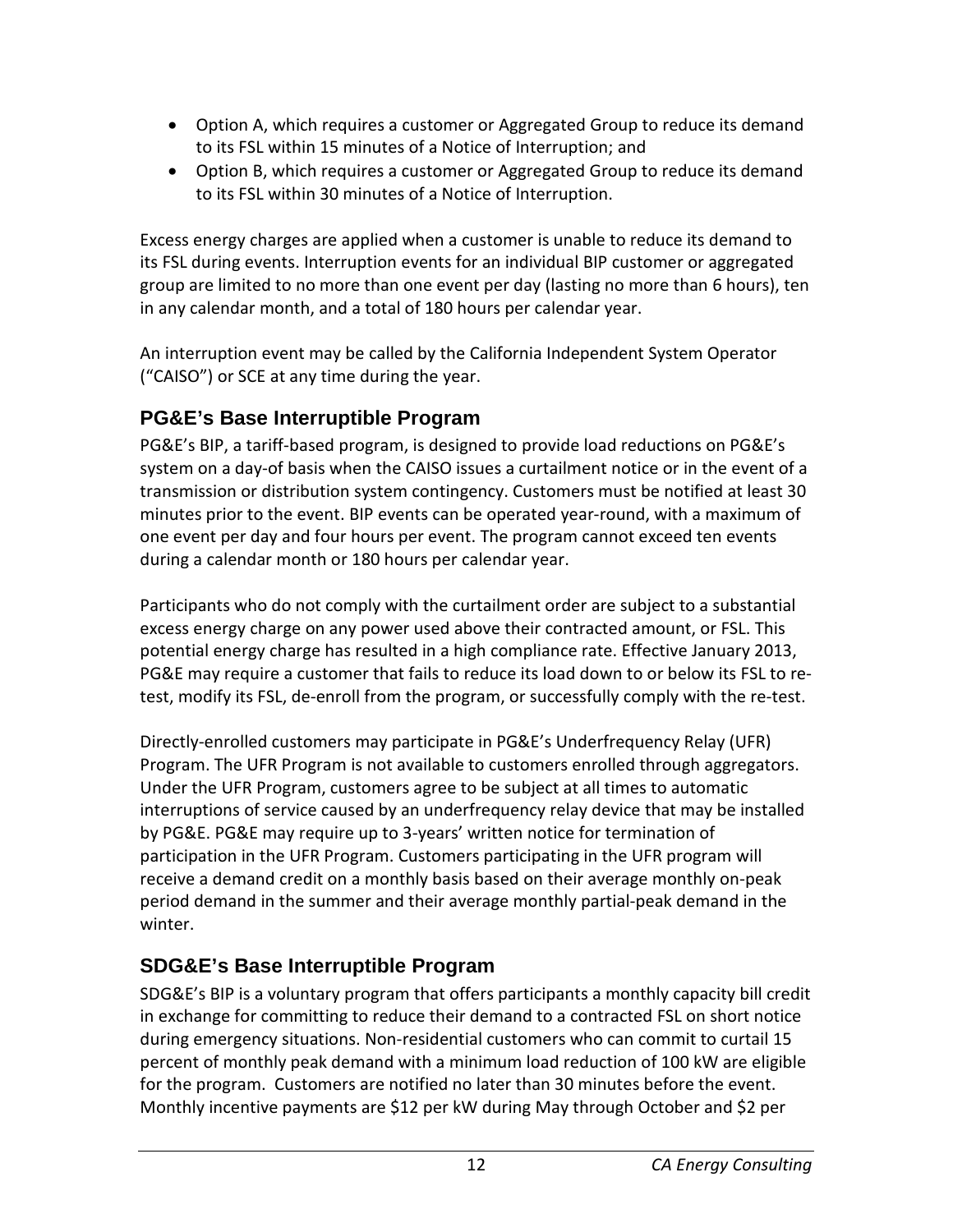kW during all other months. Curtailment events for an individual BIP customer are limited to a single 4-hour event per day, no more than 10 events per month and no more than 120 event hours per calendar year. A curtailment event may be called under BIP at any time during the year.

Participation in SDG&E's program has been low, consistent with the California Public Utilities Commission ("Commission" or "CPUC") direction to focus marketing efforts on price responsive programs. There were no participants in 2006, three participants in 2007, five participants in 2008, 20 in 2009, 19 customers in 2010, 21 customers in 2011, 11 in [2](#page-18-3)012,<sup>2</sup> seven participants in 2013 and 2014, and five participants in 2015.

# <span id="page-18-0"></span>*2.2 Participant Characteristics*

#### <span id="page-18-1"></span>**2.2.1 Development of Customer Groups**

In order to assess differences in load impacts across customer types, the program participants were categorized according to eight industry types. The industry groups are defined according to their applicable two-digit North American Industry Classification System (NAICS) codes:

- 1. Agriculture, Mining and Oil and Gas, Construction: 11, 21, 23
- 2. Manufacturing: 31-33
- 3. Wholesale, Transport, other Utilities: 22, 42, 48-49
- 4. Retail stores: 44-45
- 5. Offices, Hotels, Finance, Services: 51-56, 62, 72
- 6. Schools: 61
- 7. Entertainment, Other services and Government: 71, 81, 92
- 8. Other or unknown.

In addition, each utility provided information regarding the CAISO Local Capacity Area (LCA) in which the customer resides (if any). $3$ 

### <span id="page-18-2"></span>**2.2.2 Program Participants by Type**

The following sets of tables summarize the characteristics of the participating customer accounts, including size, industry type, and LCA. Table 2.1 shows BIP enrollment by industry group for PG&E on the July 30, 2015 event day. Enrollment in PG&E's BIP decreased relative to PY201[4](#page-18-5), from 218 to 204.<sup>4</sup> The sum of enrolled customers'

<span id="page-18-3"></span> $\overline{a}$ <sup>2</sup> Previously SDG&E offered a BIP option B which required that participating customer be notified at least three hours before the event but SDG&E discontinued this option in 2012.<br><sup>3</sup> Local Capacity Area (or LCA) refers to a CAISO-designated load pocket or transmission constrained

<span id="page-18-4"></span>geographic area for which a utility is required to meet a Local Resource Adequacy capacity requirement. There are currently seven LCAs within PG&E's service area, 3 in SCE's service territory, and 1 representing SDG&E's entire service territory. In addition, PG&E has many accounts that are not located within any specific LCA.

<span id="page-18-5"></span> $4$  "Enrollment" is defined as the enrollment on the July 30, 2015 event day for PG&E; the September 24, 2015 event day for SCE; and the August 28, 2015 event day for SDG&E.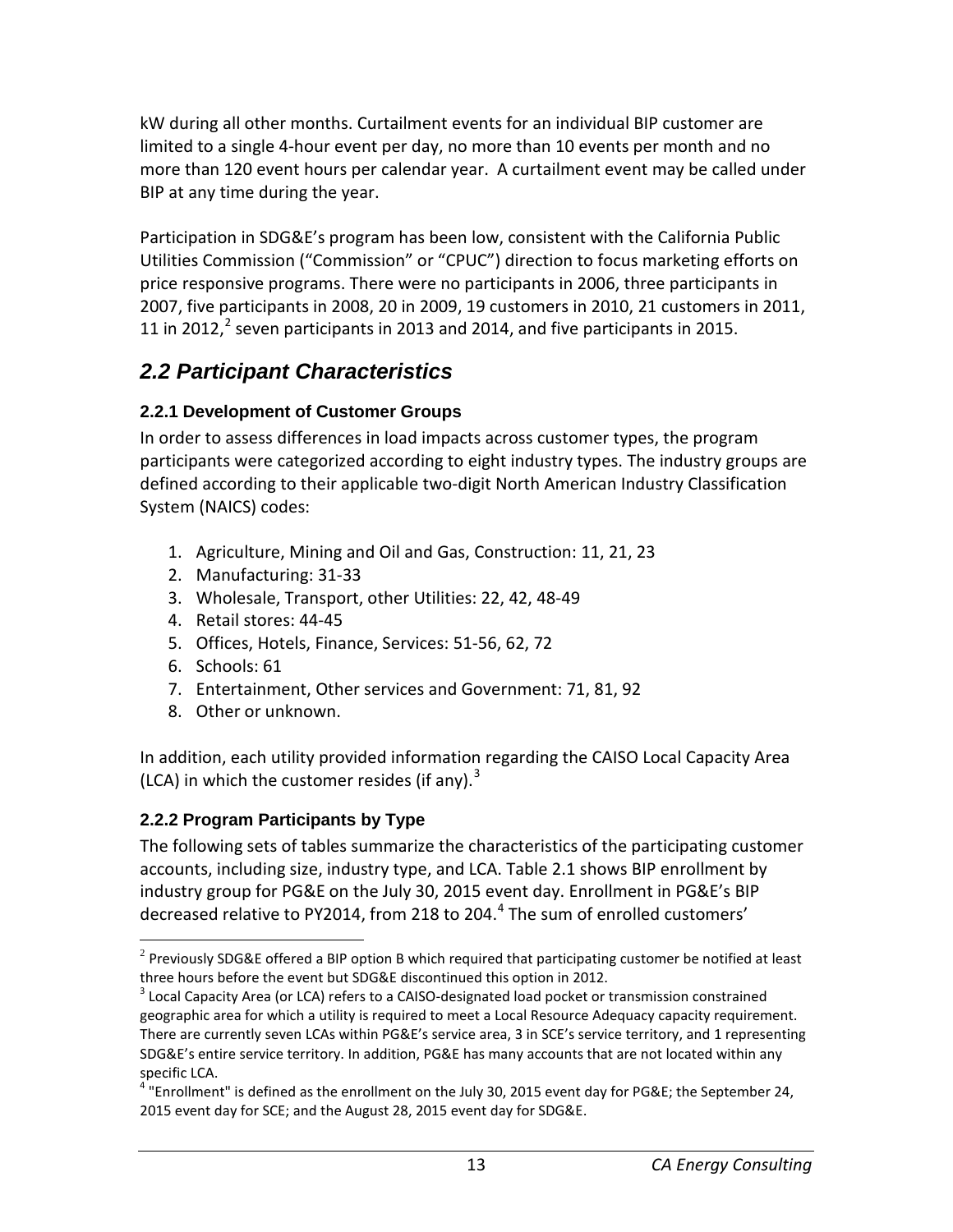coincident maximum demands<sup>[5](#page-19-2)</sup> was 338 MW, or 1.66 MW for the average service agreement. The manufacturing industry group contains more than half of the enrolled load.

<span id="page-19-0"></span>

| <b>Industry Type</b>                              | # of Service<br><b>Agreements</b> | Sum of<br>Max MW <sup>6</sup> | % of Max<br><b>MW</b> | Ave. Max<br>MW <sup>7</sup> |
|---------------------------------------------------|-----------------------------------|-------------------------------|-----------------------|-----------------------------|
| 1.Agriculture, Mining, Construction               | 39                                | 50.8                          | 15.0%                 | 1.30                        |
| 2. Manufacturing                                  | 85                                | 212.5                         | 62.8%                 | 2.50                        |
| 3. Wholesale, Transportation,<br><b>Utilities</b> | 40                                | 42.0                          | 12.4%                 | 1.05                        |
| 4.Retail                                          |                                   |                               |                       |                             |
| 5. Offices, Hotels, Health, Services              |                                   |                               |                       |                             |
| 6.Schools                                         |                                   |                               |                       |                             |
| 7. Entertainment, Other Services,                 |                                   |                               |                       |                             |
| Government.                                       |                                   |                               |                       |                             |
| 8.Other                                           |                                   |                               |                       |                             |
| <b>TOTAL</b>                                      | 204                               | 338.3                         |                       | 1.66                        |

**Table 2.1: BIP Enrollees by Industry Group,** *PG&E*

Table 2.2 shows comparable information on BIP enrollment for SCE. SCE's enrollment in BIP was 610 service accounts on the September 24, 2015 event day, which is a slight decrease relative to the 620 enrolled service accounts during PY2014. These accounted for a total of 904 MW of maximum demand, or 1.48 MW per service account. Manufacturers make up about two-thirds of the enrolled load.

<span id="page-19-1"></span>

| <b>Industry Type</b>                              | # of Service<br><b>Accounts</b> | <b>Sum of Max</b><br>MW <sup>6</sup> | $%$ of Max<br><b>MW</b> | Ave. Max<br><b>MW</b> |
|---------------------------------------------------|---------------------------------|--------------------------------------|-------------------------|-----------------------|
| 1.Agriculture, Mining, Construction               | 56                              | 171.6                                | 19.0%                   | 3.06                  |
| 2. Manufacturing                                  | 363                             | 599.0                                | 66.2%                   | 1.65                  |
| 3. Wholesale, Transportation,<br><b>Utilities</b> | 66                              | 53.3                                 | 5.9%                    | 0.81                  |
| 4.Retail                                          | 61                              | 18.5                                 | 2.0%                    | 0.30                  |
| 5. Offices, Hotels, Health, Services              |                                 |                                      |                         |                       |
| 6.Schools                                         |                                 |                                      |                         |                       |
| 7. Entertainment, Other Services,                 |                                 |                                      |                         |                       |
| Government.                                       |                                 |                                      |                         |                       |
| <b>TOTAL</b>                                      | 610                             | 904.2                                |                         | 1.48                  |

Table 2.3 shows BIP enrollments for SDG&E. SDG&E's enrollment in BIP was 5 service accounts on the August 28, 2015 event day. These accounted for a total of

<span id="page-19-2"></span><sup>&</sup>lt;sup>5</sup> Customer-level demand ("Sum of Max MW" in the tables) is calculated as the coincident maximum demand on the event days listed in footnote 4—demand during the hour with the highest aggregate

<span id="page-19-3"></span>demand that day—including the estimated load impacts (i.e., using the reference loads).<br><sup>6</sup> "Sum of Max MW" is defined as the sum of the event-day coincident maximum demands across service accounts. The reported values in

<span id="page-19-4"></span> $^7$  "Ave. Max MW" is calculated as "Sum of Max MW" divided by the "# of Service Accounts."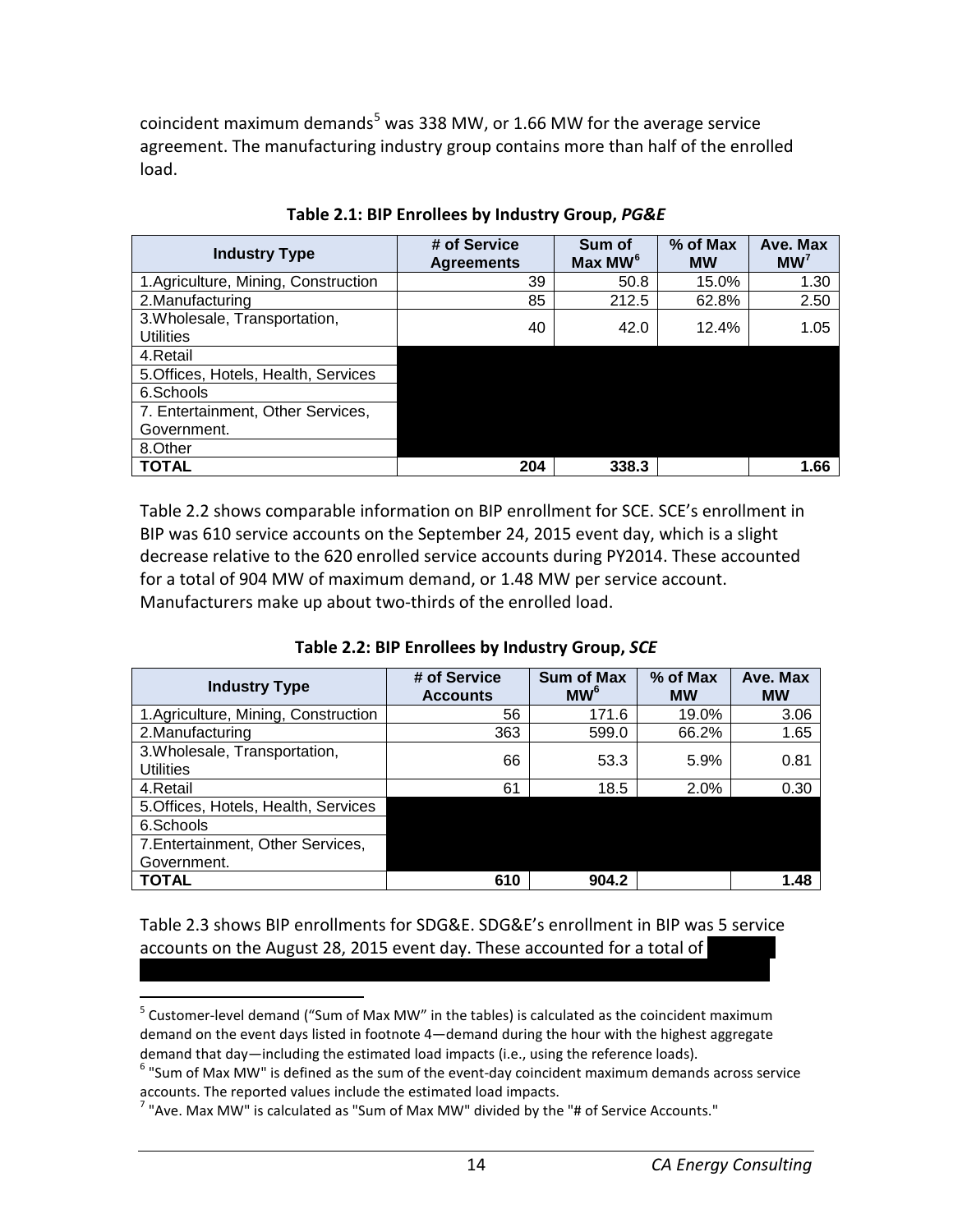#### **Table 2.3: BIP Enrollees by Industry Group,** *SDG&E*

XXXXXXXXXXXXXXXXXXXXXXXXXXXXXXXXXXXXXXXXXXXXXXXXX

<span id="page-20-1"></span>

| <b>Industry Type</b>          | # of Service<br><b>Accounts</b> | <b>Sum of Max</b><br>MW <sup>6</sup> | % of Max<br><b>MW</b> | Ave. Max<br><b>MW</b> |
|-------------------------------|---------------------------------|--------------------------------------|-----------------------|-----------------------|
| 1.Agriculture, Mining,        |                                 |                                      |                       |                       |
| Construction                  |                                 |                                      |                       |                       |
| 2. Manufacturing              |                                 |                                      |                       |                       |
| 3. Wholesale, Transportation, |                                 |                                      |                       |                       |
| <b>Utilities</b>              |                                 |                                      |                       |                       |
| 4. Retail                     |                                 |                                      |                       |                       |
| <b>TOTAL</b>                  |                                 |                                      |                       |                       |

Tables 2.4 and 2.5 show BIP enrollment by local capacity area for PG&E and SCE, respectively. (SDG&E consists of a single LCA.) The majority of PG&E's enrolled load is not in an LCA and 75 percent of SCE's enrolled load is in the LA Basin.

<span id="page-20-2"></span>

| <b>Local Capacity</b><br>Area | # of Service<br><b>Agreements</b> | Sum of Max MW <sup>6</sup> | % of Max MW | Ave. Max MW |
|-------------------------------|-----------------------------------|----------------------------|-------------|-------------|
| Greater Bay Area              |                                   |                            |             |             |
| Greater Fresno                |                                   |                            |             |             |
| Humboldt                      |                                   |                            |             |             |
| Kern                          |                                   |                            |             |             |
| <b>Northern Coast</b>         |                                   |                            |             |             |
| Not in any LCA                | 88                                | 241.1                      | 71.3%       | 2.74        |
| Sierra                        |                                   |                            |             |             |
| Stockton                      |                                   |                            |             |             |
| TOTAL                         | 204                               | 338.3                      |             | 1.66        |

**Table 2.4: BIP Enrollees by Local Capacity Area,** *PG&E*

<span id="page-20-3"></span>

| <b>Local Capacity</b><br>Area | # of Service<br><b>Accounts</b> | <b>Sum of Max</b><br>MW <sup>6</sup> | $%$ of Max<br><b>MW</b> | Ave. Max<br><b>MW</b> |
|-------------------------------|---------------------------------|--------------------------------------|-------------------------|-----------------------|
| LA Basin                      | 527                             | 673.6                                | 74.5%                   | 1.28                  |
| Outside LA Basin              |                                 |                                      |                         |                       |
| Ventura                       |                                 |                                      |                         |                       |
| TOTAL                         | 610                             | 904.2                                |                         | 1.48                  |

# <span id="page-20-0"></span>*2.3 Event Days*

Table 2.6 lists BIP event days and hours for the three IOUs in 2015. Each utility called one full test event.<sup>[8](#page-20-4)</sup> PG&E called four additional re-test events for sub-sets of its program.

<span id="page-20-4"></span> $8$  SCE refers to their events of this type as Measurement and Evaluation events.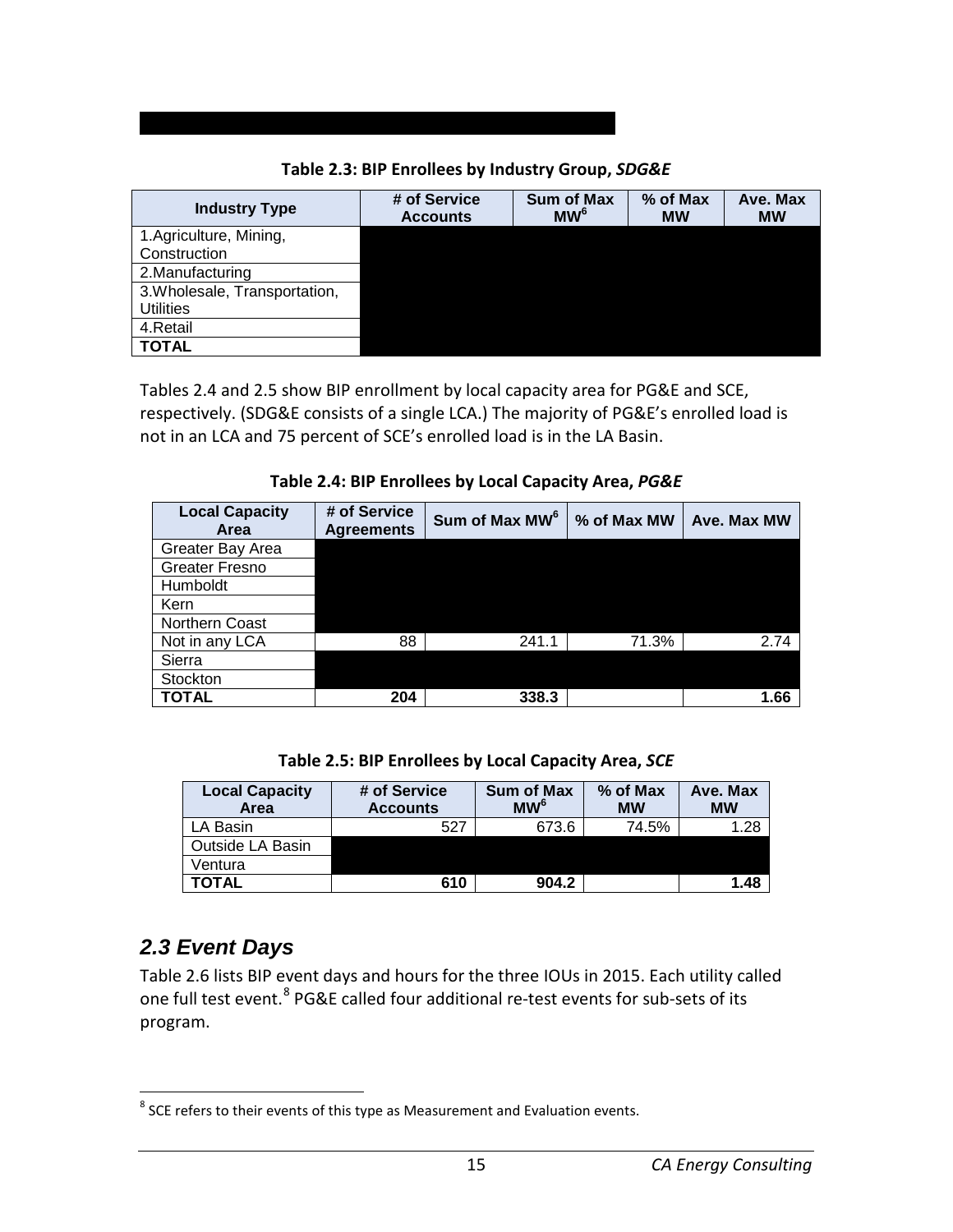<span id="page-21-2"></span>

| Date       | Day of Week | PG&E                        | <b>SCE</b>             | <b>SDG&amp;E</b>        |
|------------|-------------|-----------------------------|------------------------|-------------------------|
| 2/11/2015  | Wednesday   | Re-test.<br>2:00-4:00 p.m.  |                        |                         |
| 4/23/2015  | Thursday    | Re-test.<br>2:00-4:00 p.m.  |                        |                         |
| 7/30/2015  | Thursday    | Test.<br>$3:00 - 7:00$ p.m. |                        |                         |
| 8/28/2015  | Friday      |                             |                        | Test,<br>1:00-5:00 p.m. |
| 9/22/2015  | Tuesday     | Re-test.<br>2:00-4:00 p.m.  |                        |                         |
| 9/24/2015  | Thursday    |                             | M&E,<br>1:00-3:30 p.m. |                         |
| 11/17/2015 | Tuesday     | Test,<br>12:00-2:00 p.m.    |                        |                         |

#### **Table 2.6: BIP Event Days**

# <span id="page-21-0"></span>**3. Study Methodology**

## <span id="page-21-1"></span>*3.1 Overview*

We estimated *ex-post* hourly load impacts using regression equations applied to customer-level hourly load data. The regression equation models hourly load as a function of a set of variables designed to control for factors affecting consumers' hourly demand levels, such as:

- Seasonal and hourly time patterns (*e.g.*, year, month, day-of-week, and hour, plus various hour/day-type interactions);
- Weather, including hour-specific weather coefficients;
- Event variables. A series of dummy variables was included to account for each hour of each event day, allowing us to estimate the load impacts for all hours across the event days.

The models use the level of hourly demand (kW) as the dependent variable and a separate equation is estimated for each enrolled customer. As a result, the coefficients on the event day/hour variables are direct estimates of the *ex-post* load impacts. For example, a BIP hour 15 event coefficient of -100 would mean that the customer reduced load by 100 kWh during hour 15 of that event day relative to its normal usage in that hour. Weekends and holidays were excluded from the estimation database.<sup>[9](#page-21-3)</sup>

<span id="page-21-3"></span><sup>&</sup>lt;sup>9</sup> Including weekends and holidays would require the addition of variables to capture the fact that load levels and patterns on weekends and holidays can differ greatly from those of non-holiday weekdays. Because event days did not occur on weekends or holidays, the exclusion of these data does not affect the model's ability to estimate *ex-post* load impacts.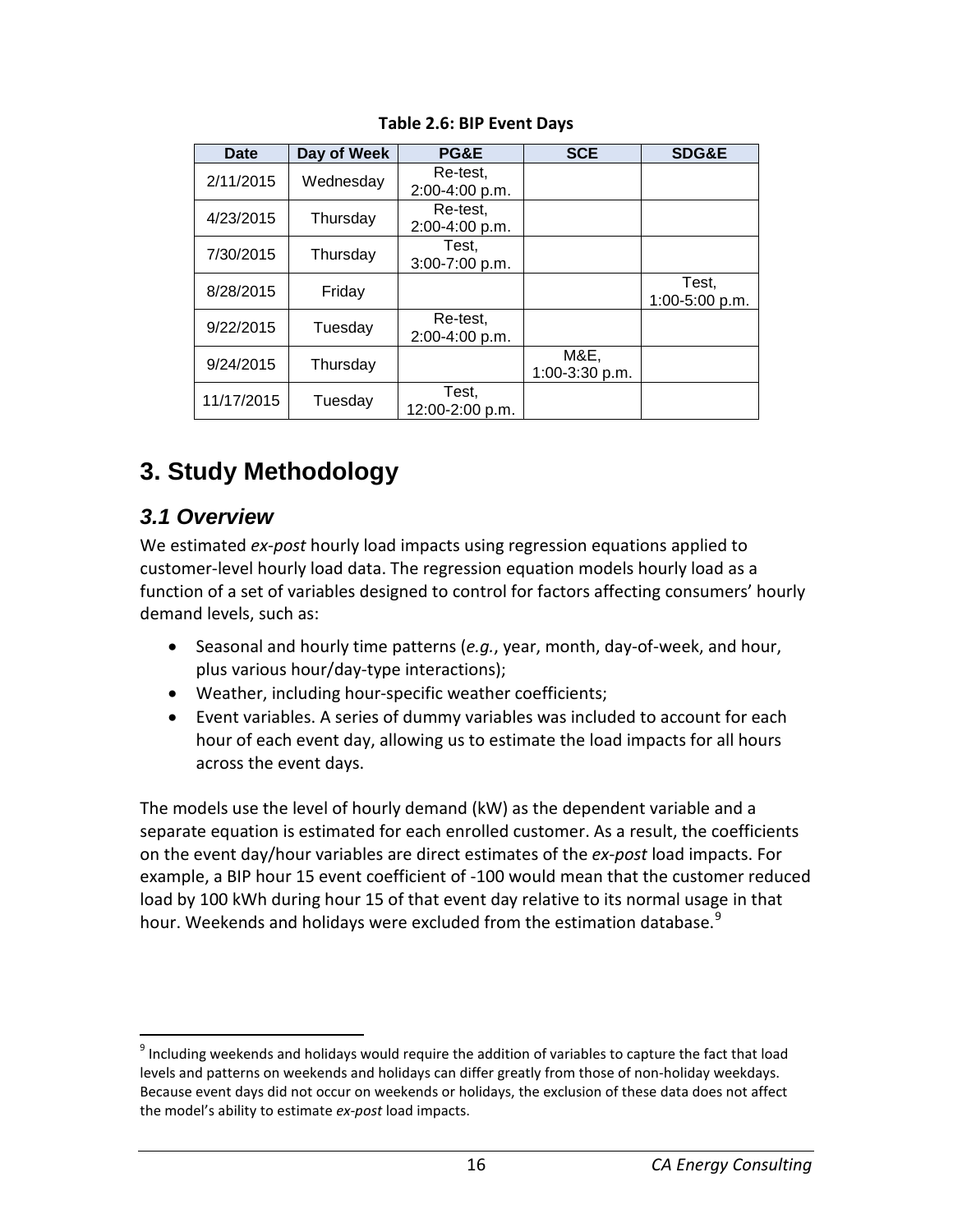We tested a variety of weather variables in an attempt to determine which set best explains usage on event-like non-event days. This process and its results are explained in Appendix A.

# <span id="page-22-0"></span>*3.2 Description of methods*

#### <span id="page-22-1"></span>**3.2.1 Regression Model**

The following model was separately estimated for each enrolled PG&E and SCE customer. Table 3.1 below describes the terms included in this equation for the observed demand in a given hour *h* and date *d*:

$$
Q_{t} = \sum_{i=1}^{24} (b_{i}^{h} \times h_{i,t}) + \sum_{Evt=1}^{E} \sum_{i=1}^{24} (b_{i,Evt}^{BIP} \times h_{i,t} \times BIP_{t}) + \sum_{DR} \sum_{i=1}^{24} (b_{i}^{DR} \times h_{i,t} \times OtherEvt_{i,t}^{DR})
$$
  
+ 
$$
\sum_{i=1}^{24} (b_{i}^{Weather} \times h_{i,t} \times Weather_{t}) + \sum_{i=1}^{24} (b_{i}^{MonLoad} \times h_{i,t} \times MornLoad_{i,t})
$$
  
+ 
$$
\sum_{j=2}^{5} (b_{j}^{DTYPE} \times DTYPE_{j,t}) + \sum_{i=2}^{24} (b_{i}^{MON} \times h_{i,t} \times MON_{t}) + \sum_{i=2}^{24} (b_{i}^{FRI} \times h_{i,t} \times FRI_{t})
$$
  
+ 
$$
\sum_{i=6}^{10} (b_{i}^{MONTH} \times MONTH_{i,t}) + \sum_{i=2}^{24} (b_{i}^{SUMMER} \times h_{i,t} \times SUMMER_{t}) + e_{t}
$$

A modified model was used for SDG&E customers. To better capture the greatly shifting load profiles across months of a few relatively large customers, an interaction term between month and hour was added. To address the potential for overfitting with this near doubling of the total number of estimated coefficients, the interaction terms between specific days of the week (Monday and Friday) and hour were removed.

$$
Q_{t} = \sum_{i=1}^{24} (b_{i}^{h} \times h_{i,t}) + \sum_{Evt=1}^{E} \sum_{i=1}^{24} (b_{i,Evt}^{BIP} \times h_{i,t} \times BIP_{t}) + \sum_{DR} \sum_{i=1}^{24} (b_{i}^{DR} \times h_{i,t} \times OtherEvt_{i,t}^{DR}) + \sum_{i=1}^{24} (b_{i}^{Weather} \times h_{i,t} \times Weather_{t}) + \sum_{i=1}^{24} (b_{i}^{MornLoadAlt} \times h_{i,t} \times MornLoadAlt_{i,t}) + \sum_{j=2}^{5} (b_{j}^{DTYPE} \times DTYPE_{j,t}) + \sum_{i=2}^{24} \sum_{j=6}^{10} (b_{i,j}^{MONTH} \times h_{i,t} \times MONTH_{j,t}) + \sum_{i=2}^{24} (b_{i}^{SUMMER} \times h_{i,t} \times SUMMER_{t}) + e_{t}
$$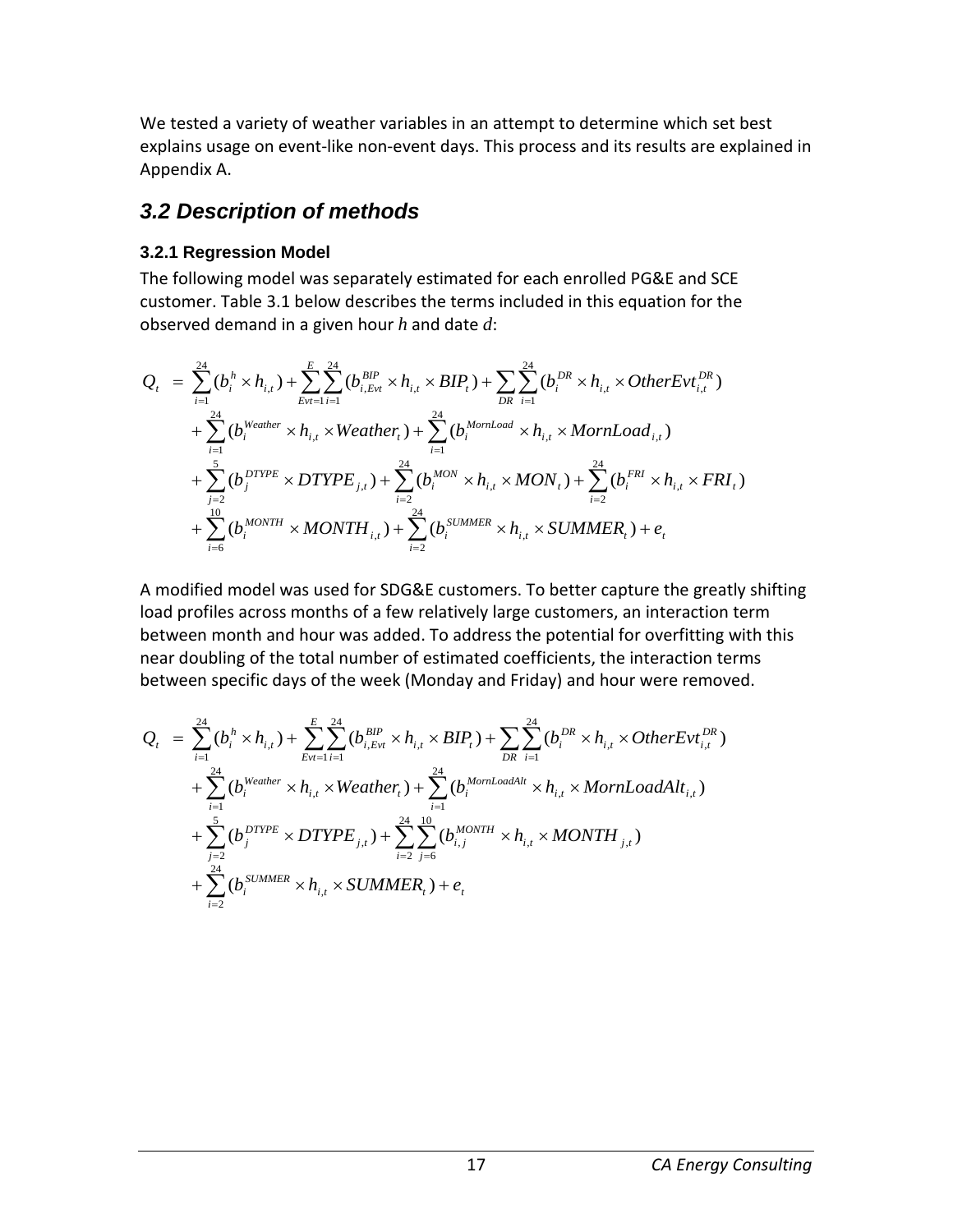<span id="page-23-0"></span>

| <b>Variable Name</b>   | <b>Variable Description</b>                                                                                                                              |
|------------------------|----------------------------------------------------------------------------------------------------------------------------------------------------------|
| $\mathcal{Q}_t$        | the demand in hour t for a BIP customer                                                                                                                  |
| The various $b$ 's     | the estimated parameters                                                                                                                                 |
| $h_{i,t}$              | an indicator variable for hour $i$ , equal to one when $t$ corresponds to hour $i$ of<br>a given day                                                     |
| $BIP_t$                | an indicator variable for program event days                                                                                                             |
| E                      | the number of program event days that occurred during the program year                                                                                   |
| OtherEvt <sup>DR</sup> | an indicator variable for event day $DR$ of other demand response programs<br>in which the customer is enrolled (e.g. $DR = DBP$ Event 1, DBP Event 2, ) |
| $Weather_t$            | the weather variables selected using our model screening process                                                                                         |
| MornLoad,              | a variable equal to the average of the day's load in hours 1 through 10                                                                                  |
| MornLoadAlt,           | a variable equal to the average of the day's load in hours 9 through 12                                                                                  |
| $DTYPE_{i,t}$          | a series of indicator variables for each day of the week                                                                                                 |
| $MONt$ , $FRIt$ ,      | indicator variables for Monday and Friday                                                                                                                |
| $MONTH_{i,t}$          | a series of indicator variables for each month                                                                                                           |
| <i>SUMMER</i>          | an indicator variable for the summer pricing season <sup>10</sup>                                                                                        |
| $e_{t}$                | the error term                                                                                                                                           |

**Table 3.1: Descriptions of Variables included in the** *Ex-post* **Regression Equation**

The *OtherEvt* variables help the model explain load changes that occur on event days for programs in which the BIP customers are dually enrolled. (In the absence of these variables, any load reductions that occur on such days may be falsely attributed to other included variables, such as weather condition or day type variables.) The "morning load" variables are included in the same spirit as the day-of adjustment to the 10-in-10 baseline settlement method used in some DR programs (*e.g.*, Demand Bidding Program, or DBP). That is, those variables help adjust the reference loads (or the loads that would have been observed in the absence of an event) for factors that affect pre-event usage, but are not accounted for by the other included variables.

The model allows for the hourly load profile to differ by: day of week, with separate profiles for Monday, Tuesday through Thursday, and Friday; and by pricing season (*i.e.*, summer versus winter), in order to account for potential customer load changes in response to seasonal changes in rates.

Separate models were estimated for each customer. The load impacts were aggregated across customer accounts as appropriate to arrive at program-level load impacts, as well as load impacts by industry group and local capacity area (LCA).

<span id="page-23-1"></span> $^{10}$  The summer pricing season is June through September for SCE, May through September for SDG&E, and May through October for PG&E.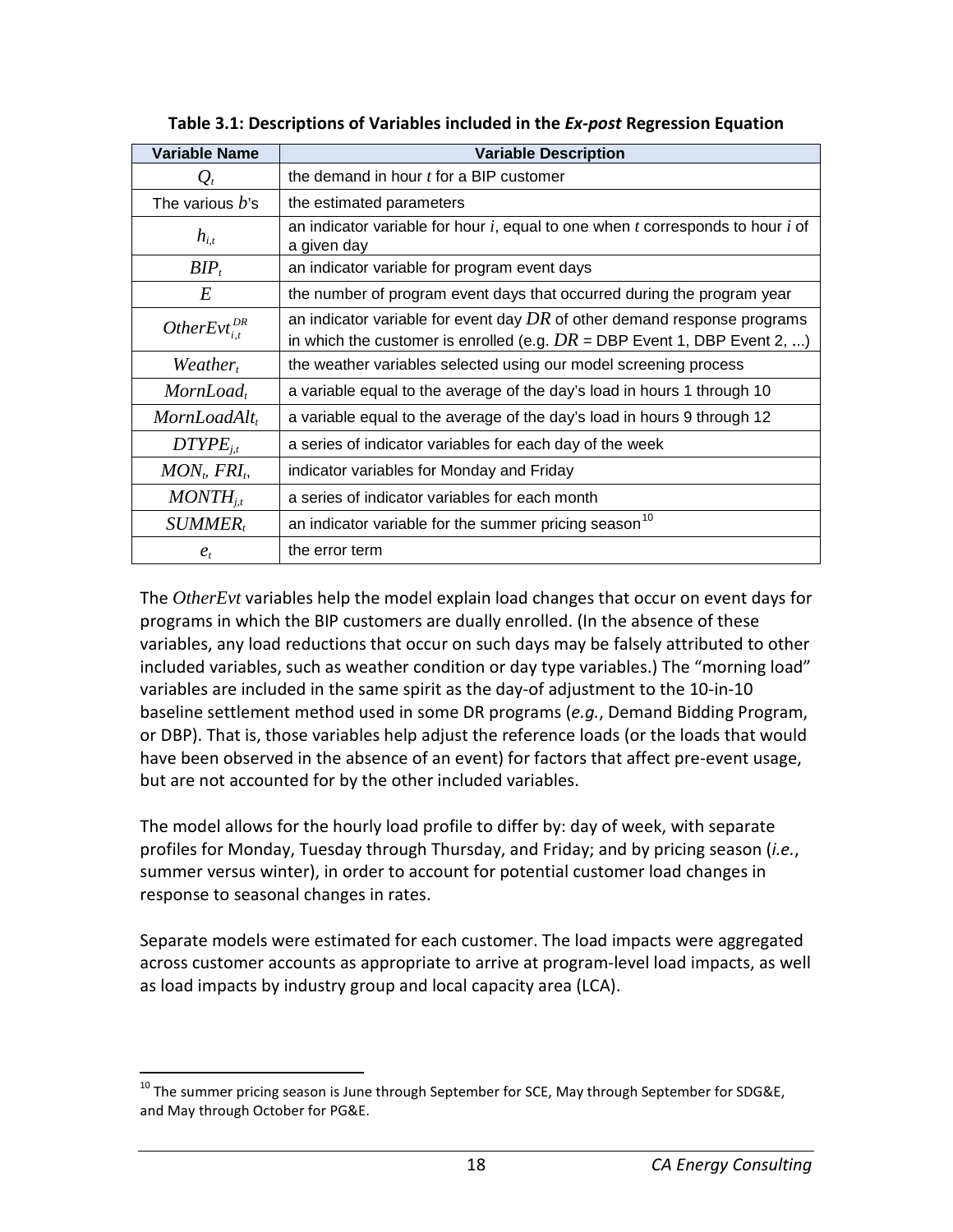A parallel set of winter models was estimated for each customer. The structure matches the model described above, with the appropriate month indicators substituted in.

### <span id="page-24-0"></span>**3.2.2 Development of Uncertainty-Adjusted Load Impacts**

The Load Impact Protocols require the estimation of uncertainty-adjusted load impacts. In the case of *ex-post* load impacts, the parameters that constitute the load impact estimates are not estimated with certainty. We base the uncertainty-adjusted load impacts on the variances associated with the estimated load impact coefficients.

Specifically, we added the variances of the estimated load impacts across the customers who are called during the event in question. These aggregations were performed at either the program level, by industry group, or by LCA, as appropriate. The uncertaintyadjusted scenarios were then simulated under the assumption that each hour's load impact is normally distributed with the mean equal to the sum of the estimated load impacts and the standard deviation equal to the square root of the sum of the variances of the errors around the estimates of the load impacts. Results for the  $10^{th}$ ,  $30^{th}$ ,  $70^{th}$ , and 90<sup>th</sup> percentile scenarios are generated from these distributions.

In order to develop the uncertainty-adjusted load impacts associated with the average event hour (*i.e.*, the bottom rows in the tables produced by the *ex-post* table generator), we estimated an additional set of customer-specific regression models in which each event day's average event-hour load impact is estimated using a single variable (rather than the hour-specific variables used in the primary model described above). The standard error associated with these event-specific coefficients serves as the basis of the average event-hour uncertainty-adjusted load impacts for each *ex-post* event day. The standard errors are used to develop the uncertainty-adjusted scenarios in the same manner as the hour-specific standard errors in the primary model.

# <span id="page-24-1"></span>**4. Detailed Study Findings**

The primary objective of the *ex-post* evaluation is to estimate the aggregate and percustomer BIP event-day load impacts for each utility. In this section we first summarize the estimated BIP load impacts for each of the utilities using a metric of estimated *average hourly load impacts* by event and for the average event. We also report average hourly load impacts for the average event by industry type and local capacity area. We then present tables of *hourly* load impacts for an *average event* (also referred to as a "typical event day") in the format required by the Load Impact Protocols adopted by the California Public Utilities Commission (CPUC) in Decision (D.) 08-04-050 ("the Protocols"), including risk-adjusted load impacts at different probability levels, and figures that illustrate the reference loads, observed loads and estimated load impacts.

On a summary level, the average event-hour load impact per enrolled customer was 1,207 kW for PG&E's program, 1,135 kW for SCE's program, and 309 kW for SDG&E's program.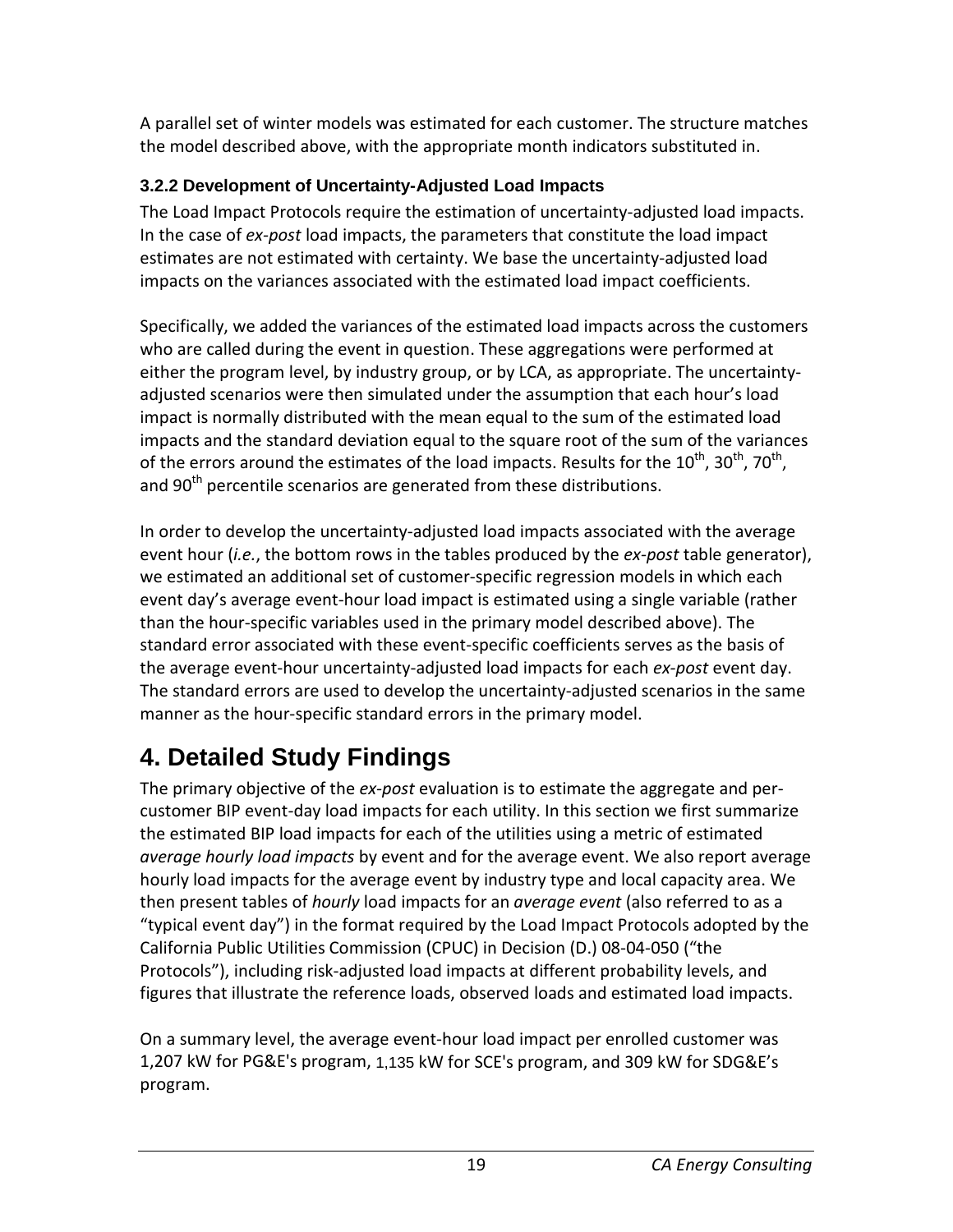# <span id="page-25-0"></span>*4.1 PG&E Load Impacts*

#### <span id="page-25-1"></span>**4.1.1 Average Hourly Load Impacts by Industry Group and LCA**

Table 4.1 summarizes average hourly reference loads and load impacts at the program level for each of PG&E's BIP events. Because the first, second, fourth, and fifth events were re-tests,<sup>[11](#page-25-4)</sup> fewer service agreements were called. The highest load impact therefore occurred during the July  $30<sup>th</sup>$  test event, with an average 246 MW load impact across the two event hours.

<span id="page-25-2"></span>

| Event | <b>Date</b> | Day of<br><b>Week</b> | # Service<br><b>Agreements</b> | <b>Estimated</b><br><b>Reference</b><br>Load (MW) | <b>Observed</b><br>Load (MW) | <b>Estimated</b><br>Load<br><b>Impact</b><br>(MW) | % LI  |
|-------|-------------|-----------------------|--------------------------------|---------------------------------------------------|------------------------------|---------------------------------------------------|-------|
|       | 2/11/2015   | Wed.                  |                                |                                                   |                              |                                                   |       |
| 2     | 4/23/2015   | Thurs.                |                                |                                                   |                              |                                                   |       |
| 3     | 7/30/2015   | Thurs.                | 204                            | 292.4                                             | 46.2                         | 246.2                                             | 84.2% |
| 4     | 9/22/2015   | Thurs.                |                                |                                                   |                              |                                                   |       |

Table 4.2 compares the observed loads and FSLs by event day. During the July 30<sup>th</sup> test event in which all service agreements were called, the program load was below the aggregate FSL. This was not the case during the three smaller re-test events. The ratio of the estimated load impact (shown in Table 4.1) to the load impact that would have occurred if customers had (in aggregate) exactly attained their FSL is shown in the rightmost column. That is, 100% indicates that observed loads exactly match the FSL (in aggregate, when averaged across event hours).

**Table 4.2: Average Hourly Observed Loads and FSLs by Event***, PG&E*

<span id="page-25-3"></span>

| Event | Date      | Day of<br><b>Week</b> | <b>Observed</b><br>Load (MW) | <b>Firm Service</b><br>Level (MW) | <b>Estimated LI/</b><br>LI at FSL |
|-------|-----------|-----------------------|------------------------------|-----------------------------------|-----------------------------------|
|       | 2/11/2015 | Wed.                  |                              |                                   |                                   |
| 2     | 4/23/2015 | Thurs.                |                              |                                   |                                   |
| 3     | 7/30/2015 | Thurs.                | 46.2                         | 48.1                              | 101%                              |
| 4     | 9/22/2015 | hurs.                 |                              |                                   |                                   |

Table 4.3 summarizes average hourly BIP load impacts by industry group for the July  $30<sup>th</sup>$ event day. The Manufacturing industry group accounted for the largest share of the load impacts, with a 164 MW average event-hour load reduction.

<span id="page-25-4"></span> $11$  The November event was not analyzed for this report because it occurred outside of the study period, which generally ends in September to allow for sufficient time to process and analyze the relevant data.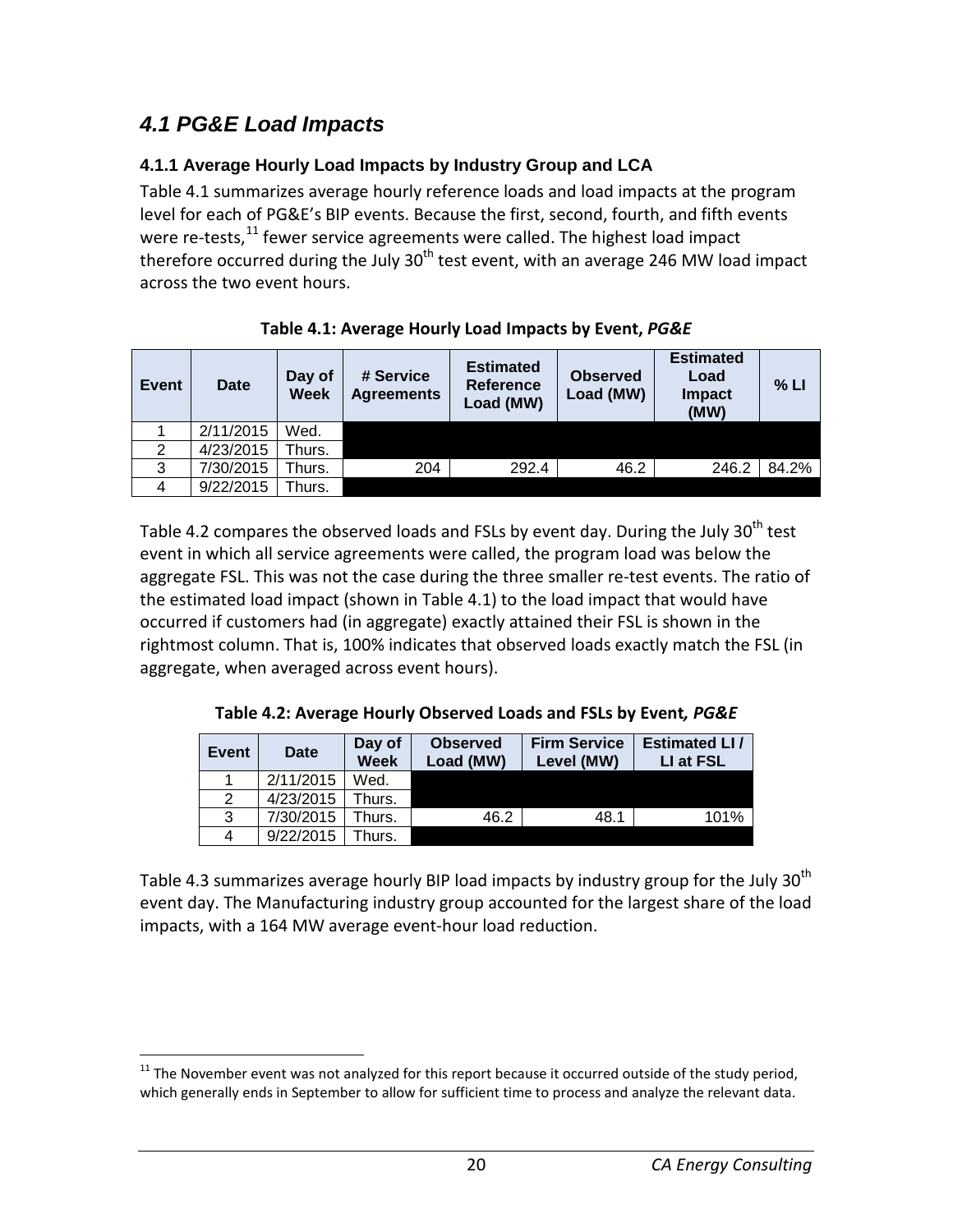<span id="page-26-1"></span>

| <b>Industry Group</b>                                     | # of Service<br><b>Agreements</b> | <b>Estimated</b><br><b>Reference</b><br>Load (MW) | <b>Observed</b><br>Load (MW) | <b>Estimated</b><br><b>Load Impact</b><br>(MW) | % LI  |
|-----------------------------------------------------------|-----------------------------------|---------------------------------------------------|------------------------------|------------------------------------------------|-------|
| Agriculture, Mining,<br>& Construction                    | 39                                | 38.3                                              | 4.4                          | 33.9                                           | 88.4% |
| Manufacturing                                             | 85                                | 186.8                                             | 23.1                         | 163.7                                          | 87.6% |
| Wholesale,<br>Transportation, &<br><b>Other Utilities</b> | 40                                | 33.5                                              | 7.4                          | 26.1                                           | 78.0% |
| <b>Retail Stores</b>                                      |                                   |                                                   |                              |                                                |       |
| Offices, Hotels,<br>Health, Services                      |                                   |                                                   |                              |                                                |       |
| <b>Schools</b>                                            |                                   |                                                   |                              |                                                |       |
| Entertainment,                                            |                                   |                                                   |                              |                                                |       |
| Other Services,                                           |                                   |                                                   |                              |                                                |       |
| Government                                                |                                   |                                                   |                              |                                                |       |
| Other or Unknown                                          |                                   |                                                   |                              |                                                |       |
| Total                                                     | 204                               | 292.4                                             | 46.2                         | 246.2                                          | 84.2% |

**Table 4.3: July 30, 2015 Load Impacts – PG&E BIP,** *by Industry Group*

Table 4.4 summarizes July 30<sup>th</sup> load impacts by local capacity area (LCA), showing that the highest share of the load impacts came from service agreements not associated with any LCA.

**Table 4.4: July 30, 2015 Load Impacts – PG&E BIP,** *by LCA*

<span id="page-26-2"></span>

| Local<br><b>Capacity</b><br>Area | # of Service<br><b>Agreements</b> | <b>Estimated</b><br><b>Reference Load</b><br>(MW) | <b>Observed</b><br>Load (MW) | <b>Estimated</b><br><b>Load Impact</b><br>(MW) | % LI  |
|----------------------------------|-----------------------------------|---------------------------------------------------|------------------------------|------------------------------------------------|-------|
| <b>Greater Bay</b>               |                                   |                                                   |                              |                                                |       |
| Area                             |                                   |                                                   |                              |                                                |       |
| Greater                          |                                   |                                                   |                              |                                                |       |
| Fresno                           |                                   |                                                   |                              |                                                |       |
| Humboldt                         |                                   |                                                   |                              |                                                |       |
| Kern                             |                                   |                                                   |                              |                                                |       |
| <b>Northern</b>                  |                                   |                                                   |                              |                                                |       |
| Coast                            |                                   |                                                   |                              |                                                |       |
| Not in any                       | 88                                | 206.9                                             | 31.9                         | 175.0                                          | 84.6% |
| <b>LCA</b>                       |                                   |                                                   |                              |                                                |       |
| Sierra                           |                                   |                                                   |                              |                                                |       |
| Stockton                         |                                   |                                                   |                              |                                                |       |
| <b>Total</b>                     | 204                               | 292.4                                             | 46.2                         | 246.2                                          | 84.2% |

#### <span id="page-26-0"></span>**4.1.2 Hourly Load Impacts**

Table 4.5 presents hourly PG&E BIP load impacts at the program level in the manner required by the Protocols. BIP load impacts were estimated from the individual customer regressions for customers enrolled at the time of the event. The table reflects the July 30, 2015 event day, which was the only full test event of the program year.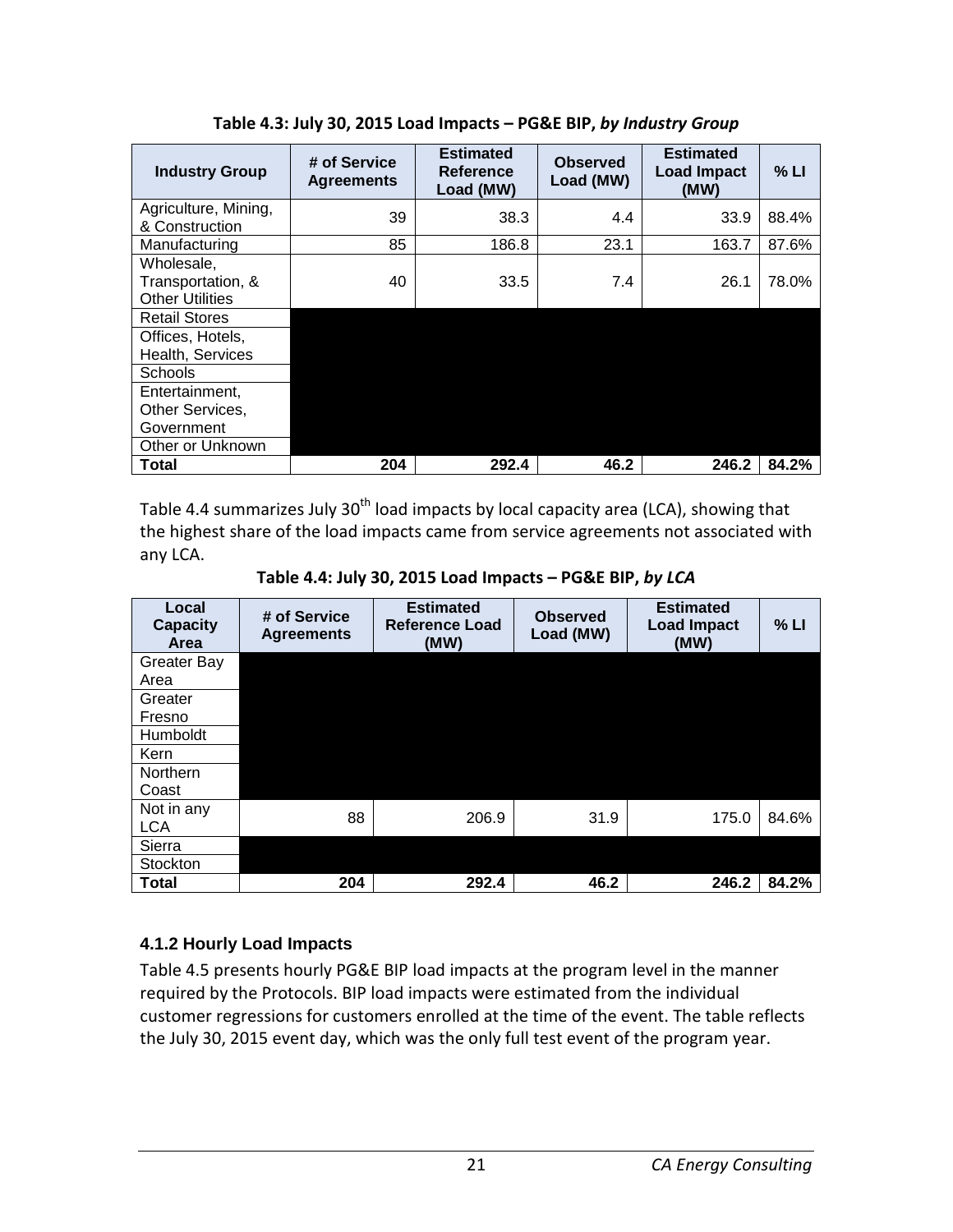<span id="page-27-0"></span>

|                    | Estimated         | Observed<br><b>Event Day</b> | Estimated          | Weighted                  |          | Uncertainty Adjusted Impact (MWh/hr)- Percentiles    |          |          |          |
|--------------------|-------------------|------------------------------|--------------------|---------------------------|----------|------------------------------------------------------|----------|----------|----------|
|                    | Reference Load    | Load                         | <b>Load Impact</b> | Average                   |          |                                                      |          |          |          |
| <b>Hour Ending</b> | (MWh/hour)        | (MWh/hour)                   | (MWh/hour)         | Temperature $(^{\circ}F)$ | 10th%ile | 30th%ile                                             | 50th%ile | 70th%ile | 90th%ile |
| 1                  | 289.0             | 293.0                        | $-4.0$             | 75.0                      | $-5.7$   | $-4.7$                                               | $-4.0$   | $-3.3$   | $-2.3$   |
| $\mathbf{2}$       | 285.7             | 287.0                        | $-1.3$             | 74.1                      | $-2.6$   | $-1.8$                                               | $-1.3$   | $-0.7$   | 0.1      |
| 3                  | 283.7             | 284.0                        | $-0.3$             | 72.9                      | $-1.4$   | $-0.7$                                               | $-0.3$   | 0.2      | 0.9      |
| 4                  | 289.4             | 293.7                        | $-4.3$             | 71.1                      | $-5.5$   | $-4.8$                                               | $-4.3$   | $-3.8$   | $-3.1$   |
| 5                  | 297.9             | 300.7                        | $-2.8$             | 70.1                      | $-4.1$   | $-3.3$                                               | $-2.8$   | $-2.3$   | $-1.6$   |
| 6                  | 313.0             | 319.3                        | $-6.2$             | 69.2                      | $-7.5$   | $-6.7$                                               | $-6.2$   | $-5.7$   | $-4.9$   |
| 7                  | 332.5             | 336.8                        | $-4.2$             | 68.9                      | $-5.5$   | $-4.7$                                               | $-4.2$   | $-3.7$   | $-3.0$   |
| 8                  | 335.6             | 337.2                        | $-1.6$             | 70.4                      | $-2.9$   | $-2.1$                                               | $-1.6$   | $-1.1$   | $-0.3$   |
| 9                  | 338.3             | 333.1                        | 5.2                | 73.4                      | 3.5      | 4.5                                                  | 5.2      | 5.8      | 6.8      |
| 10                 | 338.1             | 334.5                        | 3.5                | 76.6                      | 1.7      | 2.8                                                  | 3.5      | 4.3      | 5.4      |
| 11                 | 335.3             | 331.7                        | 3.6                | 79.9                      | 1.5      | 2.7                                                  | 3.6      | 4.4      | 5.7      |
| 12                 | 327.0             | 329.5                        | $-2.5$             | 83.3                      | $-4.5$   | $-3.3$                                               | $-2.5$   | $-1.7$   | $-0.5$   |
| 13                 | 317.4             | 320.7                        | $-3.2$             | 86.7                      | $-5.1$   | $-4.0$                                               | $-3.2$   | $-2.5$   | $-1.4$   |
| 14                 | 314.7             | 318.0                        | $-3.2$             | 89.2                      | $-5.2$   | $-4.0$                                               | $-3.2$   | $-2.5$   | $-1.3$   |
| 15                 | 304.8             | 226.4                        | 78.3               | 90.3                      | 76.3     | 77.5                                                 | 78.3     | 79.2     | 80.4     |
| 16                 | 295.4             | 45.4                         | 249.9              | 90.4                      | 247.9    | 249.1                                                | 249.9    | 250.7    | 251.9    |
| 17                 | 291.5             | 46.1                         | 245.4              | 90.6                      | 243.3    | 244.5                                                | 245.4    | 246.3    | 247.6    |
| 18                 | 287.6             | 46.5                         | 241.1              | 89.8                      | 239.0    | 240.2                                                | 241.1    | 242.0    | 243.3    |
| 19                 | 295.3             | 46.9                         | 248.4              | 88.1                      | 246.2    | 247.5                                                | 248.4    | 249.3    | 250.6    |
| 20                 | 301.1             | 159.6                        | 141.5              | 84.2                      | 139.4    | 140.6                                                | 141.5    | 142.4    | 143.7    |
| 21                 | 302.4             | 231.3                        | 71.1               | 80.7                      | 69.0     | 70.2                                                 | 71.1     | 72.0     | 73.2     |
| 22                 | 304.6             | 247.4                        | 57.2               | 78.6                      | 54.9     | 56.3                                                 | 57.2     | 58.2     | 59.5     |
| 23                 | 299.1             | 256.2                        | 42.8               | 77.0                      | 40.7     | 42.0                                                 | 42.8     | 43.7     | 45.0     |
| 24                 | 294.3             | 261.0                        | 33.3               | 75.3                      | 31.1     | 32.4                                                 | 33.3     | 34.2     | 35.5     |
|                    | Estimated         | Observed                     | <b>Estimated</b>   | Cooling                   |          |                                                      |          |          |          |
|                    | Reference         | <b>Event Day</b>             | Change in          | <b>Degree</b>             |          |                                                      |          |          |          |
|                    | <b>Energy Use</b> | <b>Energy Use</b>            | <b>Energy Use</b>  | <b>Hours</b>              |          | Uncertainty Adjusted Impact (MWh/hour) - Percentiles |          |          |          |
| <b>By Period:</b>  | (MWh)             | (MWh)                        | (MWh)              | (Base $75^{\circ}$ F)     | 10th     | 30th                                                 | 50th     | 70th     | 90th     |
| <b>Daily</b>       | 7,374             | 5,986                        | 1,388              | 135.6                     | n/a      | n/a                                                  | n/a      | n/a      | n/a      |
| <b>Event Hours</b> | 292.4             | 46.2                         | 246.2              | 58.8                      | 244.3    | 245.4                                                | 246.2    | 247.0    | 248.2    |

**Table 4.5: BIP Hourly Load Impacts for the July 30, 2015 Event Day,** *PG&E*

Figure 4.1 illustrates the hourly reference load, observed load, and estimated load impact for the July 30<sup>th</sup> event day. The scale for the hourly load impacts is shown on the right-hand side of the figure. Figure 4.2 shows the estimated load impacts for each of the three re-test days.

The full set of tables required by the Protocols, including tables for each local capacity area, are in the Excel file attached as an Appendix to this report.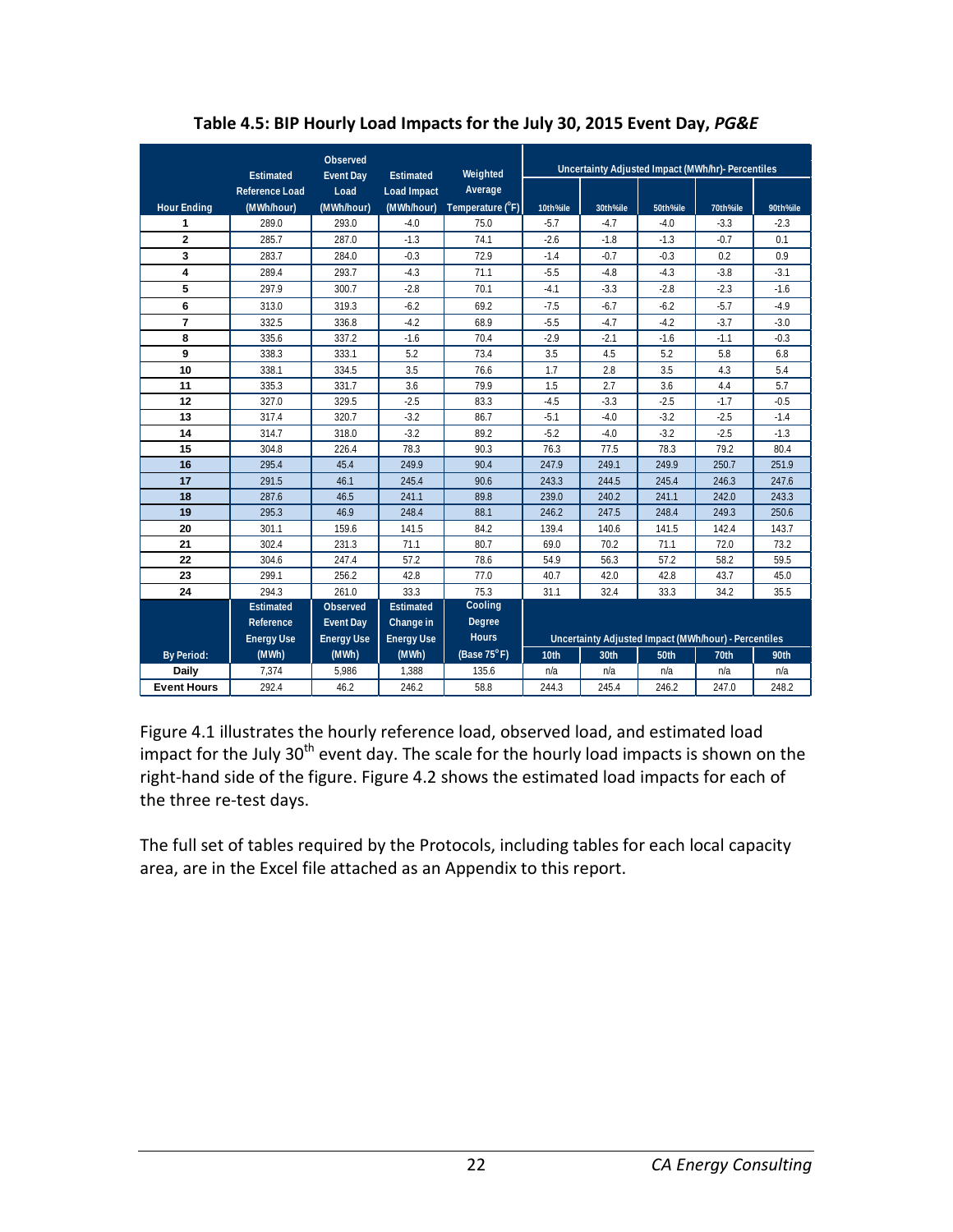<span id="page-28-0"></span>

**Figure 4.1: BIP Loads for the July 30, 2015 Event Day,** *PG&E*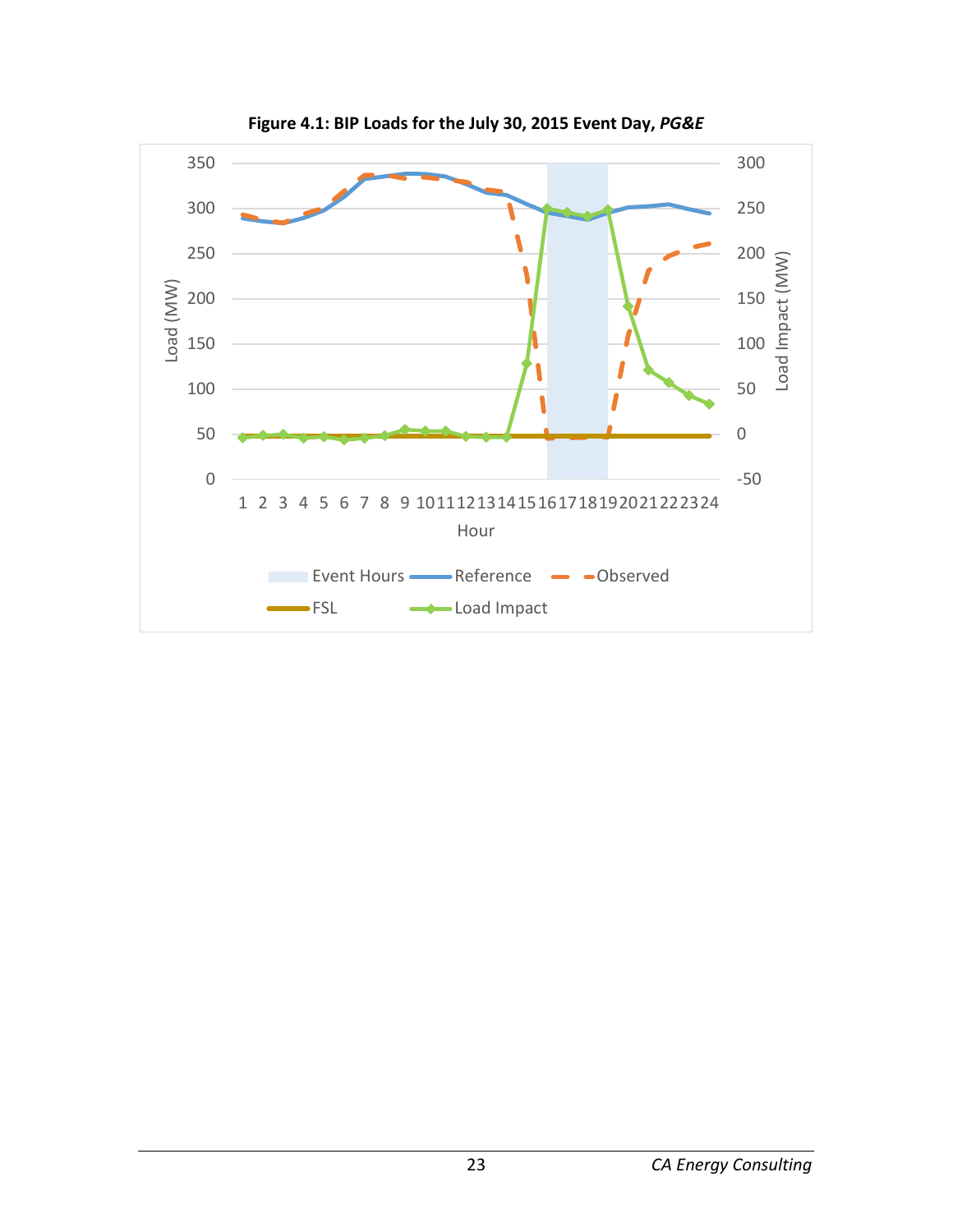<span id="page-29-0"></span>

**Figure 4.2: Hourly Load Impacts per Customer by Re-test Event,** *PG&E BIP*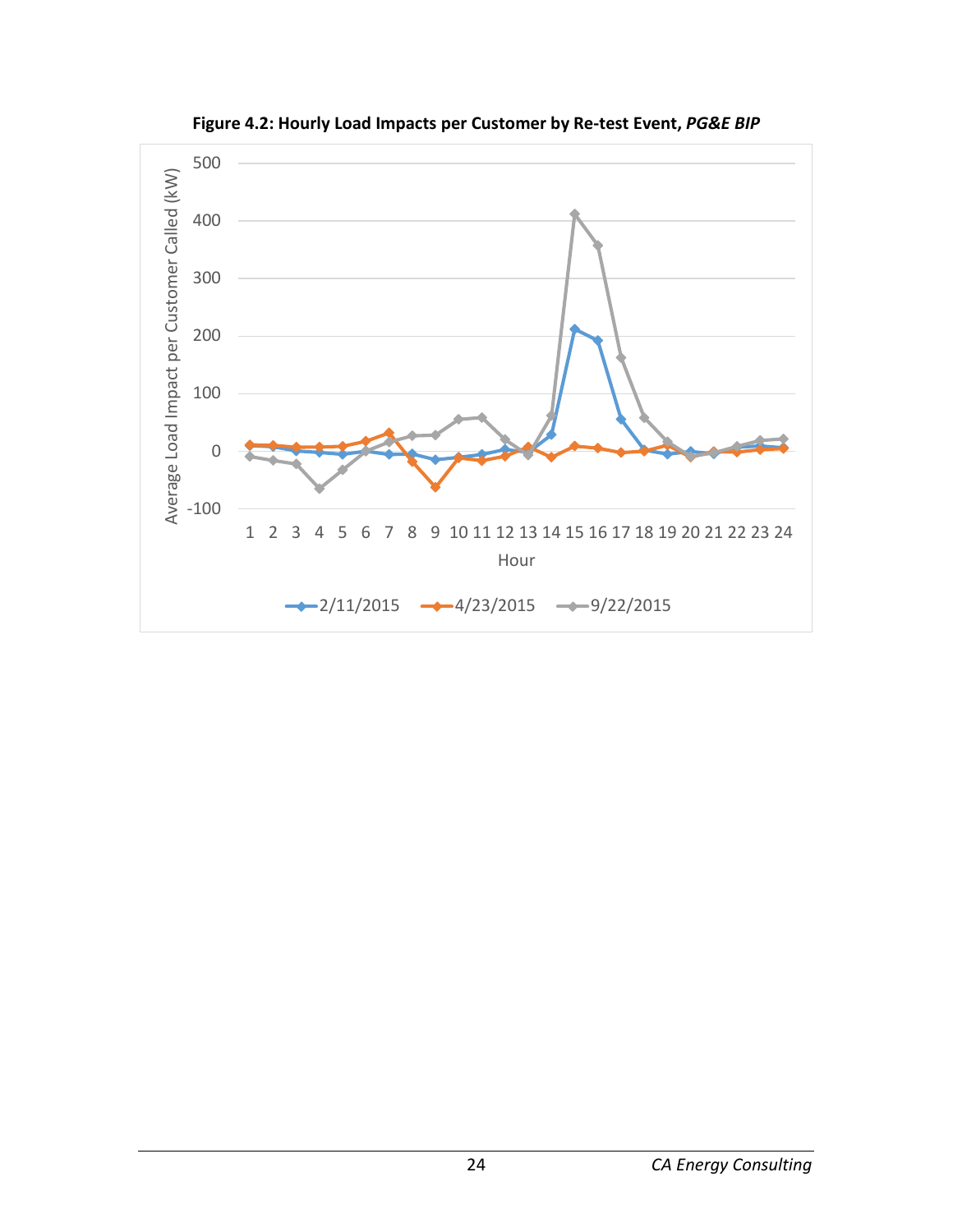# <span id="page-30-0"></span>*4.2 SCE Load Impacts*

#### <span id="page-30-1"></span>**4.2.1 Average Hourly Load Impacts by Industry Group and LCA**

SCE's only BIP event day was September 24, 2015. Table 4.6 shows the average event-hour load impact for that event day by industry group.<sup>[12](#page-30-4)</sup> The total row at the bottom of the table shows the total event-day load impact of 692 MW, or 80 percent of the reference load. The majority of the program's load impact came from customers in the manufacturing industry group.

| <b>Industry Group</b>  | # of Service<br><b>Accounts</b> | <b>Estimated</b><br>Reference<br>Load (MW) | <b>Observed</b><br>Load (MW) | <b>Estimated</b><br><b>Load Impact</b><br>(MW) | % LI  |
|------------------------|---------------------------------|--------------------------------------------|------------------------------|------------------------------------------------|-------|
| Agriculture, Mining,   | 56                              | 159.2                                      | 13.5                         | 145.7                                          | 91.5% |
| & Construction         |                                 |                                            |                              |                                                |       |
| Manufacturing          | 363                             | 568.9                                      | 111.4                        | 457.5                                          | 80.4% |
| Wholesale,             |                                 |                                            |                              |                                                |       |
| Transportation, &      | 66                              | 51.7                                       | 9.4                          | 42.3                                           | 81.8% |
| <b>Other Utilities</b> |                                 |                                            |                              |                                                |       |
| <b>Retail Stores</b>   | 61                              | 19.7                                       | 17.0                         | 2.7                                            | 13.8% |
| Offices, Hotels,       |                                 |                                            |                              |                                                |       |
| Health, Services       |                                 |                                            |                              |                                                |       |
| Schools                |                                 |                                            |                              |                                                |       |
| Entertainment, Other   |                                 |                                            |                              |                                                |       |
| Services,              |                                 |                                            |                              |                                                |       |
| Government             |                                 |                                            |                              |                                                |       |
| <b>Total</b>           | 610                             | 864.1                                      | 172.0                        | 692.1                                          | 80.1% |

<span id="page-30-2"></span>**Table 4.6: Average Event-day Hourly Load Impacts – SCE BIP,** *by Industry Group*

Table 4.7 compares the observed loads and FSLs for the September  $24<sup>th</sup>$  event day. In aggregate, SCE's BIP program achieved 90 percent of the reduction required to meet its FSL.

| Table 4.7: Average Hourly Observed Loads and FSLs, SCE |  |  |
|--------------------------------------------------------|--|--|
|                                                        |  |  |

<span id="page-30-3"></span>

| <b>Event</b> | Date      | Day of Week | <b>Observed</b><br>Load (MW) $\vert$ | Level (MW) | Firm Service   Estimated LI /<br>LI at FSL |
|--------------|-----------|-------------|--------------------------------------|------------|--------------------------------------------|
|              | 9/24/2015 | Thursdav    | 172.0                                | 93.3       | 90%                                        |

Table 4.8 summarizes average hourly load impacts by LCA and location (South Orange County, South of Lugo, and elsewhere). The majority of the load impact comes from customers in the LA Basin.

<span id="page-30-4"></span><sup>&</sup>lt;sup>12</sup> Note that customers were notified at 1:00 p.m. but not required to meet their FSLs until 1:30 or 1:45 p.m., and the event ended at 3:30 p.m. So hour-ending 15 is the only hour for which customers were required to meet their FSLs during the entire hour. For this reason, hour-ending 15 alone is used to calculate all event-hour summary measures for SCE's one event.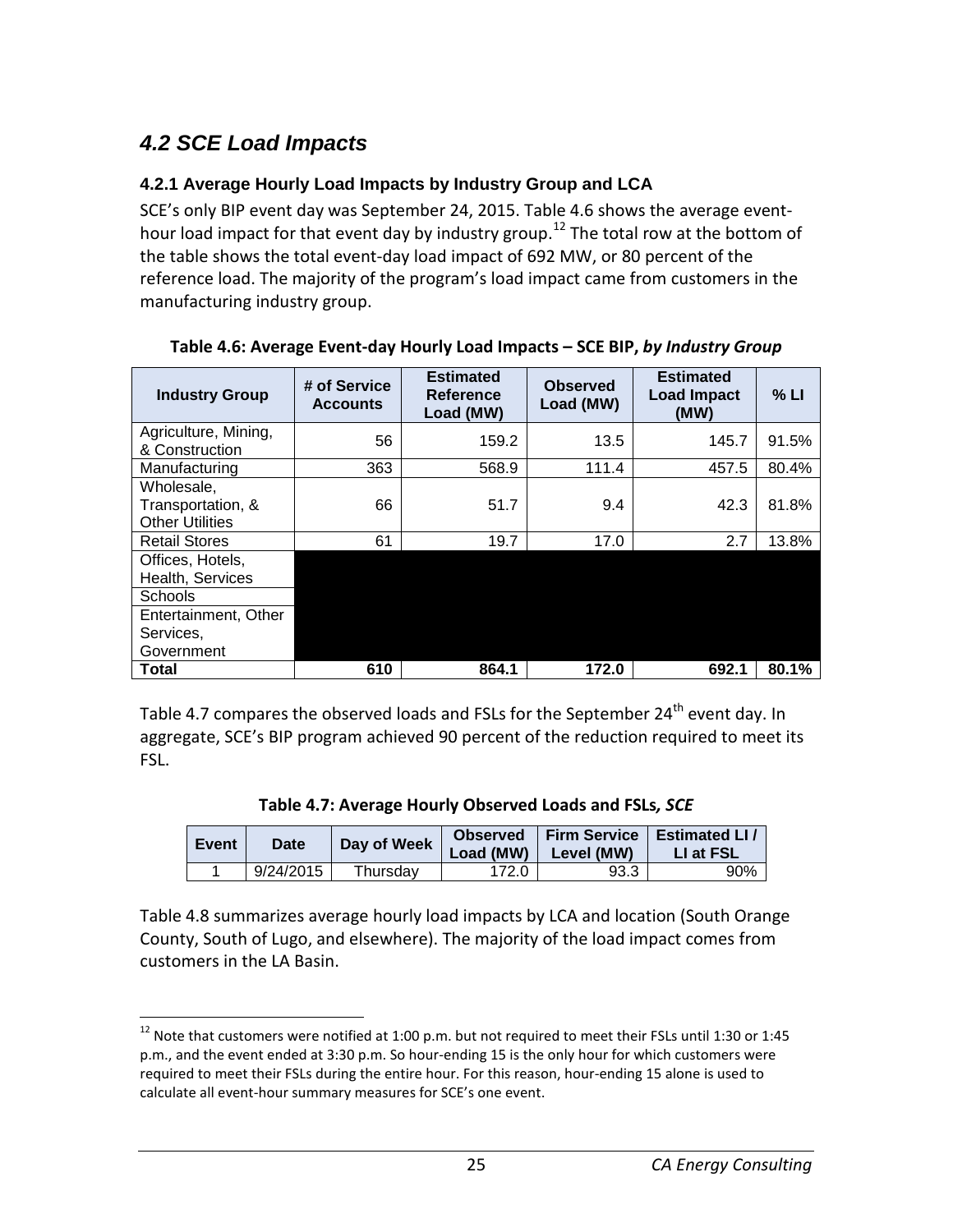<span id="page-31-1"></span>

| <b>Local Capacity</b><br>Area | # of<br><b>Service</b><br><b>Accounts</b> | <b>Estimated</b><br><b>Reference Load</b><br>(MW) | <b>Observed</b><br>Load (MW) | <b>Estimated</b><br><b>Load Impact</b><br>(MW) | $%$ LI |
|-------------------------------|-------------------------------------------|---------------------------------------------------|------------------------------|------------------------------------------------|--------|
| LA Basin                      | 527                                       | 649.8                                             | 126.2                        | 523.6                                          | 80.6%  |
| Outside LA                    |                                           |                                                   |                              |                                                |        |
| <b>Basin</b>                  |                                           |                                                   |                              |                                                |        |
| Ventura                       |                                           |                                                   |                              |                                                |        |
| <b>Total</b>                  | 610                                       | 864.1                                             | 172.0                        | 692.1                                          | 80.1%  |
| South Orange                  |                                           |                                                   |                              |                                                |        |
| County                        |                                           |                                                   |                              |                                                |        |
| South of Lugo                 | 206                                       | 269.4                                             | 48.5                         | 221.0                                          | 82.0%  |
| <b>Rest of System</b>         | 348                                       | 493.0                                             | 101.0                        | 391.9                                          | 79.5%  |

**Table 4.8: Average Event-day Hourly Load Impacts – SCE BIP,** *by LCA*

#### <span id="page-31-0"></span>**4.2.2 Hourly Load Impacts**

Table 4.9 presents hourly load impacts for the September 24<sup>th</sup> BIP event in the manner required by the Protocols.

<span id="page-31-2"></span>

|  |  | Table 4.9: BIP Hourly Load Impacts for the September 24, 2015 Event Day, SCE |
|--|--|------------------------------------------------------------------------------|
|  |  |                                                                              |

|                    | Observed<br>Weighted<br><b>Estimated</b> |                          |                                 | Uncertainty Adjusted Impact (MWh/hr)- Percentiles |          |                                                      |          |          |          |
|--------------------|------------------------------------------|--------------------------|---------------------------------|---------------------------------------------------|----------|------------------------------------------------------|----------|----------|----------|
|                    | <b>Reference Load</b>                    | <b>Event Day</b><br>Load | Estimated<br><b>Load Impact</b> | Average                                           |          |                                                      |          |          |          |
| <b>Hour Ending</b> | (MWh/hour)                               | (MWh/hour)               | (MWh/hour)                      | Temperature (°F)                                  | 10th%ile | 30th%ile                                             | 50th%ile | 70th%ile | 90th%ile |
| 1                  | 769.6                                    | 764.5                    | 5.1                             | 73.4                                              | 2.1      | 3.9                                                  | 5.1      | 6.3      | 8.1      |
| $\overline{2}$     | 765.9                                    | 764.1                    | 1.8                             | 71.8                                              | $-1.1$   | 0.6                                                  | 1.8      | 3.0      | 4.7      |
| 3                  | 763.2                                    | 759.6                    | 3.6                             | 70.7                                              | 0.8      | 2.5                                                  | 3.6      | 4.7      | 6.3      |
| 4                  | 770.1                                    | 766.7                    | 3.4                             | 70.1                                              | 0.6      | 2.3                                                  | 3.4      | 4.5      | 6.2      |
| 5                  | 789.8                                    | 786.7                    | 3.1                             | 69.3                                              | 0.0      | 1.8                                                  | 3.1      | 4.3      | 6.1      |
| 6                  | 828.6                                    | 818.4                    | 10.2                            | 68.7                                              | 6.6      | 8.7                                                  | 10.2     | 11.7     | 13.8     |
| $\overline{7}$     | 871.2                                    | 878.5                    | $-7.3$                          | 68.2                                              | $-10.9$  | $-8.8$                                               | $-7.3$   | $-5.8$   | $-3.6$   |
| 8                  | 889.7                                    | 885.3                    | 4.5                             | 67.7                                              | 1.1      | 3.1                                                  | 4.5      | 5.8      | 7.8      |
| 9                  | 895.3                                    | 900.8                    | $-5.5$                          | 70.0                                              | $-9.1$   | $-7.0$                                               | $-5.5$   | $-4.0$   | $-1.9$   |
| 10                 | 902.4                                    | 902.4                    | 0.0                             | 74.2                                              | $-4.0$   | $-1.6$                                               | 0.0      | 1.7      | 4.0      |
| 11                 | 904.2                                    | 912.5                    | $-8.2$                          | 79.0                                              | $-12.6$  | $-10.0$                                              | $-8.2$   | $-6.5$   | $-3.9$   |
| 12                 | 893.8                                    | 910.8                    | $-17.1$                         | 83.9                                              | $-21.9$  | $-19.0$                                              | $-17.1$  | $-15.1$  | $-12.2$  |
| 13                 | 886.0                                    | 885.9                    | 0.2                             | 87.8                                              | $-5.1$   | $-2.0$                                               | 0.2      | 2.3      | 5.4      |
| 14                 | 874.5                                    | 351.8                    | 522.8                           | 89.6                                              | 517.6    | 520.6                                                | 522.8    | 524.9    | 528.0    |
| 15                 | 864.1                                    | 172.0                    | 692.1                           | 91.0                                              | 686.5    | 689.8                                                | 692.1    | 694.3    | 697.6    |
| 16                 | 853.2                                    | 229.5                    | 623.7                           | 92.1                                              | 618.0    | 621.4                                                | 623.7    | 626.1    | 629.4    |
| 17                 | 842.2                                    | 458.6                    | 383.6                           | 92.5                                              | 378.1    | 381.3                                                | 383.6    | 385.8    | 389.1    |
| 18                 | 826.2                                    | 565.2                    | 261.0                           | 91.7                                              | 255.7    | 258.9                                                | 261.0    | 263.2    | 266.3    |
| 19                 | 828.7                                    | 658.9                    | 169.8                           | 88.7                                              | 163.8    | 167.4                                                | 169.8    | 172.2    | 175.8    |
| 20                 | 831.6                                    | 727.4                    | 104.2                           | 84.9                                              | 98.3     | 101.8                                                | 104.2    | 106.6    | 110.1    |
| 21                 | 833.2                                    | 742.1                    | 91.2                            | 81.2                                              | 84.9     | 88.6                                                 | 91.2     | 93.7     | 97.4     |
| 22                 | 813.5                                    | 731.0                    | 82.5                            | 78.6                                              | 76.3     | 79.9                                                 | 82.5     | 85.0     | 88.6     |
| 23                 | 796.7                                    | 724.8                    | 71.8                            | 77.1                                              | 66.5     | 69.6                                                 | 71.8     | 74.0     | 77.1     |
| 24                 | 785.8                                    | 716.9                    | 68.9                            | 76.0                                              | 63.8     | 66.8                                                 | 68.9     | 71.0     | 74.0     |
|                    | Estimated                                | Observed                 | Estimated                       | Cooling                                           |          |                                                      |          |          |          |
|                    | Reference                                | <b>Event Day</b>         | Change in                       | Degree                                            |          |                                                      |          |          |          |
|                    | <b>Energy Use</b>                        | <b>Energy Use</b>        | <b>Energy Use</b>               | <b>Hours</b>                                      |          | Uncertainty Adjusted Impact (MWh/hour) - Percentiles |          |          |          |
| <b>By Period:</b>  | (MWh)                                    | (MWh)                    | (MWh)                           | (Base $75^{\circ}$ F)                             | 10th     | 30th                                                 | 50th     | 70th     | 90th     |
| Daily              | 20.080                                   | 17,014                   | 3,065                           | 144.2                                             | n/a      | n/a                                                  | n/a      | n/a      | n/a      |
| Event Hours*       | 864.1                                    | 172.0                    | 692.1                           | 91.0                                              | 686.5    | 689.8                                                | 692.1    | 694.3    | 697.6    |

\* The highlighting indicates all hours affected by the event. However, hour-ending 15 was the only hour during which customers were required to respond for the full hour.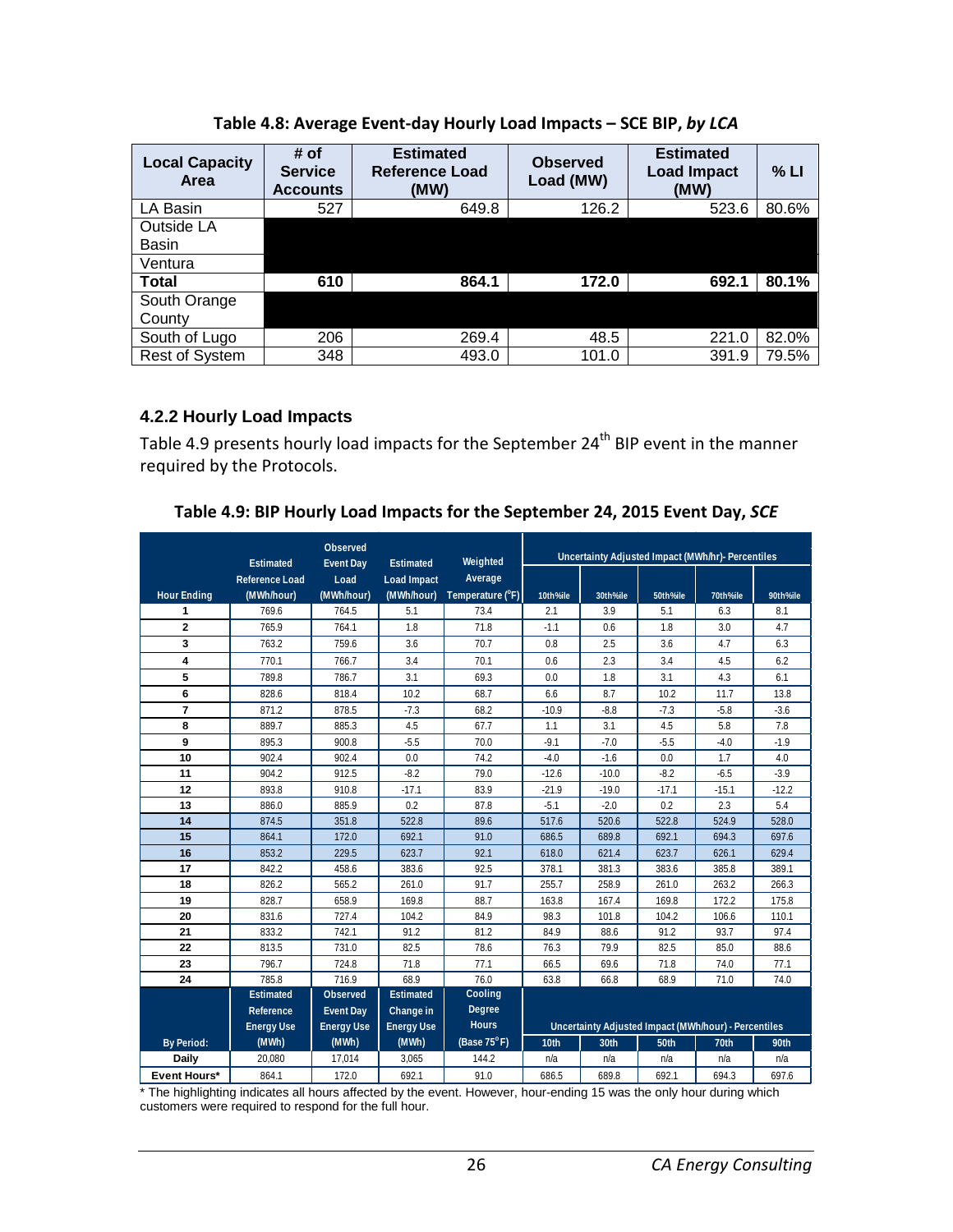Figure 4.3 illustrates the hourly reference load, observed load, and load impact for the September 24<sup>th</sup> BIP event. The scale for the hourly load impacts is shown on the righthand side of the figure.

<span id="page-32-3"></span>

**Figure 4.3: BIP Load Impacts for the September 24, 2015 Event Day,** *SCE*

## <span id="page-32-0"></span>*4.3 SDG&E Load Impacts*

#### <span id="page-32-1"></span>**4.3.1 Average Hourly Load Impacts**

Average hourly reference loads and load impacts for SDG&E single event (August 28, 2015) are summarized in Table 4.10. The average load impact over the four hour event was **XXXX** 

<span id="page-32-2"></span>

| <b>Event</b> | Date      | Day of<br>Week | <b>Estimated</b><br><b>Reference</b><br>Load (MW) | <b>Observed</b><br>Load (MW) | <b>Estimated Load</b><br>Impact (MW) | % LI |
|--------------|-----------|----------------|---------------------------------------------------|------------------------------|--------------------------------------|------|
|              | 8/28/2015 | Fridav         |                                                   |                              |                                      |      |

|  | Table 4.10: Average Hourly Load Impacts, SDG&E |  |
|--|------------------------------------------------|--|
|  |                                                |  |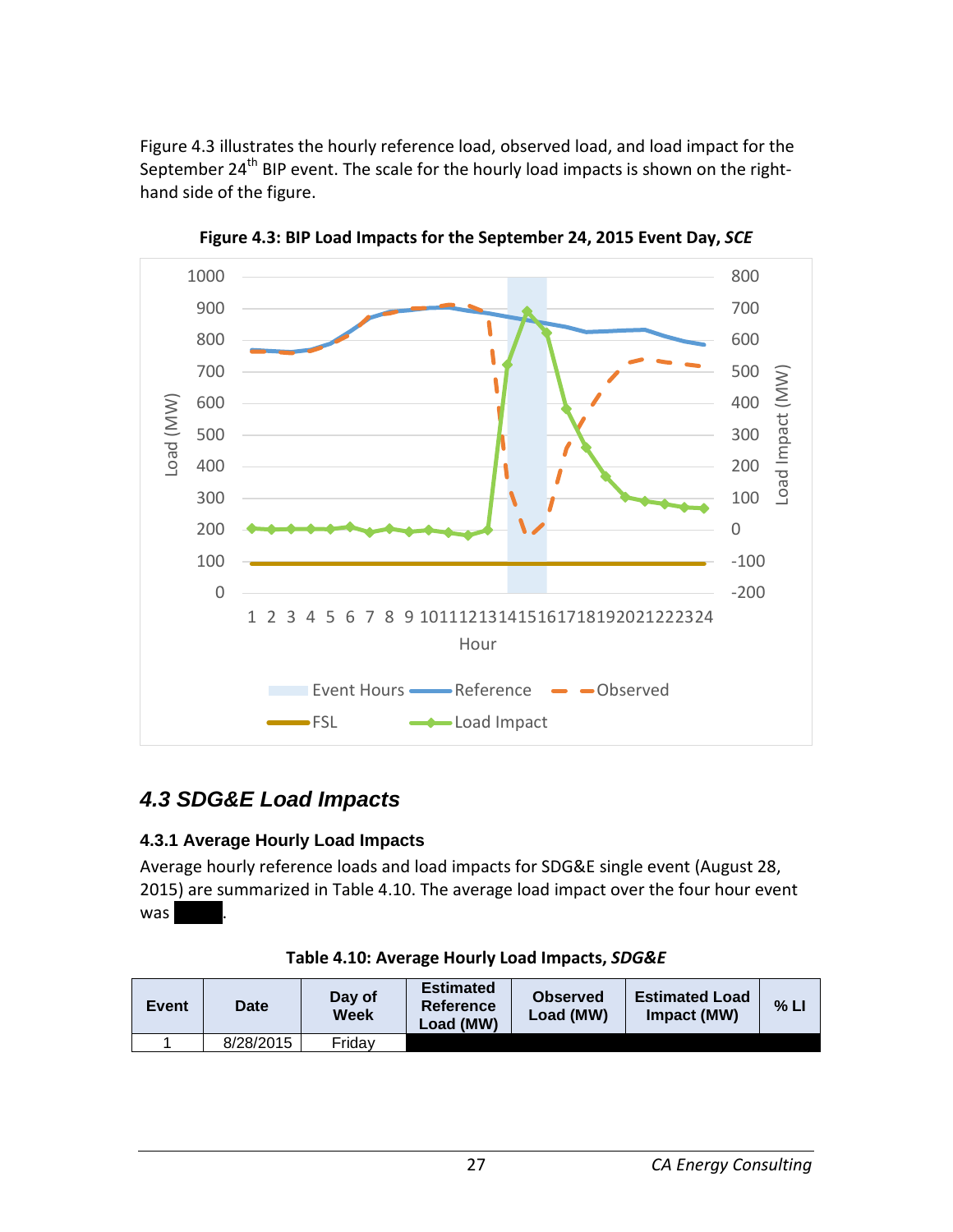Table 4.11 compares the average observed load to the FSL on the event day. On average the observed load was just slightly above the FSL during the event.

**Table 4.11: Average Hourly Observed Loads and FSLs***, SDG&E*

<span id="page-33-1"></span>

| <b>Event</b> | Date      | Day of Week | <b>Observed</b><br>Load (MW) | <b>Firm Service</b><br>Level (MW) | <b>Estimated LI</b><br>LI at FSL |
|--------------|-----------|-------------|------------------------------|-----------------------------------|----------------------------------|
|              | 8/28/2015 | Fridav      |                              |                                   |                                  |

Table 4.12 shows the load impacts for the August 28<sup>th</sup> event day by industry group.

**Table 4.12: August 28, 2015 Load Impacts – SDG&E BIP,** *by Industry Group*

<span id="page-33-2"></span>

| <b>Industry Group</b> | # of Service<br><b>Accounts</b> | <b>Estimated</b><br>Reference<br>Load (MW) | <b>Observed</b><br>Load (MW) | <b>Estimated</b><br><b>Load Impact</b><br>(MW) | % LI |
|-----------------------|---------------------------------|--------------------------------------------|------------------------------|------------------------------------------------|------|
| Agriculture, Mining,  |                                 |                                            |                              |                                                |      |
| & Construction        |                                 |                                            |                              |                                                |      |
| Manufacturing         |                                 |                                            |                              |                                                |      |
| <b>Retail Stores</b>  |                                 |                                            |                              |                                                |      |
| <b>Total</b>          |                                 |                                            |                              |                                                |      |

### <span id="page-33-0"></span>**4.3.2 Hourly Load Impacts**

Table 4.13 presents hourly load impacts for the August  $28<sup>th</sup>$  event day in the manner required by the Protocols.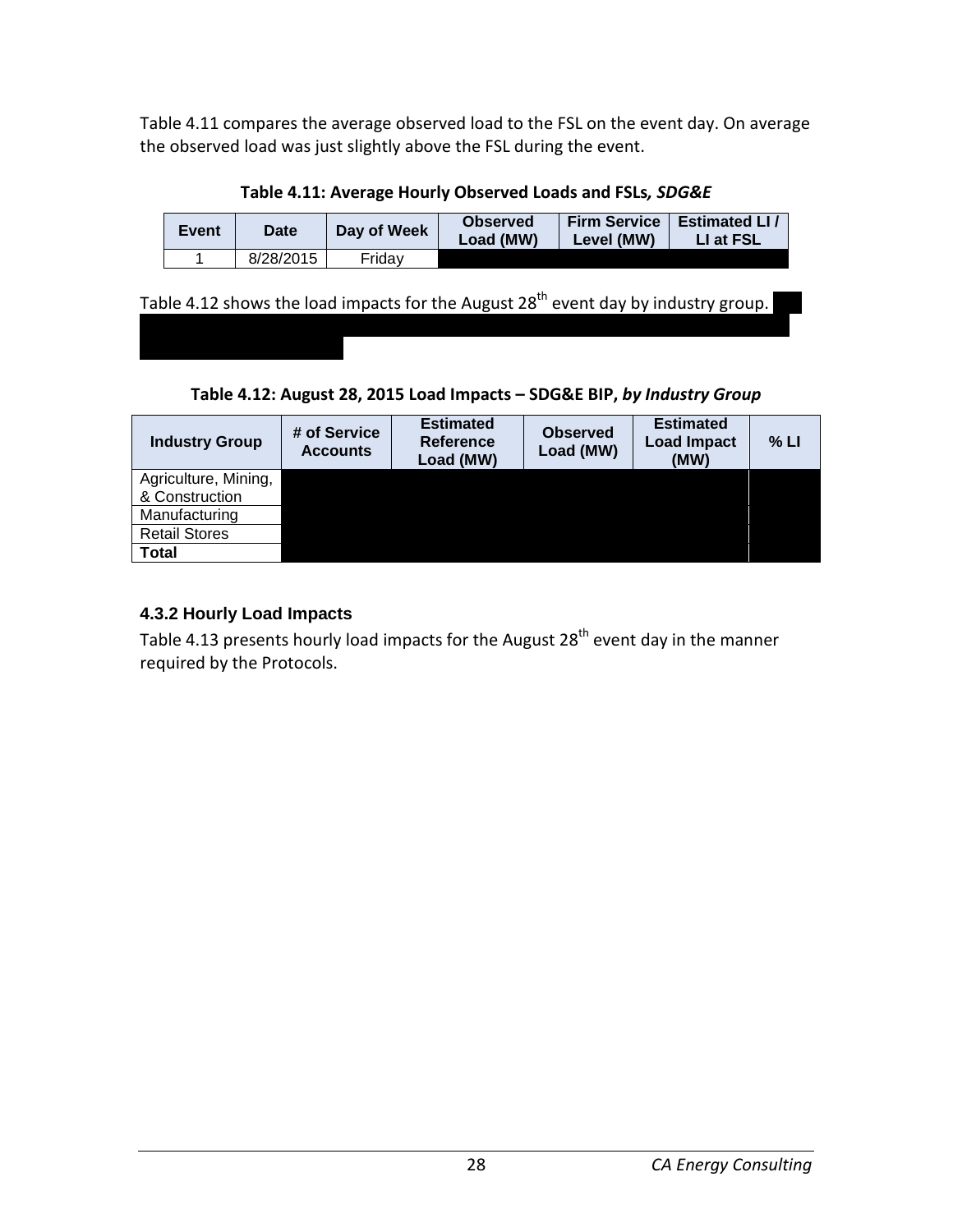<span id="page-34-0"></span>

**Table 4.13: BIP Hourly Load Impacts for the August 28, 2015 Event Day,** *SDG&E*

Figure 4.4 illustrates the hourly reference load, observed load, and load impact for the August 28<sup>th</sup> event day. The scale for the hourly load impacts is shown on the right-hand side of the figure.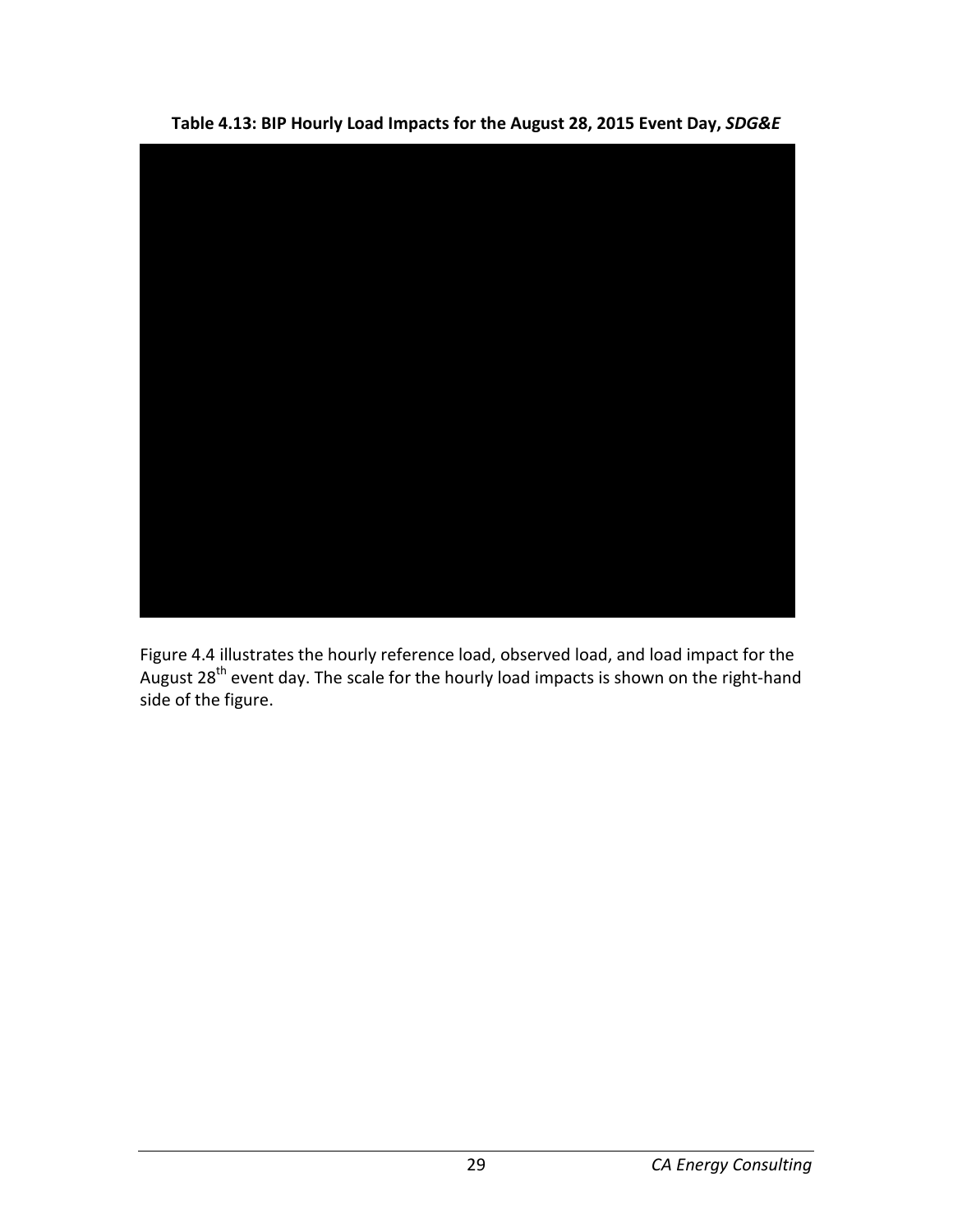<span id="page-35-2"></span>

**Figure 4.4: BIP August 28, 2015 Load Impacts,** *SDG&E*

# <span id="page-35-0"></span>**5.** *Ex-ante* **Load Impact Forecast**

## <span id="page-35-1"></span>*5.1 Ex-ante Load Impact Requirements*

The DR Load Impact Evaluation Protocols require that hourly load impact forecasts for event-based DR resources must be reported at the program level and by LCA for the following scenarios:

- For a typical event day in each year; and
- For the monthly system peak load day in each month for which the resource is available;

under both:

- 1-in-2 weather conditions for both utility-specific and CAISO-coincident load conditions, and
- 1-in-10 weather conditions for both utility-specific and CAISO-coincident load conditions;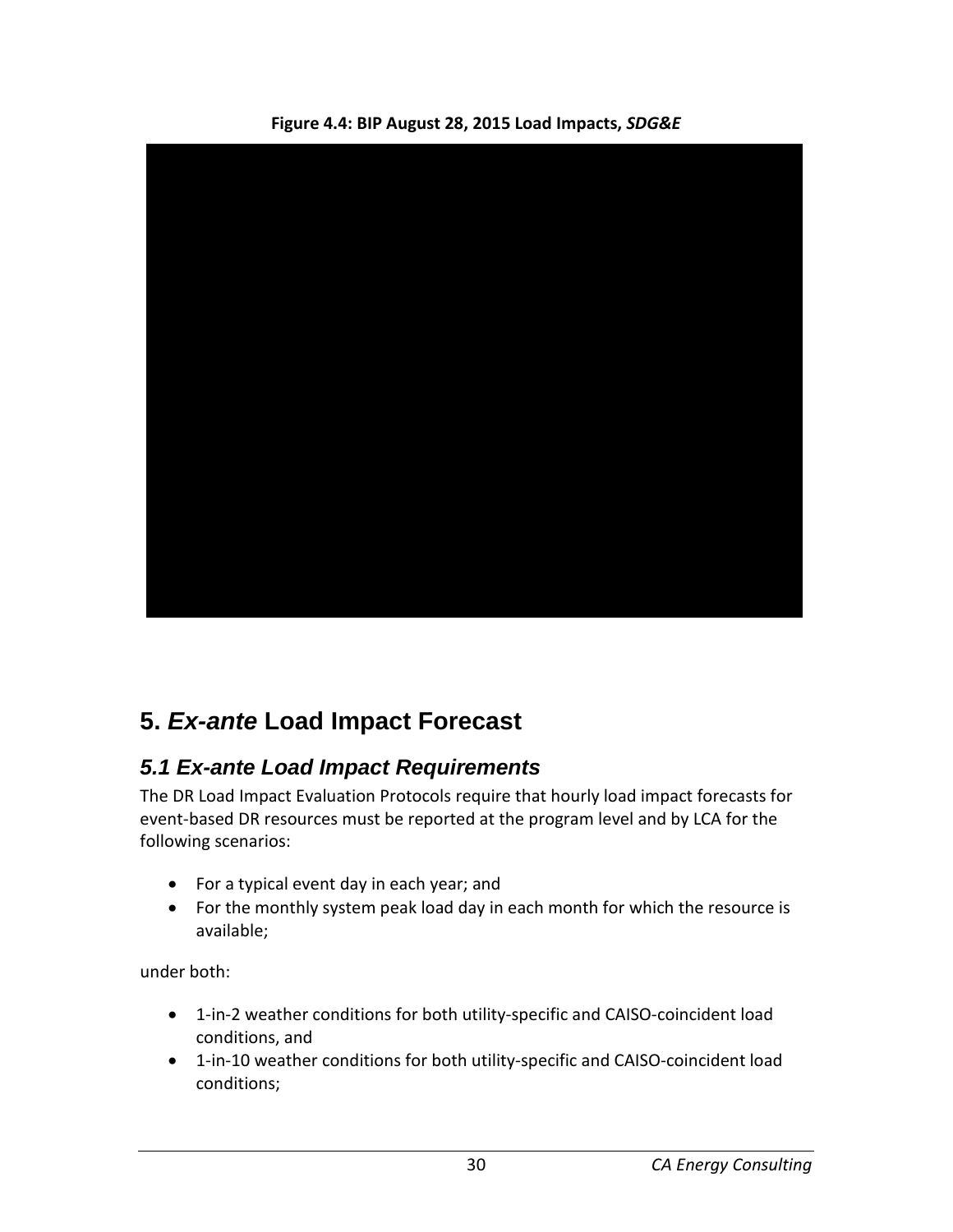at both:

- the program level (*i.e.*, in which only the program in question is called), and
- the portfolio level (*i.e.*, in which all demand response programs are called).

# *5.2 Description of Methods*

This section describes the methods used to develop the relevant groups of customers, to develop reference loads for the relevant customer types and event-day types, and to develop load impacts for a typical event day.

### **5.2.1 Development of Customer Groups**

For PG&E's program, customer accounts were assigned to one of three size groups and the relevant LCA. The three size groups were the following:

- Small maximum demand less than 20 kW;
- Medium maximum demand between 20 and 200 kW;
- Large maximum demand greater than 200 kW.

The total number of customer "cells" developed is therefore equal to 24 (= 3 size groups x 8 LCAs).

For SCE, customers are grouped in three ways separately. They are assigned to one of three LCAs and, separately, one of three locations (South Orange County, South of Lugo, and elsewhere). They are also categorized by participation option (15 minutes notice or 30 minutes notice).

For SDG&E, we assume that the specific customers anticipated to be enrolled in 2016 continue to participate in BIP, so we do not need to develop customer groups.

### **5.2.2 Development of Reference Loads and Load Impacts**

Reference loads and load impacts for all of the above factors were developed in the following series of steps:

- 1. Define data sources;
- 2. Estimate *ex-ante* regressions and simulate reference loads by service account and scenario;
- 3. Calculate historical FSL achievement rates from *ex-post* results;
- 4. Apply achievement rates to the reference loads; and
- 5. Scale the reference loads using enrollment forecasts.

Each of these steps is described below.

#### *1. Define data sources*

The reference loads are developed using data for customers enrolled in BIP at the start of the 2016 program year. The load impacts are developed using the historical FSL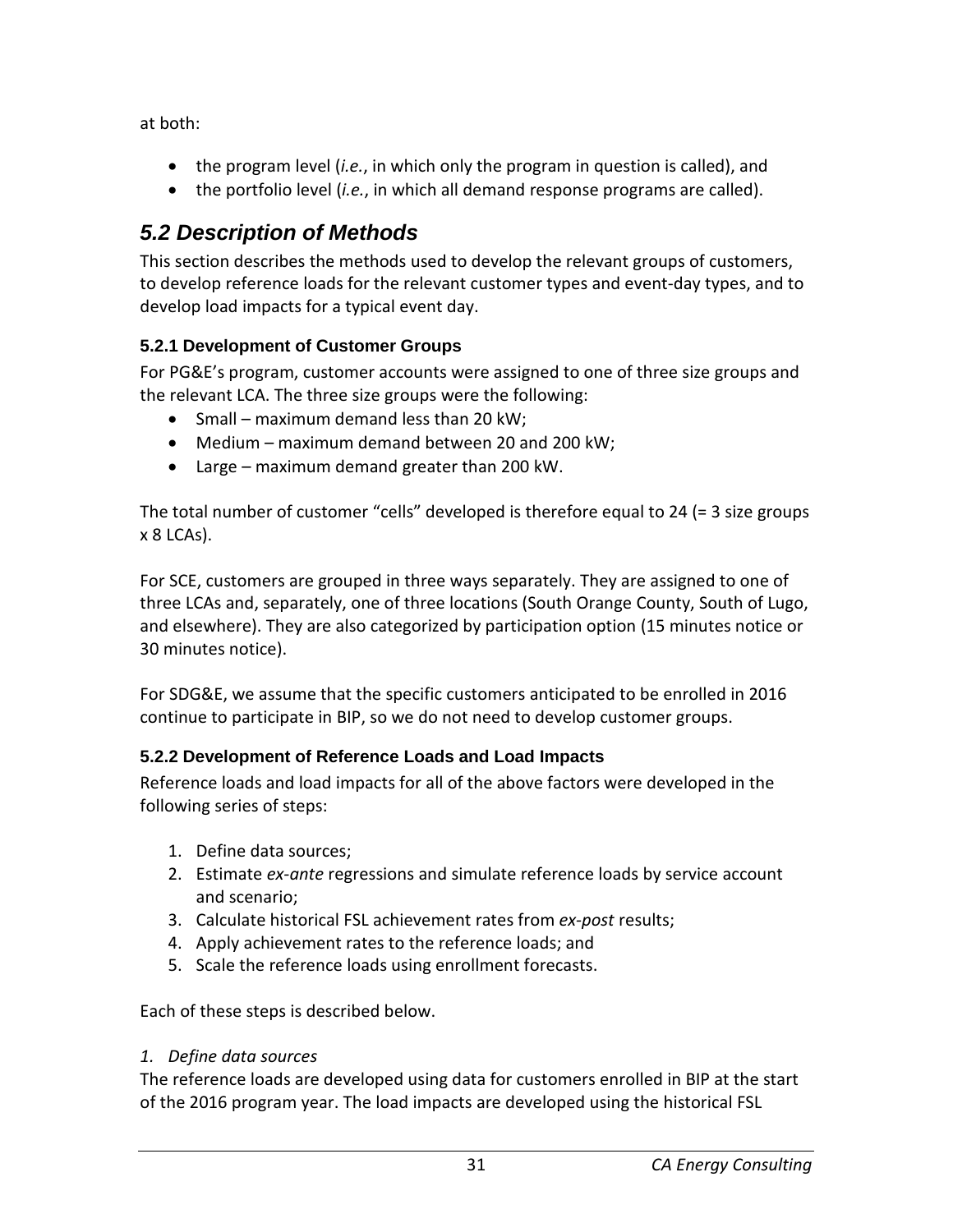achievement rates of customers remaining enrolled at the start of the 2016 program year, based on their estimated *ex-post* load impacts during program year 2015.

For each service account, we determine the appropriate size group and LCA. Although BIP customers may be dually enrolled in some other DR programs, the BIP obligation takes precedence on event days, so *program-specific* scenarios (in which each DR program is assumed to be called in isolation) are identical to *portfolio-level* scenarios (in which all DR programs are assumed to have been called) for this program.

#### *2. Simulate reference loads*

In order to develop reference loads, we first re-estimated regression equations for each enrolled customer account using data for the current program year. The resulting estimates were used to simulate reference loads for each service account under the various scenarios required by the Protocols (*e.g.*, the typical event day in a utilityspecific 1-in-2 weather year).

For the summer months, the re-estimated regression equations were similar in design to the *ex-post* load impact equations described in Section 3.2, differing in two ways. First, the *ex-ante* models excluded the morning-usage variables. While these variables are useful for improving accuracy in estimating *ex-post* load impacts for particular events, they complicate the use of the equations in *ex-ante* simulation. That is, they would require a separate simulation of the level of the morning load. The second difference between the *ex-post* and *ex-ante* models is that the *ex-ante* models do not use weather variables using information from prior days.<sup>[13](#page-37-0)</sup> The primary reason for this is that the *ex-ante* weather days were not selected based on weather from the prior day, restricting the use of lagged weather variables to construct the *ex-ante* scenarios.

Because BIP events may be called in any month of the year, we estimated separate regression models to allow us to simulate winter reference loads. The winter model is shown below. This model is estimated separately from the summer *ex-ante* model. It only differs from the summer model in two ways: it includes different weather variables; and the month dummies relate to a different set of months. Table 5.1 describes the terms included in the equation.<sup>[14](#page-37-1)</sup>

<span id="page-37-0"></span><sup>&</sup>lt;sup>13</sup> In particular, where CDH60 and CDH60\_MA24, the 24-hour moving average of CDH60, are used together for summer *ex-post* regressions, only CDH60 is used for the *ex-ante* models. Similarly, where CDH60\_MA3, the three-hour moving average, is used for *ex-post* regressions, CDH60 is used for the *ex-*

<span id="page-37-1"></span><sup>&</sup>lt;sup>14</sup> A modified regression model is used for SDG&E to better control for large differences in load profiles across months for the few relevant customers, as in the *ex-post* analysis. See Section 3.2.1 above for details.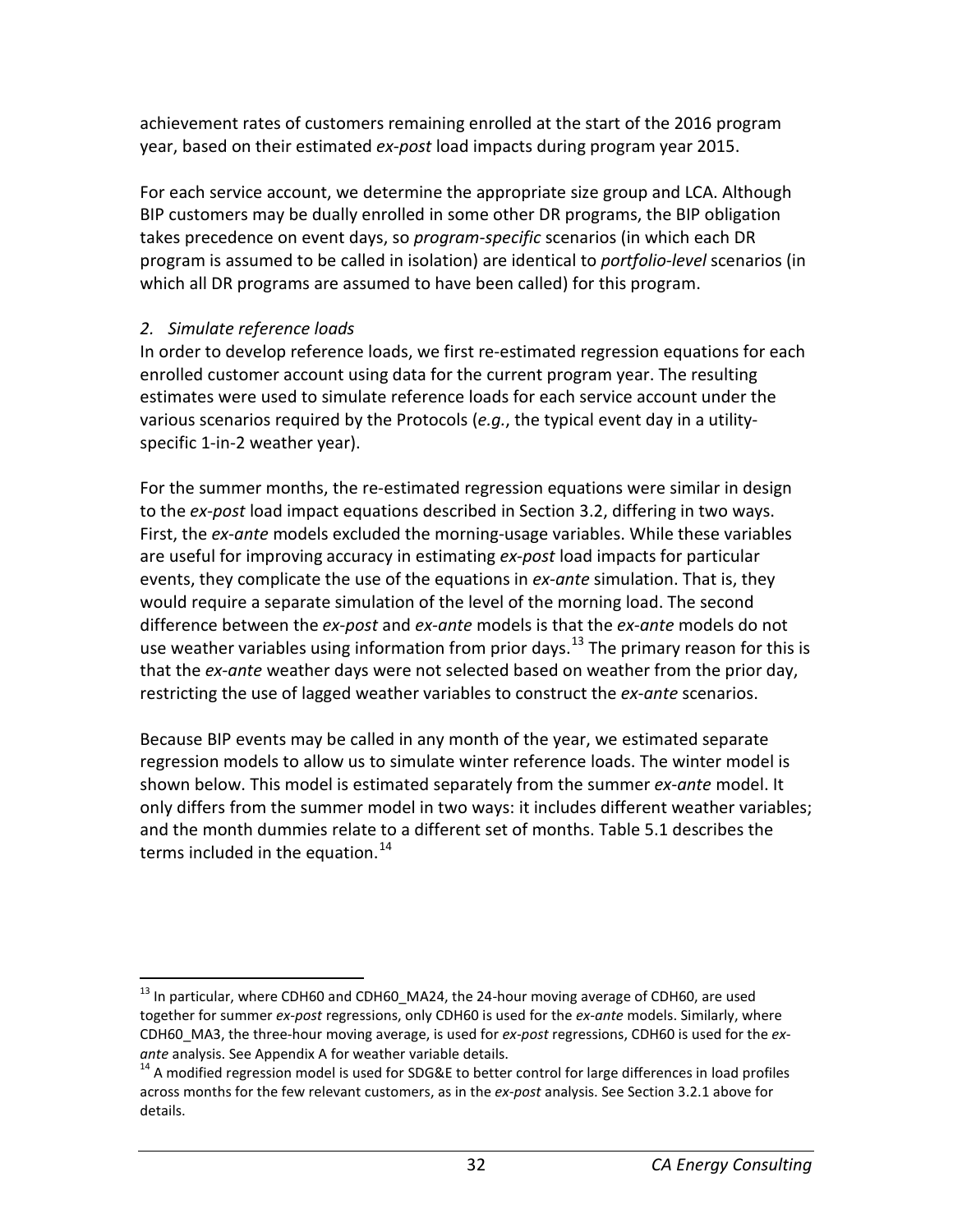$$
Q_{t} = \sum_{i=1}^{24} (b_{i}^{h} \times h_{i,t}) + \sum_{Evt=1}^{E} \sum_{i=1}^{24} (b_{i,Evt}^{BIP} \times h_{i,t} \times BIP_{t}) + \sum_{DR} \sum_{i=1}^{24} (b_{i}^{DR} \times h_{i,t} \times OtherEvt_{i,t}^{DR})
$$
  
+ 
$$
\sum_{i=1}^{24} (b_{i}^{Weather} \times h_{i,t} \times Weather_{t}) + \sum_{j=2}^{5} (b_{j}^{DTYPE} \times DTYPE_{j,t})
$$
  
+ 
$$
\sum_{i=2}^{24} (b_{i}^{MON} \times h_{i,t} \times MON_{t}) + \sum_{i=2}^{24} (b_{i}^{FRI} \times h_{i,t} \times FRI_{t})
$$
  
+ 
$$
\sum_{j=2-4,1l-12} (b_{j}^{MONTH} \times MONTH_{j,t}) + e_{t}
$$

|  |  | Table 5.1: Descriptions of Terms included in the Ex-ante Regression Equation |
|--|--|------------------------------------------------------------------------------|
|--|--|------------------------------------------------------------------------------|

| <b>Variable Name</b>   | <b>Variable Description</b>                                                        |
|------------------------|------------------------------------------------------------------------------------|
| $\mathcal{Q}_t$        | the demand in hour $t$ for a customer enrolled in BIP prior to the last event      |
|                        | date                                                                               |
| The various $b$ 's     | the estimated parameters                                                           |
|                        | an indicator variable for hour $i$ , equal to one when $t$ corresponds to hour $i$ |
| $h_{i,t}$              | of a given day                                                                     |
| $BIP_t$                | an indicator variable for program event days                                       |
| E                      | the number of program event days that occurred during the program year             |
|                        | an indicator variable for event day $DR$ of other demand response                  |
| OtherEvt <sup>DR</sup> | programs in which the customer is enrolled (e.g. $DR = DBP$ Event 1,               |
|                        | DBP Event 2, )                                                                     |
| $Weather_t$            | the weather variables selected using our model screening process                   |
| $DTYPE_{i,t}$          | a series of indicator variables for each day of the week                           |
| $MONt$ , $FRIt$ ,      | indicator variables for Monday and Friday                                          |
| $MONTH_{i}$            | a series of indicator variables for each month                                     |
| $e_t$                  | the error term                                                                     |

For PG&E, we removed the weather variables from the reference load regressions and simulation models.<sup>[15](#page-38-0)</sup> A large fraction of PG&E's BIP load consists of large non-weathersensitive customers for which the models can sometimes estimate wrong-signed weather effects (*e.g.*, loads go down slightly as temperatures go up). Our investigations of the program-level loads from 2015 found no statistically significant relationship between loads and weather conditions. Therefore, while some of the (typically smaller) customers in BIP do display weather sensitivity, this effect is overwhelmed by the noise from the usage fluctuations of non-weather-sensitive customers. With the weather effects included in the *ex-ante* analysis, we were often forecasting slightly higher load impacts for 1-in-2 scenarios versus equivalent 1-in-10 scenarios. Removing the weather effects makes the reference loads and load impacts identical across weather scenarios.

<span id="page-38-0"></span> $15$  For SDG&E, we removed the weather variables for one customer only for non-summer months, the customer estimated to contribute the greatest load impact in non-summer. For summer months, weather variables were retained for that customer but removed for a different customer with implausible weather estimates.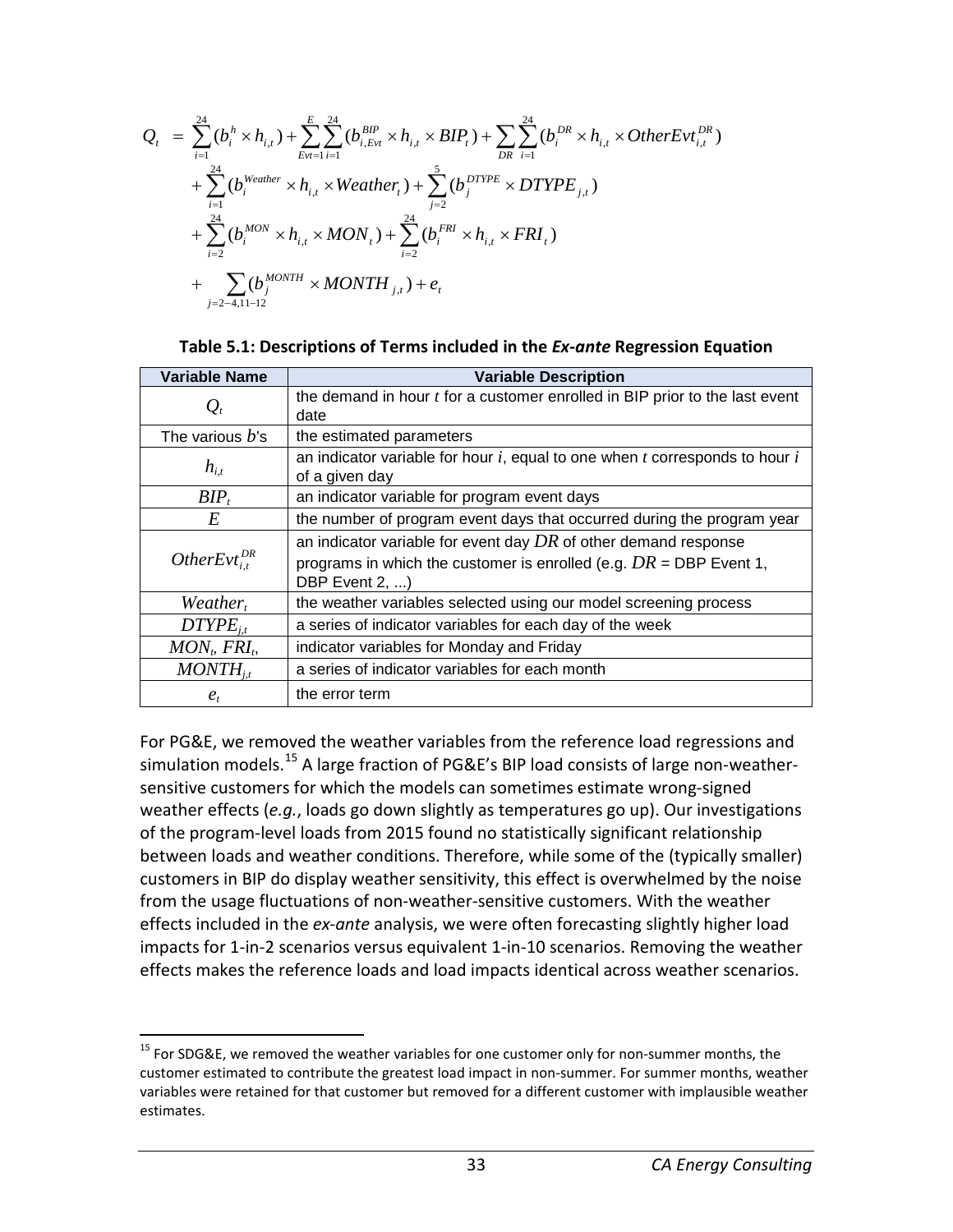Note that the overall level of *ex-ante* load impacts was not overly sensitive to the inclusion of weather effects.

Once these models were estimated, we simulated 24-hour load profiles for each required scenario. The typical event day was assumed to occur in August. In 2014, two sets of 1-in-2 and 1-in-10 weather years were introduced in the load impact analyses. The sets are differentiated according to whether they correspond to utility-specific conditions or CAISO-coincident conditions. The weather conditions used in prior evaluations corresponded to the utility-specific scenarios.

#### *3. Calculate forecast load impacts*

Each service account's achievement rate is defined as the estimated load impact divided by the difference between the reference load and the FSL. A result of 100 percent implies that the customer dropped its load exactly to its FSL. Values greater than 100 percent imply event-day loads lower than the FSL, and values less than 100 percent imply event-day loads higher than the FSL. $^{16}$  $^{16}$  $^{16}$ 

The achievement rates are based on the estimates for the most recent observed event day. In consultation with the utilities, we determined that using a longer time period (*e.g.*, three years of *ex-post* load impacts, as we do for the DBP study) was not appropriate for this program. Specifically, as customers experience events, they are retested if they fail to meet their obligation (*i.e.*, reduce load to the FSL). If they continue to fail, their FSL is increased to the point at which the customer is expected to be able to comply. So the most recent load impact estimates should provide a good indication of customer performance going forward. In addition, some program design changes make older load impacts less relevant as predictors of future performance. For example, an increased excess energy charge for non-compliance (and a higher excess energy charge for failing to comply during re-test events) may make more recent performance rates higher than performance rates in the more distant past.

From these customer-level forecasts of reference loads and load impacts, we form results for any given sub-group of customers (*e.g.*, customers over 200 kW in size in the Greater Bay Area), by summing the reference loads and load impacts across the relevant customers.

Because the forecast event window (1:00 to 6:00 p.m. in April through October; and 4:00 to 9:00 p.m. in all other months) differs from the historical event window (which can vary across event days), we needed to adjust the historical load impacts for use in the *ex-ante* study. Load impacts are assumed to be zero until the hour prior to the beginning of the event, at which time we apply historical load impacts to the forecast window to best represent the pattern of customer response given the limitations of the

<span id="page-39-0"></span> $16$  It is not possible to calculate an achievement rate for customers with reference loads below their FSLs throughout an event period—the event effectively has no impact on them.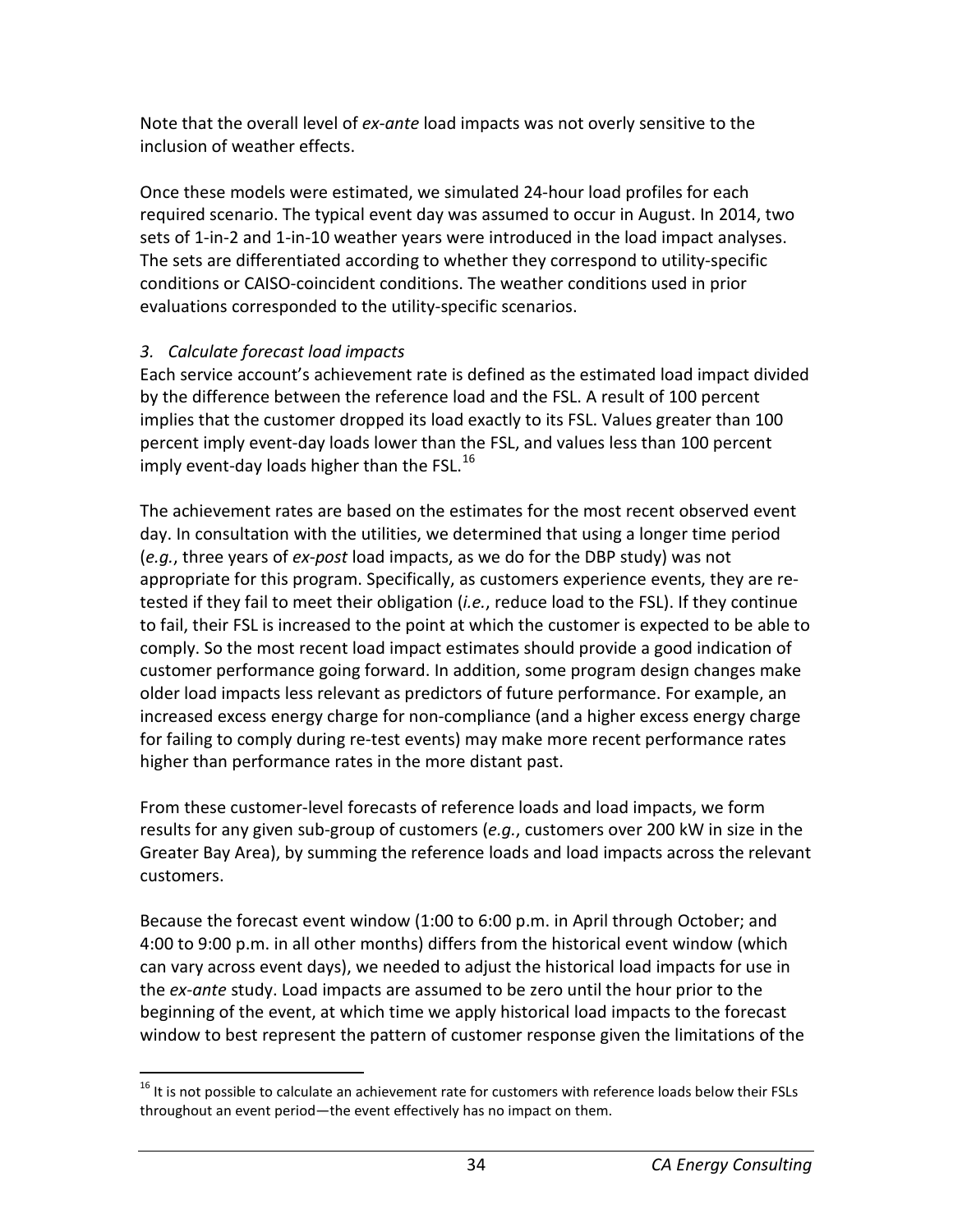observed events. We develop forecast load impacts through the end of the event day because customers load reductions often persist well after the end of the event hours.

The uncertainty-adjusted load impacts (i.e., the 10<sup>th</sup>, 30<sup>th</sup>, 50<sup>th</sup>, 70<sup>th</sup>, and 90<sup>th</sup> percentile scenarios of load impacts) are based on the standard errors associated with the estimated load impacts from the event day used to determine the customer's event-day achievement rate, scaled to account for the difference between observed and forecast enrollments. The square of these standard errors (*i.e.*, the variance) is added across customers within each required subgroup. Each uncertainty-adjusted scenario is then calculated under the assumption that the load impacts are normally distributed with a mean equal to the total estimated load impact and a variance based on the standard errors in the estimated load impacts. The uncertainty-adjusted load impacts for the average event hour are based on the same event-hour standard errors used in the *expost* study.

*4. Apply achievement rates to reference loads for each event scenario*. In this step, the customer-specific achievement rates are applied to the reference loads for each scenario to produce all of the required estimated event-day loads and load impacts. For customers for which an achievement rate cannot be calculated, either because they were not enrolled in 2015 or because their reference loads were below their FSLs, the average achievement rate among all customers is used. The FSL achievement rates for each utility are presented in Appendix B, with the results differentiated by industry group (and hour relative to the called event window).

### *5. Apply forecast enrollments to produce program-level load impacts*.

The utilities provided enrollment forecasts. PG&E provided monthly enrollments through 2026, with separate enrollments provided at the program and portfolio level (which are identical for BIP), by LCA and size group. SCE provided annual enrollments by notice level (15 versus 30 minute) for 2016 through 2026. We assume that the *ex-post* shares of customers (LCA and location) hold throughout the forecast period. SDG&E indicated that we assume enrollments remain constant throughout the forecast period.

# *5.3 Enrollment Forecasts*

### *PG&E*

PG&E forecasts BIP enrollments to remain constant from 2016 through 2026, with 208 enrolled service agreements. The vast majority of these agreements (198) are in the large customer group (over 200 kW). The total enrollment forecast of 208 is a slight increase over the 204 service agreements enrolled for the PY2015 test day (on July 30, 2015).

### *SCE*

Figure 5.1 shows SCE's forecast of enrollments by year, broken down by notification time. SCE projects BIP enrollments to decrease during 2016 through 2018 and remain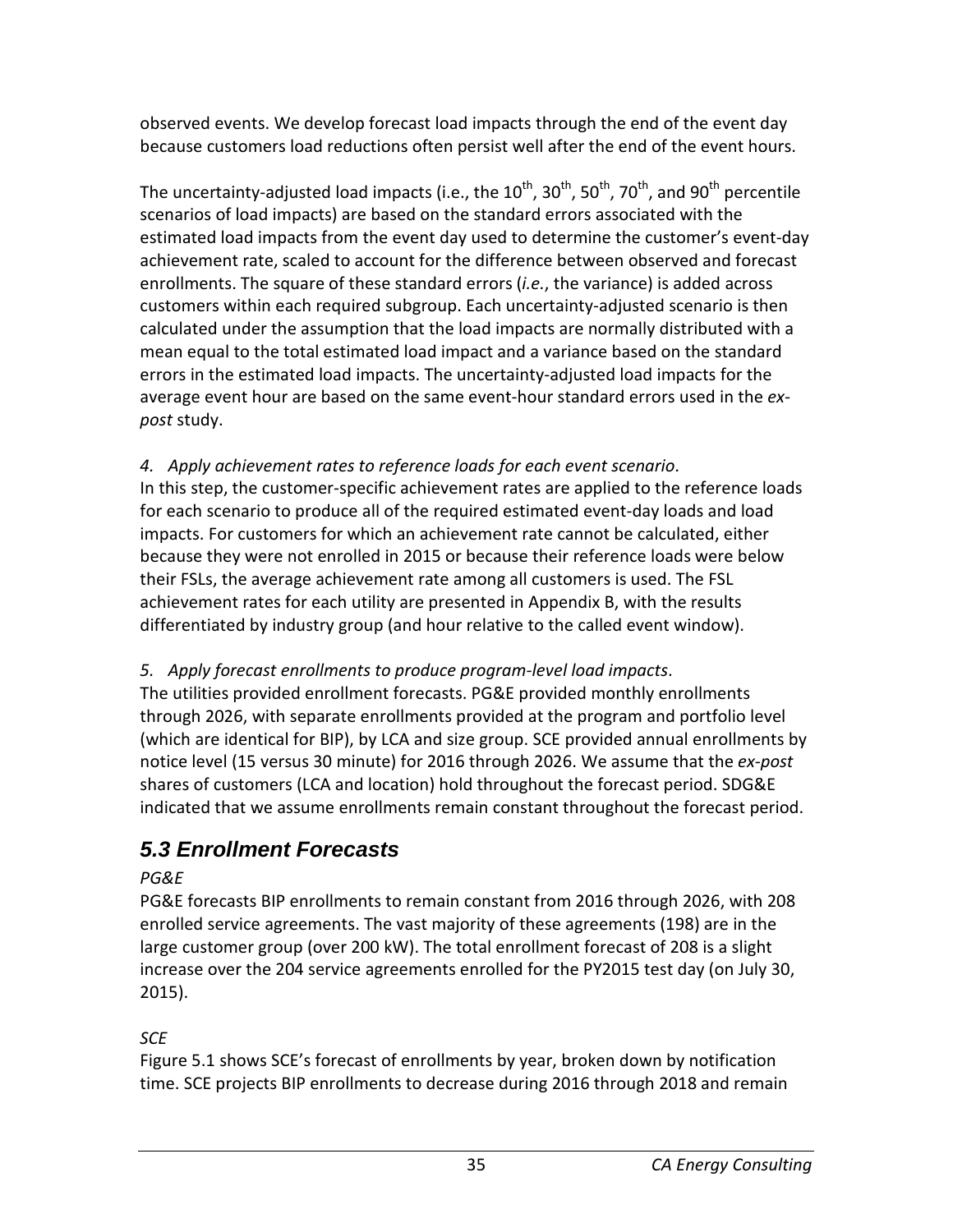constant thereafter. Much of the expected decrease over the first few years is connected to expectations that specific groups of customers will opt out.

In addition.

customers can opt-out of BIP at any time during calendar year 2016 to participate in the Demand Response Auction Mechanism (DRAM) Phase One pilot.





#### *SDG&E*

SDG&E forecasts BIP enrollments to remain constant from 2016 through 2026, with 7 enrolled service agreements. Enrollments for the PY2015 test day (on August 28, 2015) were lower, at 5 service agreements, but the forecast is merely for a return to the PY2013 and PY2014 enrollment levels of 7 service agreements.

# *5.4 Reference Loads and Load Impacts*

For each utility and program type, we provide the following summary information: the hourly profile of reference loads and load impacts for typical event days; the level of load impacts across years; and the distribution of load impacts by local capacity area.

Together, these figures provide a useful indication of the anticipated changes in the forecast load impacts across the various scenarios represented in the Protocol tables.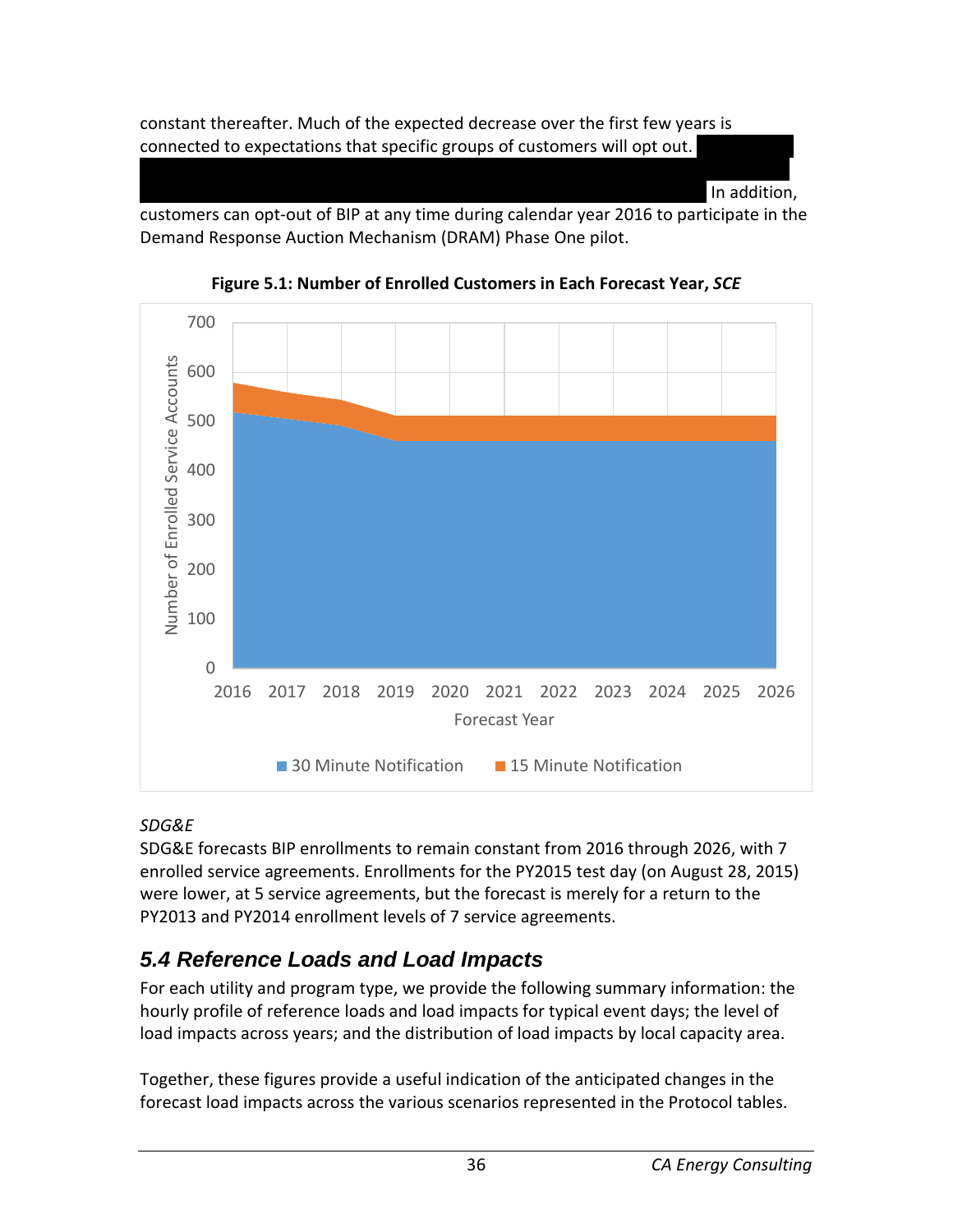All of the tables required by the Protocols are provided in an Appendix.

### **5.4.1 PG&E**

Figure 5.2 shows the August 2016 forecast load impacts for a typical event day in a utility-specific 1-in-2 weather year. Event-hour (1:00 to 6:00 p.m.) load impacts average 255 MW, which represents 84.1 percent of the enrolled reference load. The programlevel FSL is 49.8 MW, compared to the average event-hour program load of 48.3 MW. This slight over-performance at the program level is consistent with our estimates for the July 30, 2015 event day that serves as the basis for the *ex-ante* load impacts.



**Figure 5.2: PG&E Hourly Event Day Load Impacts for the Typical Event Day in a Utility-Specific 1-in-2 Weather Year for August 2016**

Figure 5.3 shows the share of load impacts by local capacity area, assuming a typical event day in an August 2016 utility-specific 1-in-2 weather year. Customers not in any LCA account for the largest share, with 71 percent of the load impacts.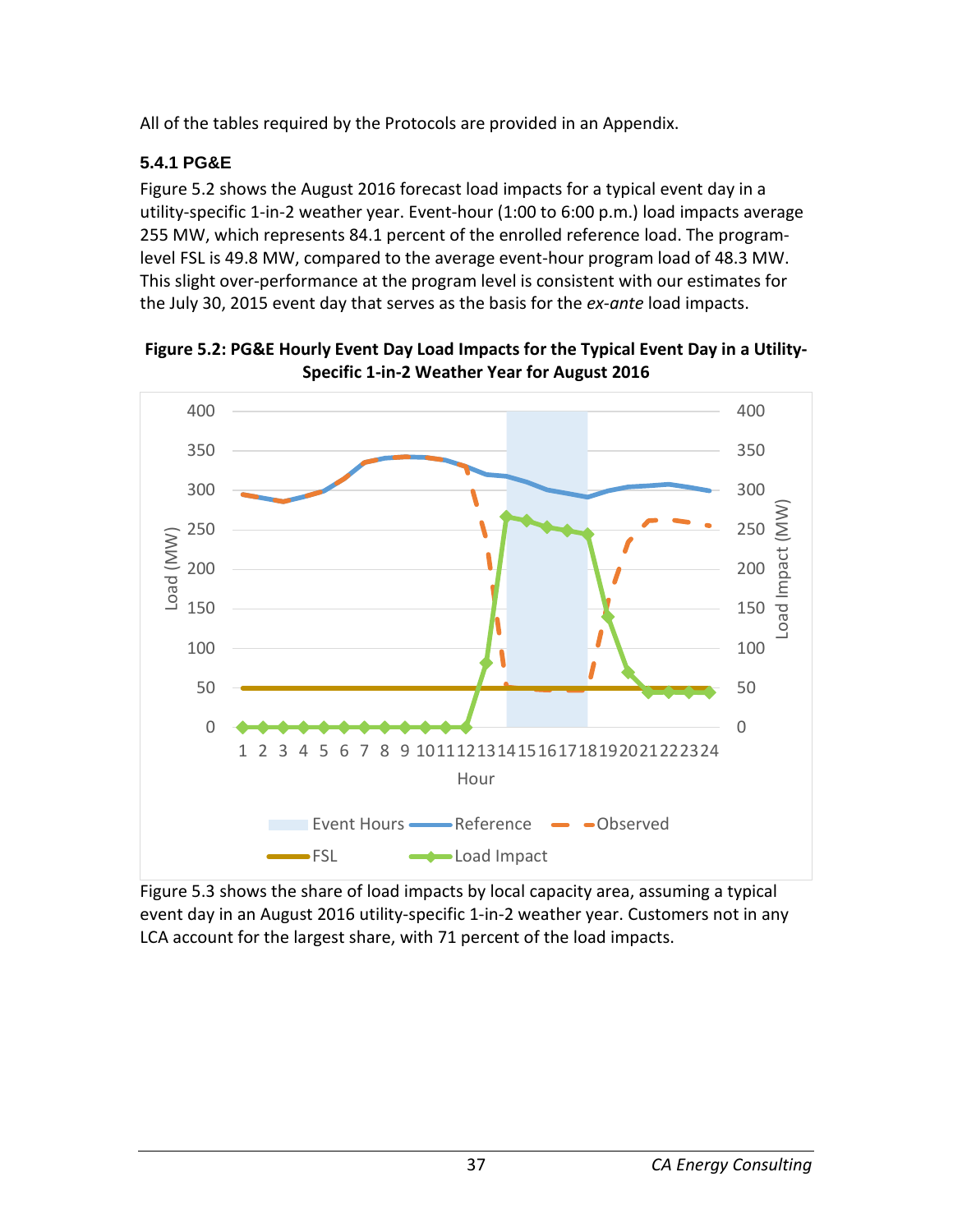**Figure 5.3: Share of PG&E Load Impacts by LCA for the August 2016 Typical Event Day in a Utility-specific 1-in-2 Weather Year**



Figure 5.4 illustrates August load impact for each forecast scenario, differentiated by 1 in-2 versus 1-in-10 weather conditions under both utility-specific and CAISO-coincident peak conditions. The enrollment forecast does not change across the 2016-2026 window, so these load impacts stay constant for August across the forecast years. Recall that weather effects were removed from PG&E's *ex-ante* forecast, so each of these scenarios contains a load impact forecast of 255 MW.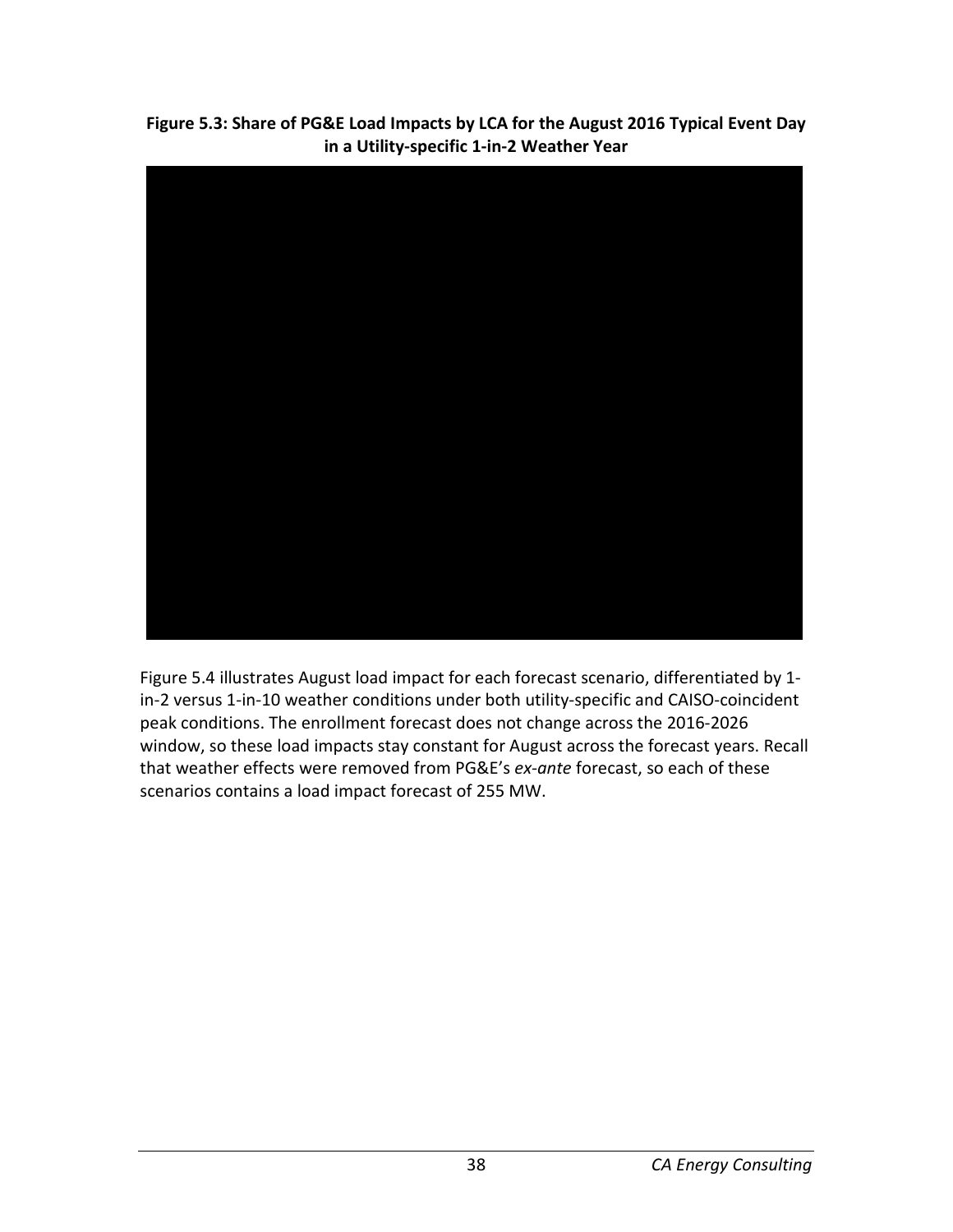

**Figure 5.4: Average August** *Ex-ante* **Load Impacts by Scenario, 2016-2026,** *PG&E*

Table 5.2 shows the per-customer reference loads and load impacts by weather year (1 in-2 and 1-in-10 for both utility-specific and CAISO-coincident peak conditions) for the August typical event day.

| <b>Scenario</b>  | <b>Weather Year</b> | <b>Reference</b><br>Load (kW) | <b>Load Impact</b><br>(kW) | % Load Impact |
|------------------|---------------------|-------------------------------|----------------------------|---------------|
| Utility-specific | $1$ -in- $2$        | 1,438                         | 1,226                      | 84.1%         |
|                  | $1-in-10$           | 1,438                         | 1,226                      | 84.1%         |
| CAISO-           | $1-in-2$            | 1,438                         | 1,226                      | 84.1%         |
| coincident       | $1-in-10$           | 1,438                         | .226                       | 84.1%         |

**Table 5.2: Per-customer** *Ex-ante* **Load Impacts,** *PG&E*

#### **5.4.2 SCE**

Figure 5.5 shows the August 2016 forecast load impacts for a typical event day in a utility-specific 1-in-2 weather year. Event-hour (1:00 to 6:00 p.m.) load impacts average 684 MW, which represents 81.8 percent of the enrolled reference load. The programlevel FSL is 87.2 MW, compared to the average event-hour program load of 152.6 MW. This under-performance at the program level is consistent with our estimates for the September 24, 2015 event day that serves as the basis for the *ex-ante* load impacts.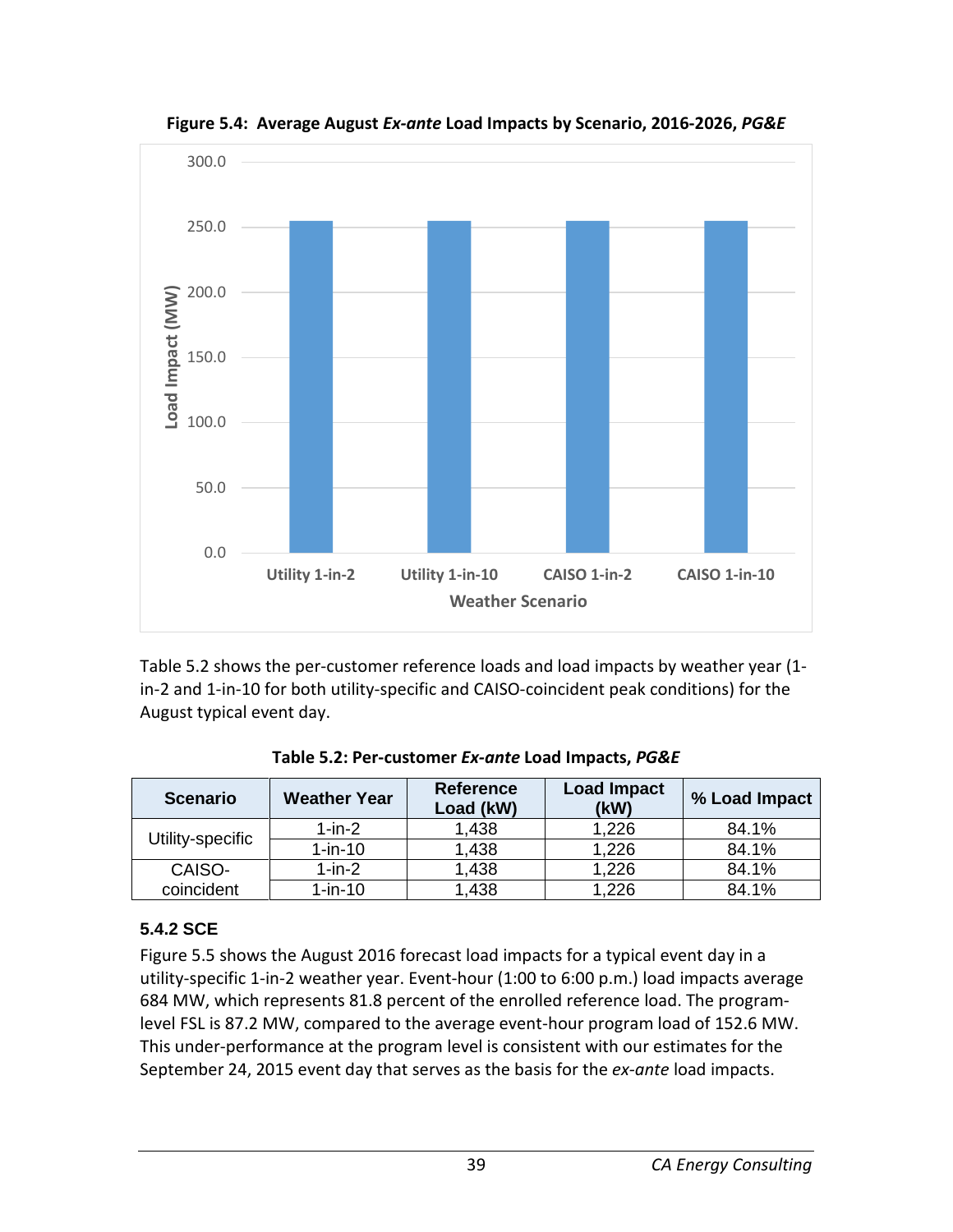

**Figure 5.5: SCE Hourly Event Day Load Impacts for the Typical Event Day in a Utility-Specific 1-in-2 Weather Year for August 2016**

Figure 5.6 shows the share of load impacts by local capacity area, assuming a typical event day in an August 2016 utility-specific 1-in-2 weather year. LA Basin customers account for the largest share, with 77 percent of the load impacts.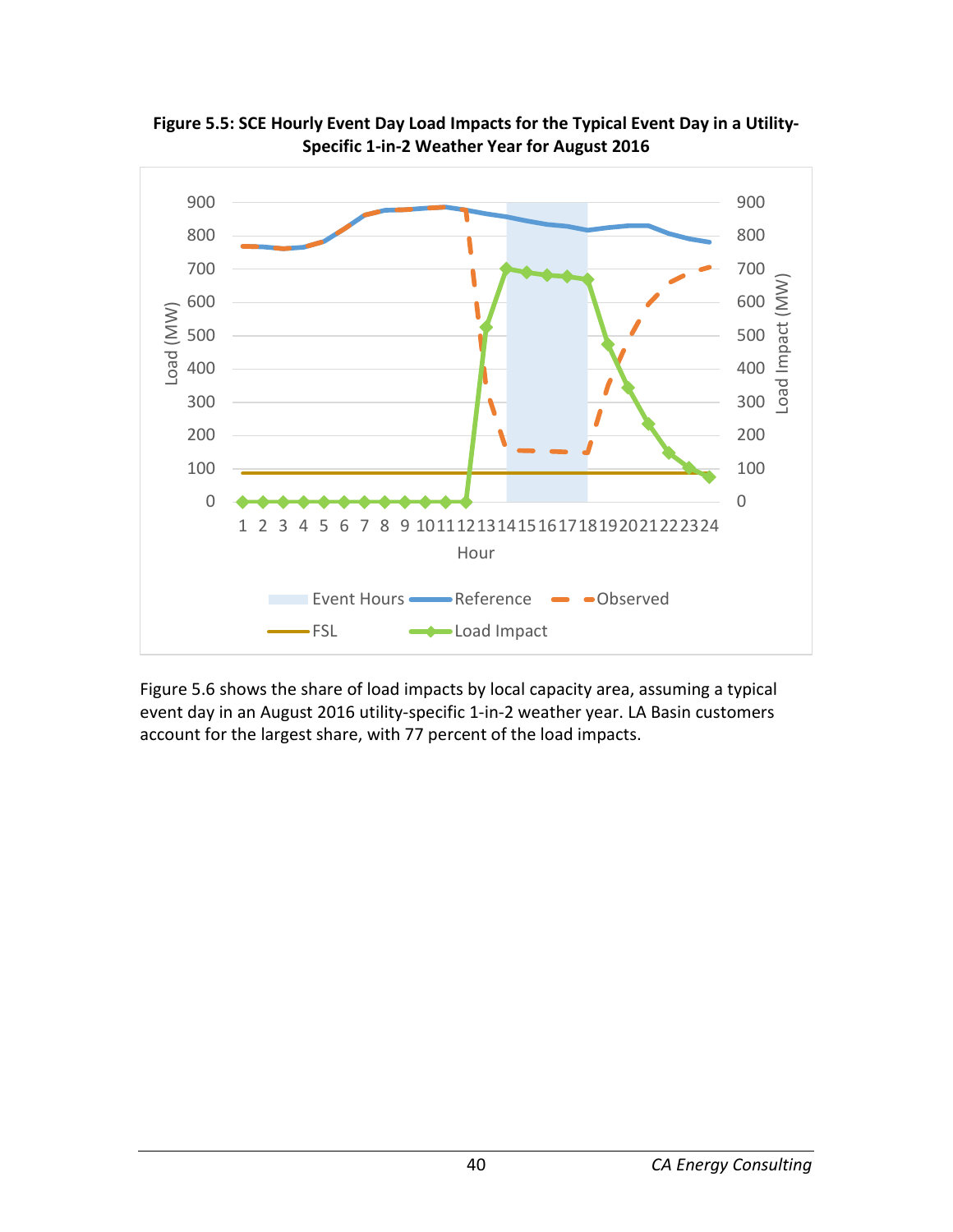**Figure 5.6: Share of SCE Load Impacts by LCA for the August 2016 Typical Event Day in a Utility-specific 1-in-2 Weather Year**



Figure 5.7 shows the share of load impacts by notification time, assuming a typical event day in an August 2016 utility-specific 1-in-2 weather year. Customers required to reduce demand to their FSL within 15 minutes of a Notice of Interruption make up just 10 percent of customers but account for 22 percent of the load impacts.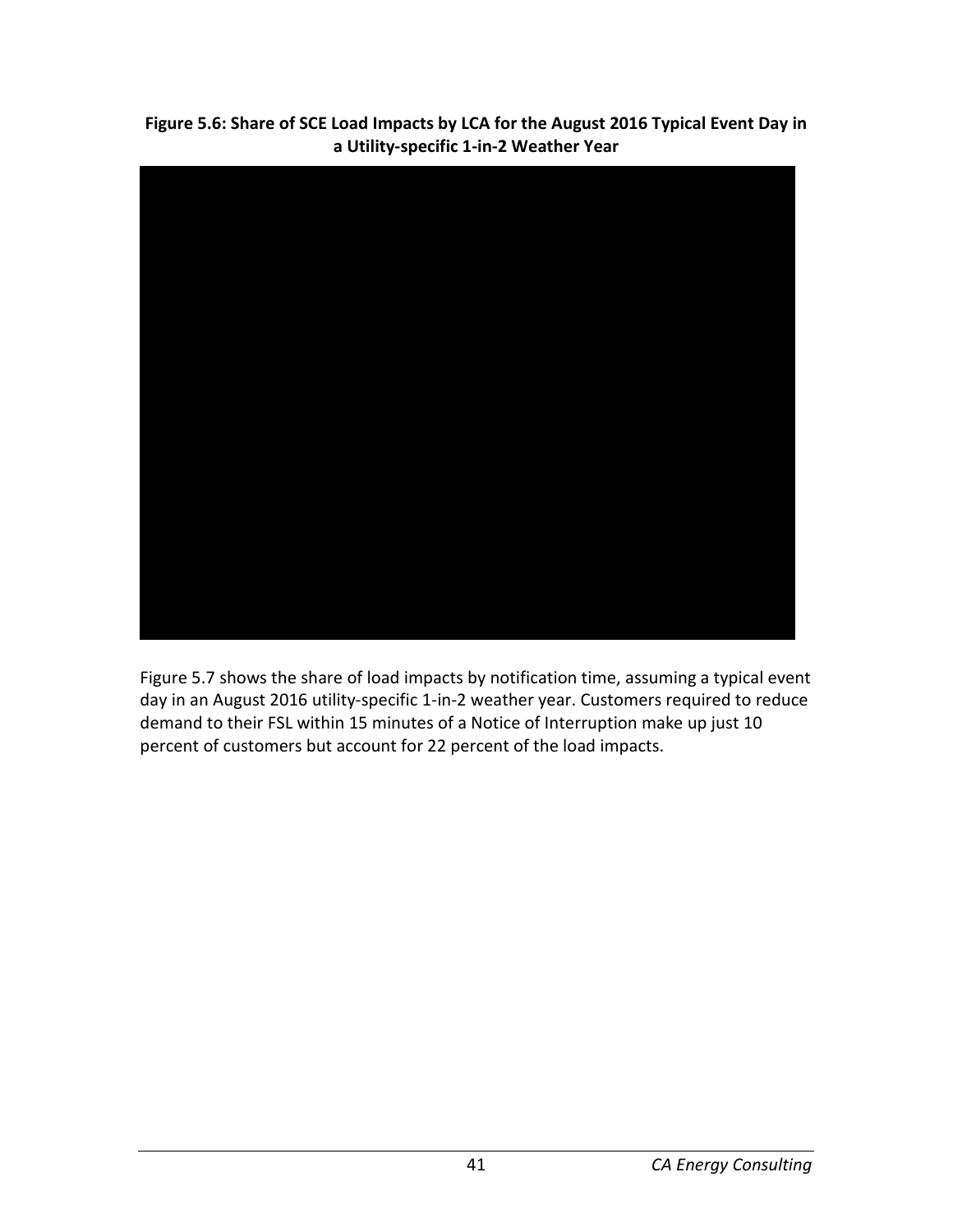

**Figure 5.7: Share of SCE Load Impacts by Notification Time for the August 2016 Typical Event Day in a Utility-specific 1-in-2 Weather Year**

Figure 5.8 illustrates August typical event day load impacts for each forecast scenario, differentiated by 1-in-2 versus 1-in-10 weather conditions under both utility-specific and CAISO-coincident peak conditions. These load impacts are shown for forecast years 2016 through 2019. The load impact is not sensitive to weather conditions, but it decreases over time due to forecast reductions in enrollment.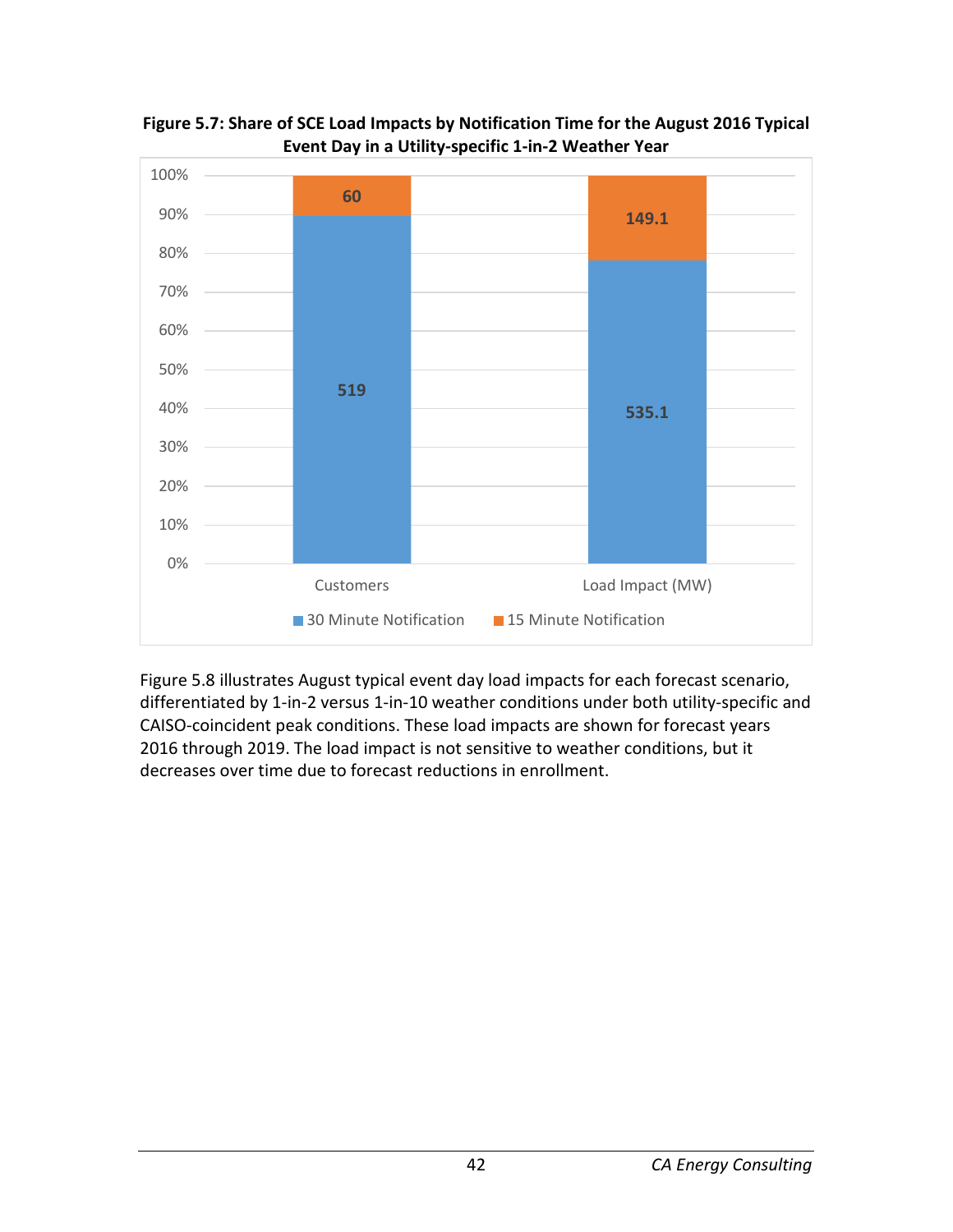

**Figure 5.8: Average August** *Ex-ante* **Load Impacts by Scenario and Year,** *SCE*

Table 5.3 shows the per-customer reference loads and load impacts by weather year (1 in-2 and 1-in-10 for both utility-specific and CAISO-coincident peak conditions) for the August 2016 typical event day.

| <b>Scenario</b>  | <b>Weather Year</b> | <b>Reference</b><br>Load (kW) | <b>Load Impact</b><br>(kW) | % Load Impact |
|------------------|---------------------|-------------------------------|----------------------------|---------------|
| Utility-specific | $1-in-2$            | 1,445                         | 1,182                      | 81.8%         |
|                  | $1-in-10$           | 1,447                         | 1,181                      | 81.6%         |
| CAISO-           | $1-in-2$            | 1,445                         | 1,181                      | 81.7%         |
| coincident       | $1-in-10$           | 1,448                         | 1,182                      | 81.6%         |

**Table 5.3: Per-customer** *Ex-ante* **August 2016 Load Impacts by Scenario,** *SCE*

#### **5.4.3 SDG&E**

Figure 5.9 shows the load impact forecast for 2016-2026 for a typical event day (which is assumed to be in August) in a utility-specific 1-in-2 weather year.

XXXXXXXXXXXXXXXXXXXXXXXXXXXXXXXXXXXXXXXXXXXXXXXXXXXXXXXXXXXXXXXXXXX XXXXXXXXXXXXXXXXXXXXXXXXXXXXXXXXXXXXXXXXXXXXXXXXXXXXXXXXXXXXXXXXXXX XXXXXXXXXXXXXXXXXXXXXXXXXXXXXXXXXXXXXXXXXXXXXXXXXXXXXXXXXXXXXXXXXXX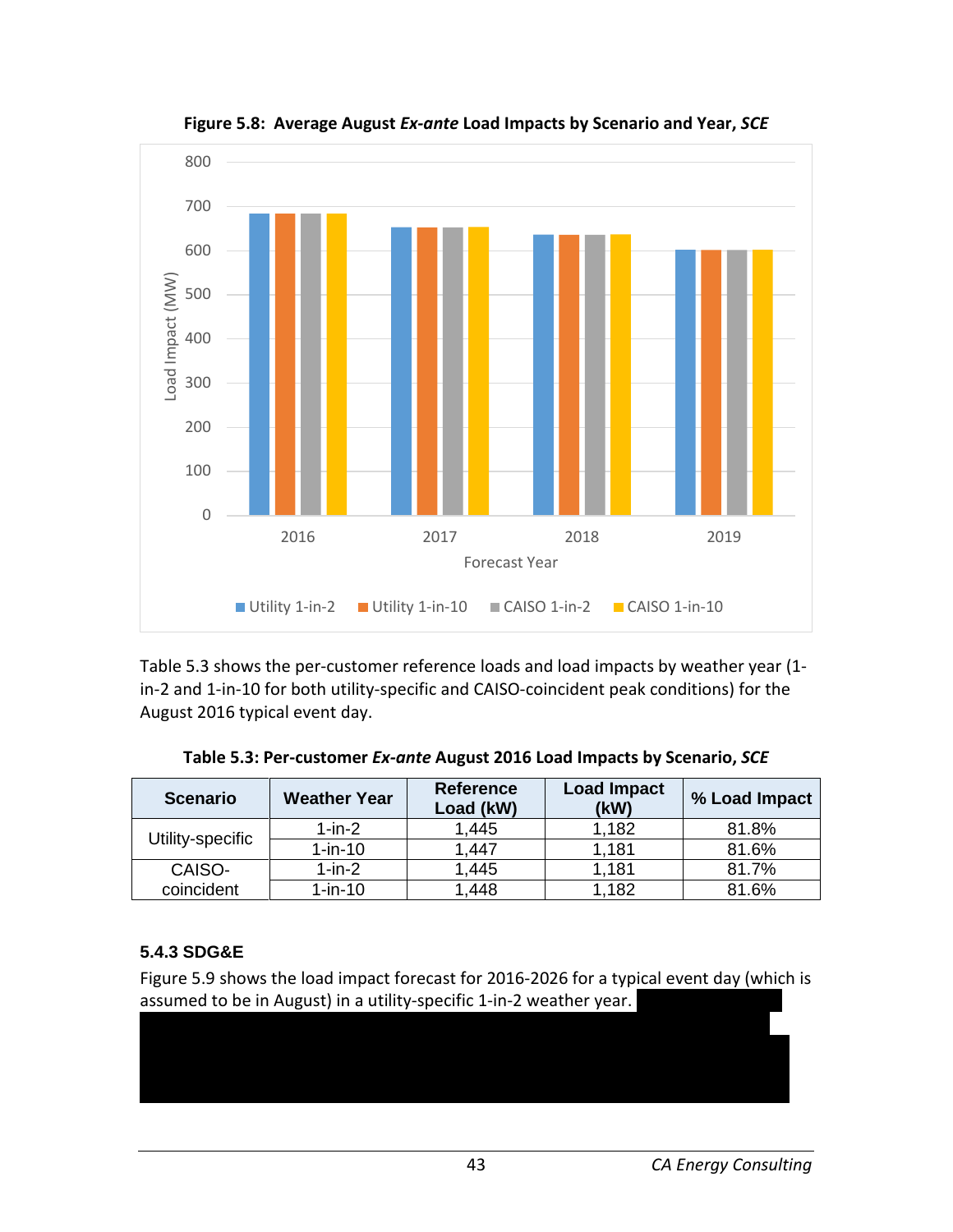

**Figure 5.9: SDG&E Hourly Event Day Load Impacts for the Typical Event Day in a Utility-Specific 1-in-2 Weather Year for August**

XXXXXXXXXXXXXXXXXXXXXXXXXXXXXXXXXXXXXXXXXXXXXXXXXXXXXXXXXXXXXXXXXXX

Figure 5.10 illustrates August load impact for each forecast scenario, differentiated by 1 in-2 versus 1-in-10 weather conditions under both utility-specific and CAISO-coincident peak conditions. The enrollment forecast does not change across the 2016-2026 window, so these load impacts stay constant for August across the forecast years.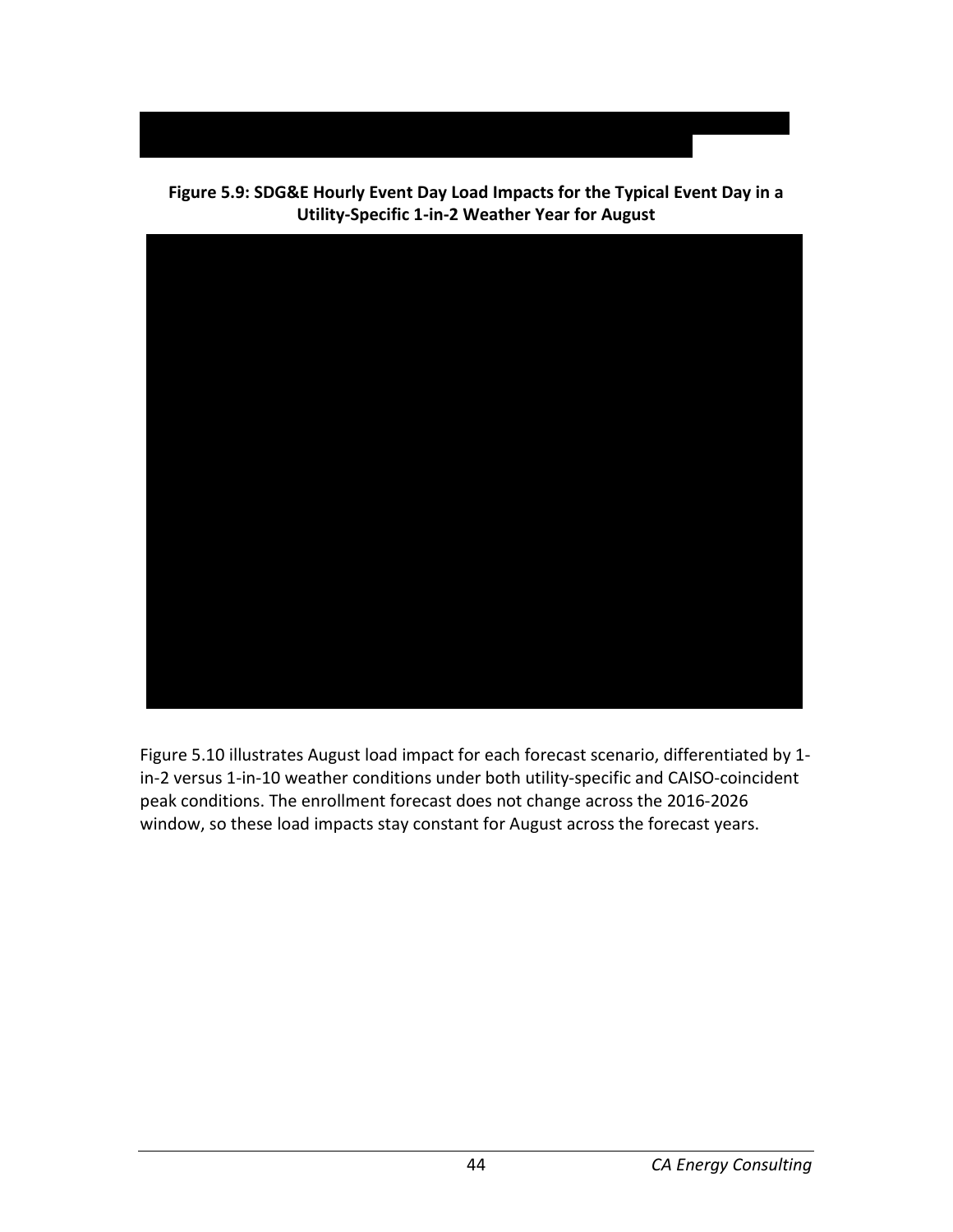

**Figure 5.10: Average August** *Ex-ante* **Load Impacts by Scenario, 2016-2026,** *SDG&E*

Table 5.4 shows the per-customer reference loads and load impacts by weather year (1 in-2 and 1-in-10 for both utility-specific and CAISO-coincident peak conditions) for the 2016 typical event day. The lack of variation across scenarios indicates that the reference loads (and therefore the load impacts) are not very sensitive to weather conditions.

| <b>Scenario</b>  | <b>Weather Year</b> | <b>Reference</b><br>Load (kW) | <b>Load Impact</b><br>(kW) | % Load Impact |
|------------------|---------------------|-------------------------------|----------------------------|---------------|
|                  | $1$ -in- $2$        |                               |                            |               |
| Utility-specific | $1$ -in-10          |                               |                            |               |
| CAISO-           | 1-in-2              |                               |                            |               |
| coincident       | 1-in-10             |                               |                            |               |

**Table 5.4: Per-customer** *Ex-ante* **August 2016 Load Impacts by Scenario,** *SDG&E*

# **6. Comparisons of Results**

In this section, we present several comparisons of load impacts for each utility:

- *Ex-post* load impacts from the current and previous studies;
- *Ex-ante* load impacts from the current and previous studies;
- Previous *ex-ante* and current *ex-post* load impacts; and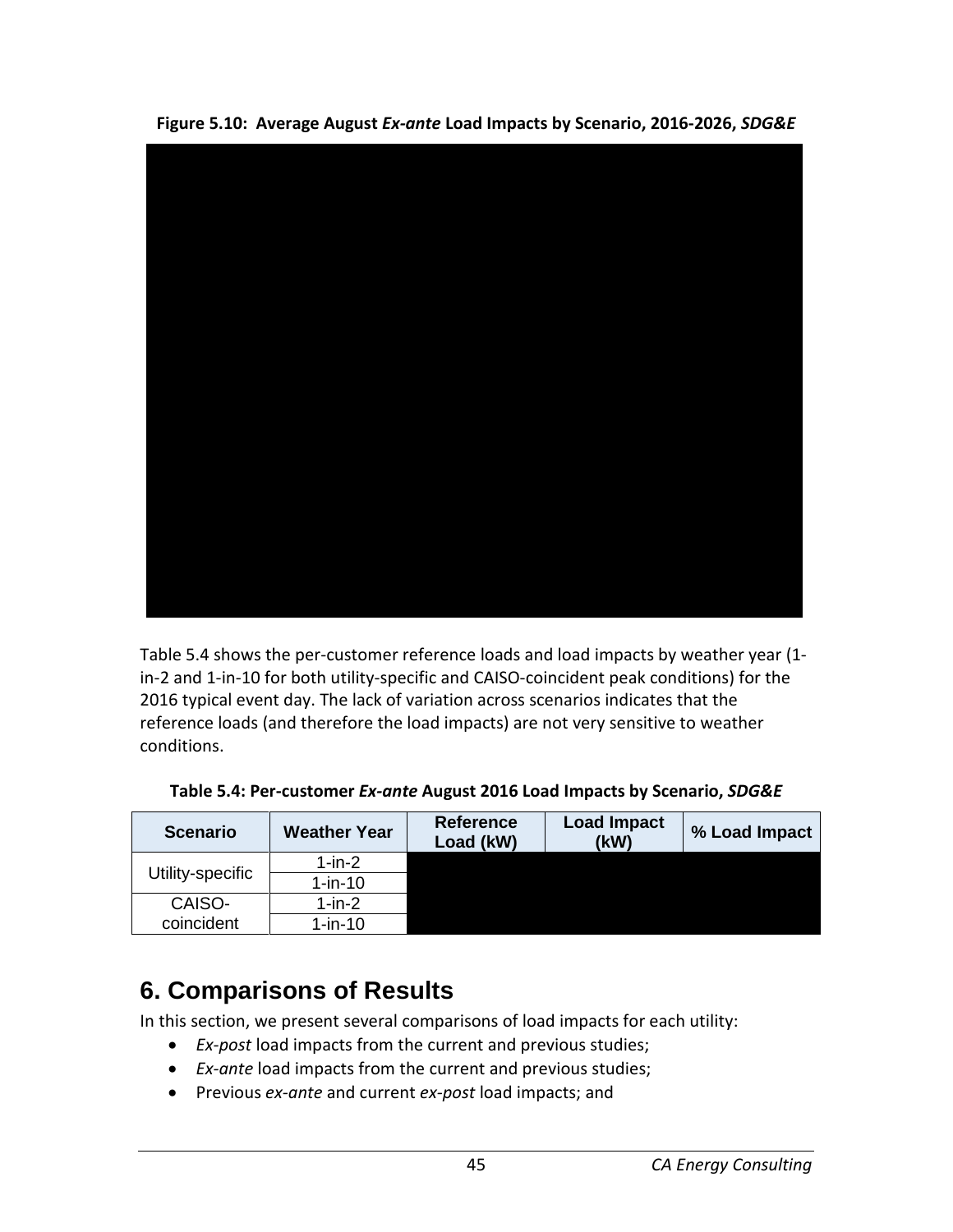• Current *ex-post* and *ex-ante* load impacts.

In the above "current study" refers to this report, which is based on findings from the 2015 program year; and "previous study" refers to the report that was developed following the 2014 program year.

## *6.1 PG&E*

### **6.1.1 Previous versus current** *ex-post*

Table 6.1 shows the average event-hour reference loads and load impacts for PY2014 and PY2015. The PY2014 load impacts are based on the two event hours on September 11, 2014. The PY2015 load impacts are based on the four event hours on July 30, 2015.

| Level    | <b>Outcome</b>   | Ex-post<br><b>PY2014</b> | Ex-post<br><b>PY2015</b> |
|----------|------------------|--------------------------|--------------------------|
|          | # SAIDs          | 218                      | 204                      |
| Total    | Reference (MW)   | 286                      | 292                      |
|          | Load Impact (MW) | 228                      | 246                      |
|          | Reference (kW)   | 1,311                    | 1,434                    |
| Per SAID | Load Impact (kW) | 1,047                    | 1,207                    |
|          | % Load Impact    | 79.8%                    | 84.2%                    |

**Table 6.1: Comparison of** *Ex-post* **Impacts in PY 2014 and PY 2015,** *PG&E*

There are fewer service agreements in PY2015, but the total reference load and load impact increase somewhat. As a result, the per-customer reference loads and load impacts are higher in PY2015.

### **6.1.2 Previous versus current** *ex-ante*

In this sub-section, we compare the *ex-ante* forecast prepared following PY 2014 (the "previous study") to the *ex-ante* forecast contained in this study (the "current study"). Table 6.2 contains this comparison for the August 2016 utility-specific 1-in-2 typical event day forecast.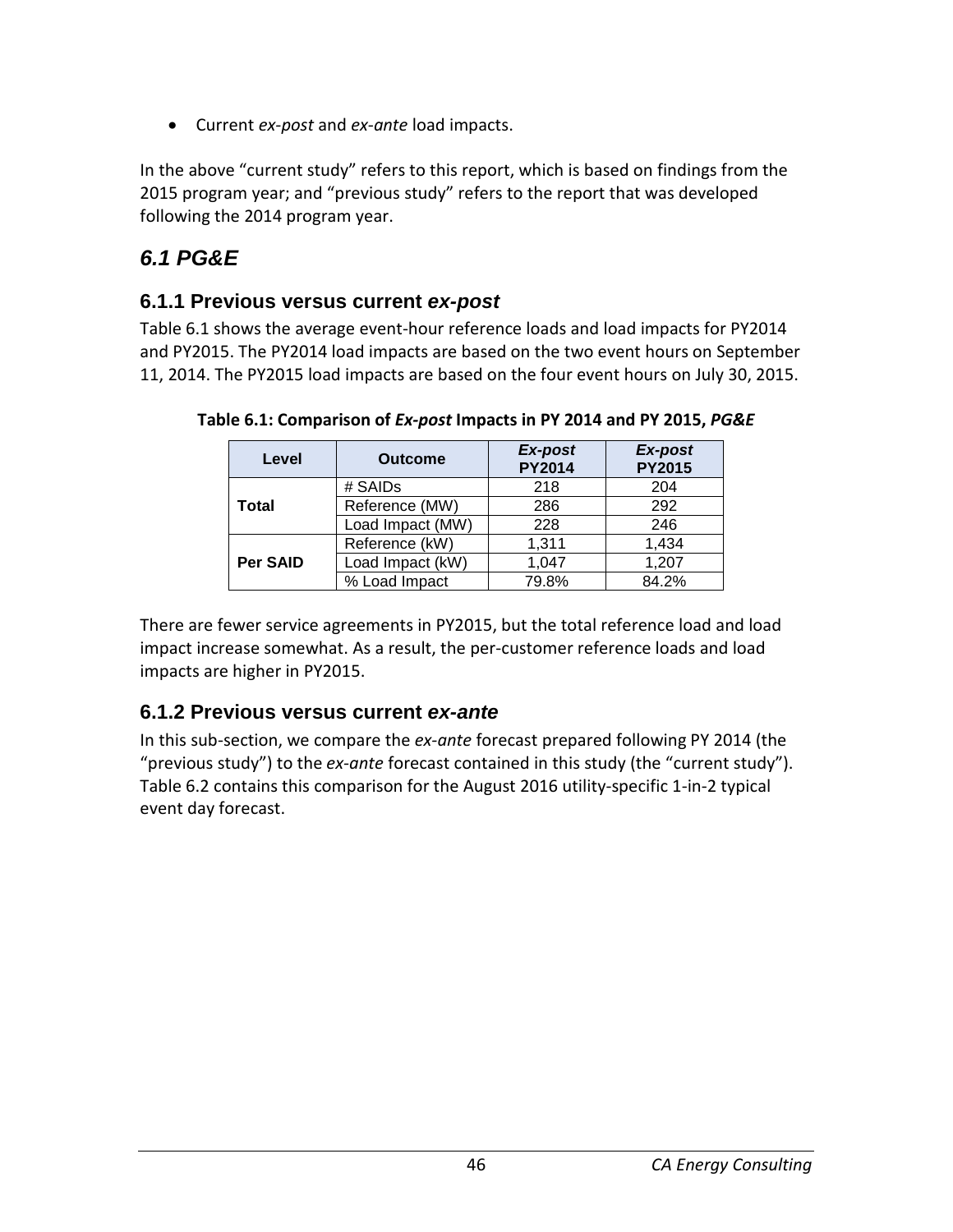| Level           | <b>Outcome</b>   | Ex-ante<br>2016 Typical<br>Event Day,<br><b>Previous Study</b> | Ex-ante<br>2016 Typical<br>Event Day,<br><b>Current Study</b> |
|-----------------|------------------|----------------------------------------------------------------|---------------------------------------------------------------|
|                 | # SAIDs          | 203                                                            | 208                                                           |
| <b>Total</b>    | Reference (MW)   | 288                                                            | 303                                                           |
|                 | Load Impact (MW) | 246                                                            | 255                                                           |
|                 | FSL (MW)         | 47.5                                                           | 49.8                                                          |
|                 | Reference (kW)   | 1,418                                                          | 1,458                                                         |
| <b>Per SAID</b> | Load Impact (kW) | 1,212                                                          | 1,226                                                         |
|                 | % Load Impact    | 85.5%                                                          | 84.1%                                                         |

**Table 6.2: Comparison of** *Ex-ante* **Impacts from PY 2014 and PY 2015 Studies,** *PG&E*

The current study includes 5 additional service agreements, and the reference load and load impacts are higher, accordingly. The per-customer load impact is relatively unchanged. What differences there are in the per-customer measures are attributable to changes in the observed average reference loads of existing customers between program years 2014 and 2015.

### **6.1.3 Previous** *ex-ante* **versus current** *ex-post*

Table 6.3 provides a comparison of the *ex-ante* forecast of 2015 load impacts prepared following PY2014 and the PY2015 load impacts estimated as part of this study. The *exante* forecast shown in the table represents the typical event day during a utility-specific 1-in-2 weather year. The *ex-post* load impacts are based on the July 30, 2015 event day.

The aggregate forecast and *ex-post* load impacts are the same, due to slightly lower forecast reference loads being offset by slightly higher forecast impacts as a percentage of reference loads.

| Level           | <b>Outcome</b>   | Ex-ante<br>2015 Typical<br>Event Day,<br><b>Previous Study</b> | Ex-post<br><b>PY2015</b> |
|-----------------|------------------|----------------------------------------------------------------|--------------------------|
|                 | # SAIDs          | 203                                                            | 204                      |
| Total           | Reference (MW)   | 288                                                            | 292                      |
|                 | Load Impact (MW) | 246                                                            | 246                      |
|                 | Reference (kW)   | 1,418                                                          | 1,434                    |
| <b>Per SAID</b> | Load Impact (kW) | 1,212                                                          | 1,207                    |
|                 | % Load Impact    | 85.5%                                                          | 84.2%                    |

**Table 6.3 Comparison of Previous** *Ex-ante* **and Current** *Ex-post* **Impacts,** *PG&E*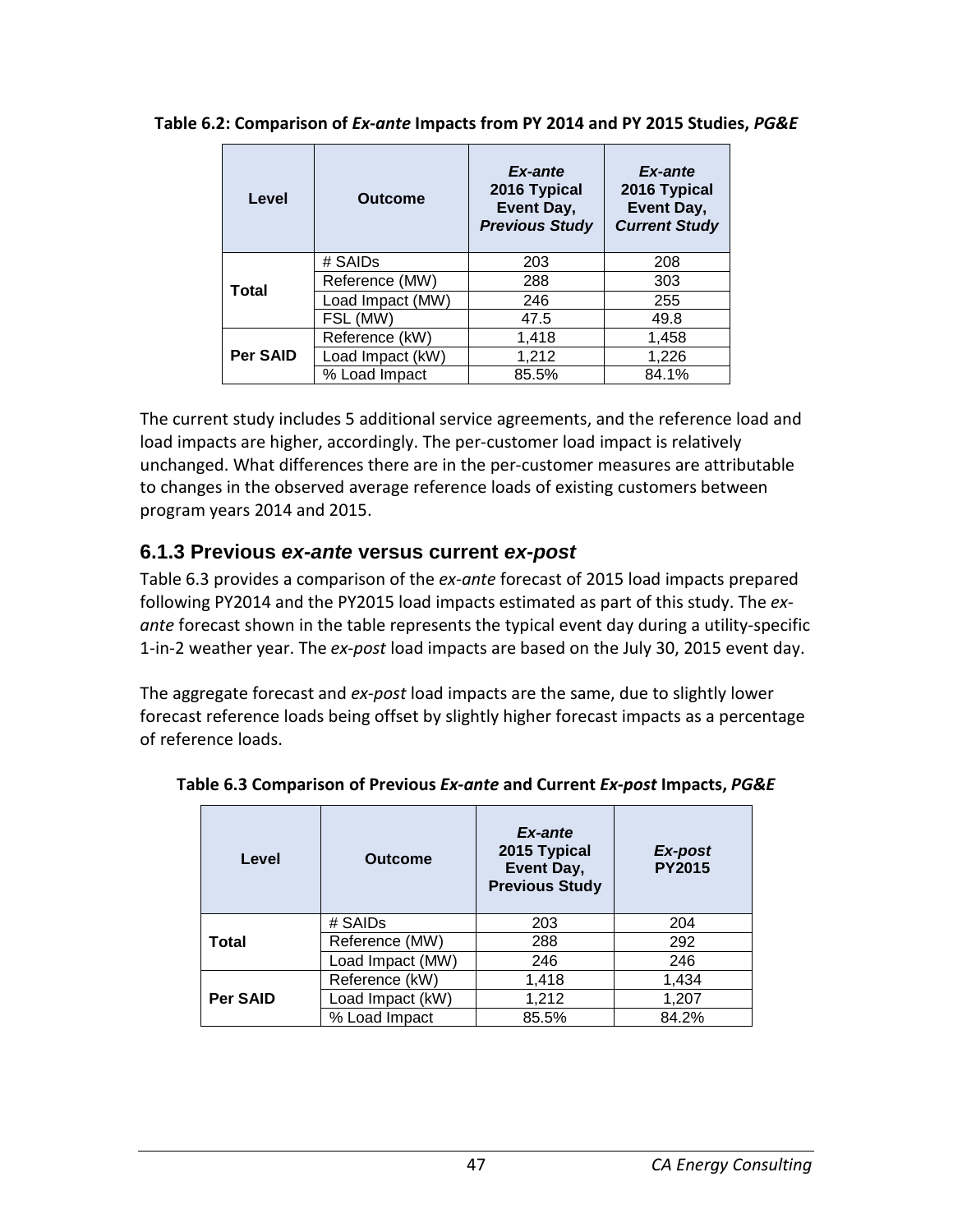### **6.1.4 Current** *ex-post* **versus current** *ex-ante*

Table 6.4 compares the *ex-post* and *ex-ante* load impacts from this study. The *ex-ante* load impacts in the table represent the 2016 typical event day with utility-specific 1-in-2 weather conditions. Load impacts as a percentage of reference load are nearly identical, so that the higher *ex-ante* reference load means proportionally higher *ex-ante* load impacts.

| Level           | <b>Outcome</b>   | Ex-post<br><b>PY2015</b> | Ex-ante<br>2016 Typical<br>Event Day,<br><b>Current Study</b> |
|-----------------|------------------|--------------------------|---------------------------------------------------------------|
| Total           | # SAIDs          | 204                      | 208                                                           |
|                 | Reference (MW)   | 292                      | 303                                                           |
|                 | Load Impact (MW) | 246                      | 255                                                           |
|                 | FSL (MW)         | 48.1                     | 49.8                                                          |
| <b>Per SAID</b> | Reference (kW)   | 1,434                    | 1,458                                                         |
|                 | Load Impact (kW) | 1,207                    | 1,226                                                         |
|                 | % Load Impact    | 84.2%                    | 84.1%                                                         |

**Table 6.4 Comparison of Current** *Ex-post* **and Current** *Ex-ante* **Impacts,** *PG&E*

Table 6.5 documents the various potential sources of differences between the *ex-post* and *ex-ante* load impacts. The earlier *ex-ante* event window is the primary cause of the higher *ex-ante* reference loads and load impacts. The net addition of four customers also accounts for around a third of the increases in aggregate *ex-ante* measures, with relatively little impact on per-customer measures.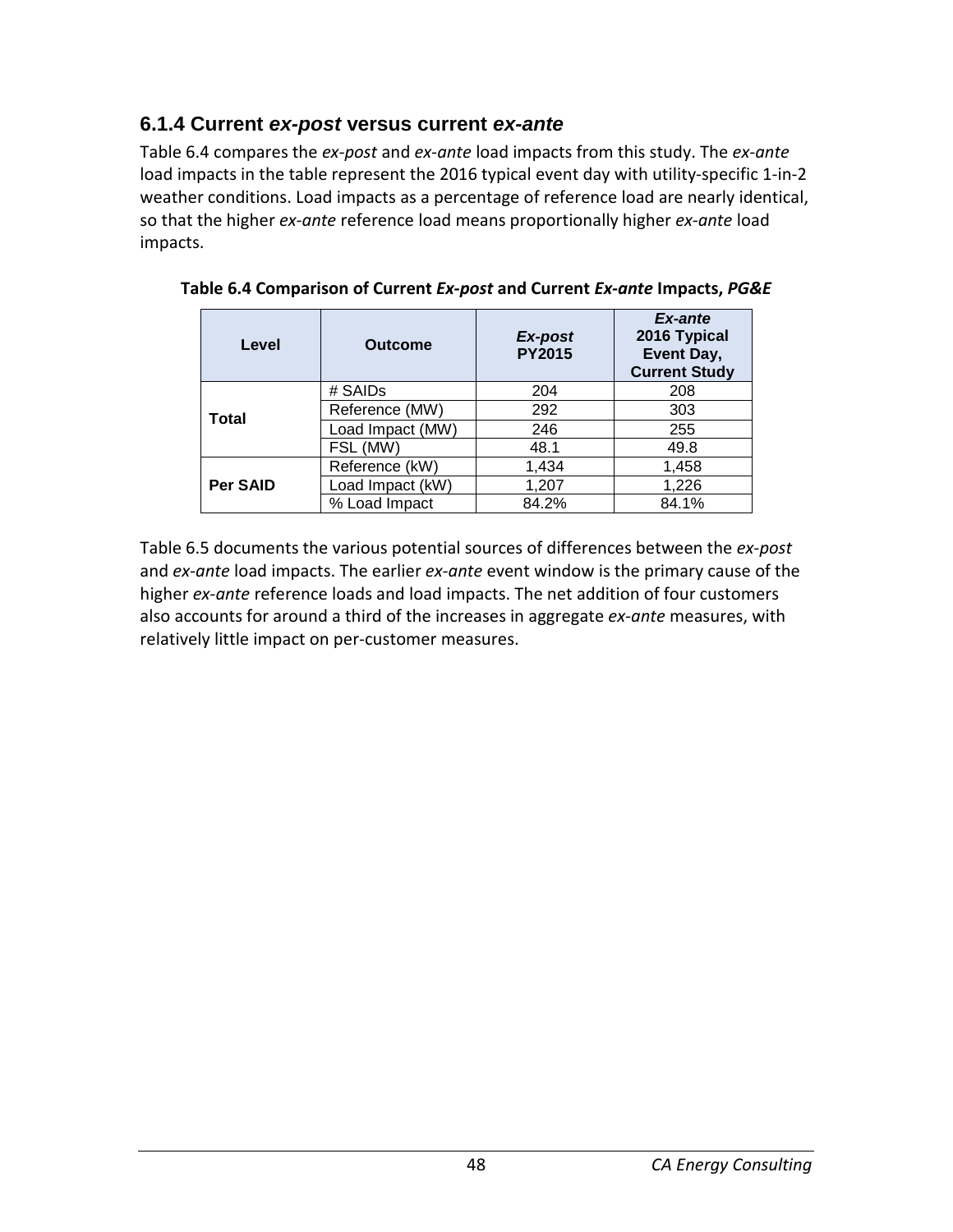| <b>Factor</b>               | Ex-post                                                            | Ex-ante                                                                                                                                                                        | <b>Expected Impact</b>                                                                                                                                                                                                |
|-----------------------------|--------------------------------------------------------------------|--------------------------------------------------------------------------------------------------------------------------------------------------------------------------------|-----------------------------------------------------------------------------------------------------------------------------------------------------------------------------------------------------------------------|
| Weather                     | 89.7 degrees Fahrenheit during<br>event hours.                     | 94.8 degrees<br>Fahrenheit during event<br>hours on utility-specific<br>1-in-2 typical event day.                                                                              | None. The program<br>reference load and load<br>impact are not weather<br>sensitive.                                                                                                                                  |
| Event window                | HE 16-19.                                                          | HE 14-18 in Apr-Oct;<br>HE 17-21 in Nov-Mar.                                                                                                                                   | Slightly higher average<br>reference loads for ex-<br>ante.                                                                                                                                                           |
| % of resource<br>dispatched | AII.                                                               | Assume all customers<br>are called.                                                                                                                                            | None. The ex-ante<br>method assumes that all<br>enrolled customers are<br>dispatched.                                                                                                                                 |
| Enrollment                  | 204 SAIDs during the<br>7/30/2015 event day.                       | 208 SAIDs.                                                                                                                                                                     | 7 medium-sized (on<br>average) SAIDs joined,<br>while 3 similarly sized<br>SAIDs dropped,<br>increasing aggregate<br>reference loads and load<br>impacts somewhat with<br>little effect on per-<br>customer measures. |
| Methodology                 | SAID-specific regressions<br>using own within-subject<br>analysis. | Reference loads are<br>simulated from SAID-<br>specific regressions.<br>Load impacts are<br>based on SAID-level<br>performance on the<br>most recent event day<br>(7/30/2015). | Possible differences<br>between simulated ex-<br>ante and estimated ex-<br>post reference loads. In<br>this case, however, the<br>aggregate differences are<br>minimal.                                               |

#### **Table 6.5: PG&E** *Ex-post* **versus** *Ex-ante* **Factors**

## *6.2 SCE*

### **6.2.1 Previous versus current** *ex-post*

Table 6.6 compares *ex-post* load impacts for the typical event day between PY2014 and PY2015. Only one BIP event was called in each year: February 6, 2014 (4 hours in duration); and September 24, 2015 (1 hour in duration). The reference loads and load impacts are higher in PY2015 despite the slight decrease in the number of participating service accounts, as might be expected given that the only PY2014 event was called during the winter. Indeed, as discussed below, the *ex-ante* forecast based on performance during that PY2014 event—but with August reference loads—closely matches the current *ex-post* per-customer load impacts. The difference in per-customer load impacts here can therefore be attributed to the difference in season between the two events.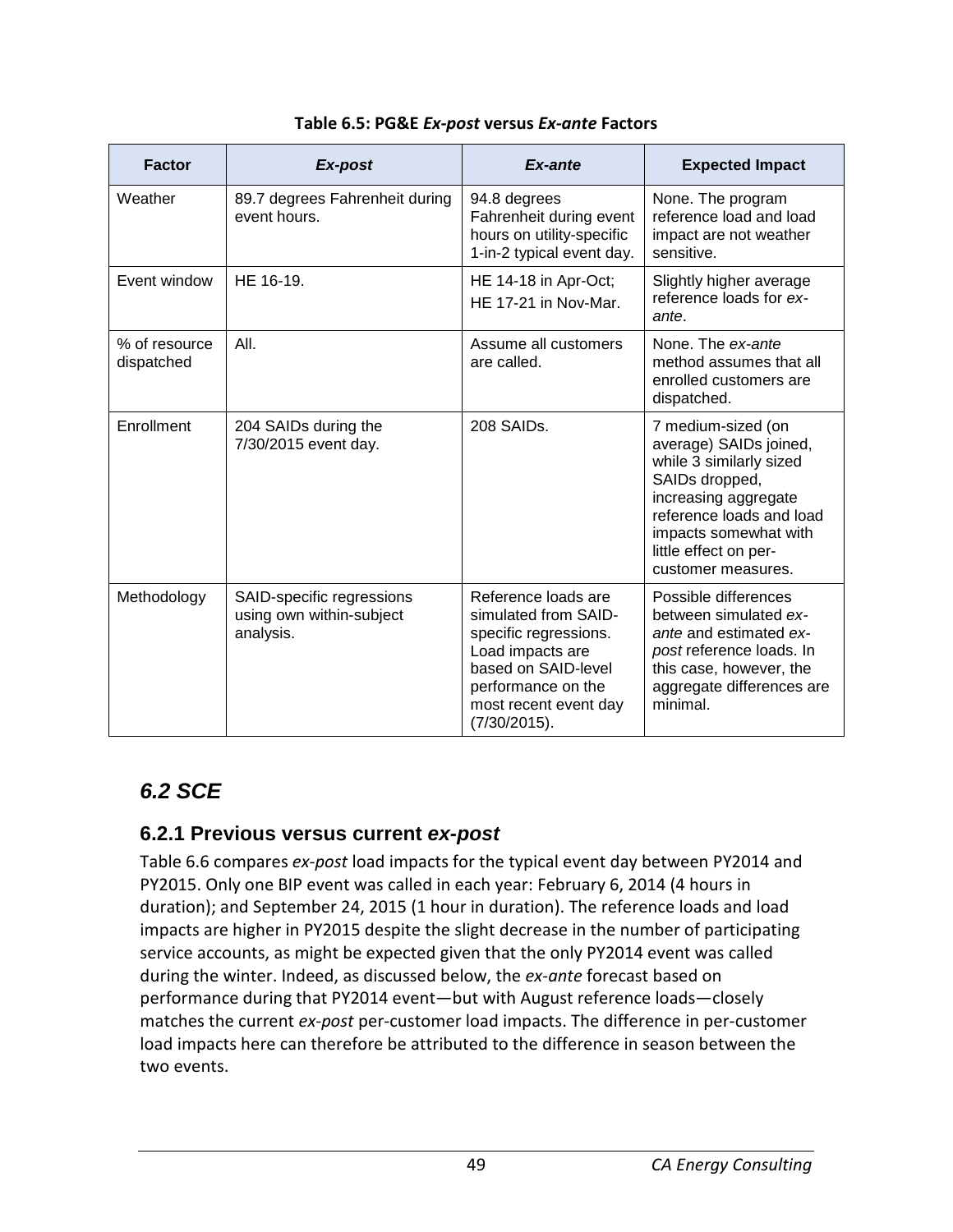| Level    | <b>Outcome</b>   | Ex-post<br><b>PY2014</b> | Ex-post<br><b>PY2015</b> |
|----------|------------------|--------------------------|--------------------------|
|          | # SAIDs          | 620                      | 610                      |
| Total    | Reference (MW)   | 755                      | 864                      |
|          | Load Impact (MW) | 624                      | 692                      |
|          | Reference (kW)   | 1,218                    | 1,417                    |
| Per SAID | Load Impact (kW) | 1,006                    | 1,135                    |
|          | % Load Impact    | 82.6%                    | 80.1%                    |

**Table 6.6 Comparison of** *Ex-post* **Impacts in PY 2014 and PY 2015,** *SCE*

### **6.2.2 Previous versus current** *ex-ante*

In this sub-section, we compare the *ex-ante* forecast prepared following PY 2014 (the "previous study") to the *ex-ante* forecast contained in this study (the "current study"). Table 6.7 represents the forecast for the August 2016 utility-specific 1-in-2 typical event day.

**Table 6.7: Comparison of** *Ex-ante* **Impacts from PY 2014 and PY 2015 Studies,** *SCE*

| Level           | <b>Outcome</b>   | Ex-ante<br>2016 Typical<br>Event Day,<br><b>Previous Study</b> | Ex-ante<br>2016 Typical<br>Event Day,<br><b>Current Study</b> |
|-----------------|------------------|----------------------------------------------------------------|---------------------------------------------------------------|
|                 | # SAIDs          | 565                                                            | 579                                                           |
| <b>Total</b>    | Reference (MW)   | 795                                                            | 837                                                           |
|                 | Load Impact (MW) | 645                                                            | 684                                                           |
|                 | Reference (kW)   | 1,407                                                          | 1,445                                                         |
| <b>Per SAID</b> | Load Impact (kW) | 1,142                                                          | 1,182                                                         |
|                 | % Load Impact    | 81.2%                                                          | 81.8%                                                         |

The forecasts for per-customer reference loads and load impacts have increased. That is partly accounted for by the increase in forecast enrollment, but it is mostly due to a change in the composition of customers used to forecast reference loads, as discussed in more detail in the comparison of current *ex-post* and *ex-ante* load impacts below.

### **6.2.3 Previous** *ex-ante* **versus current** *ex-post*

Table 6.8 provides a comparison of the *ex-ante* forecast of 2015 load impacts prepared following PY2014 and the PY2015 load impacts estimated as part of this study. The *exante* forecast shown in the table represents the typical event day during a utility-specific 1-in-2 weather year. The *ex-post* load impacts are based on the September 24, 2015 event day.

Per-customer reference loads and load impacts estimated *ex-post* are very close to what we forecast in the previous study. However, the enrollment forecast has 30 fewer service accounts, so the forecasts for total program reference load and load impacts were proportionately lower.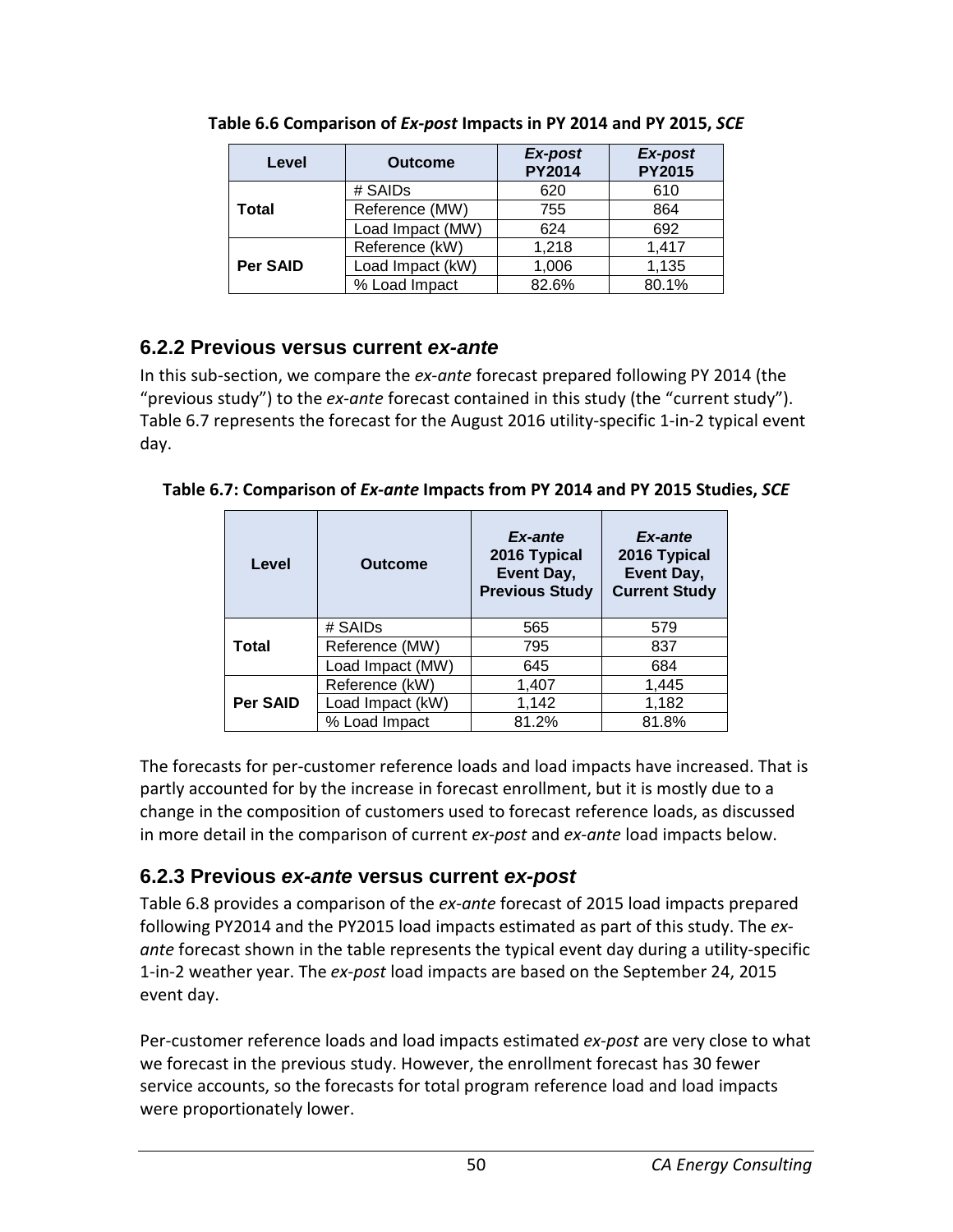| Level           | Outcome          | Ex-ante<br>2015 Typical<br>Event Day,<br><b>Previous Study</b> | Ex-post<br><b>PY2015</b> |  |
|-----------------|------------------|----------------------------------------------------------------|--------------------------|--|
|                 | # SAIDs          | 580                                                            | 610                      |  |
| Total           | Reference (MW)   | 816                                                            | 864                      |  |
|                 | Load Impact (MW) | 663                                                            | 692                      |  |
|                 | Reference (kW)   | 1,408                                                          | 1,417                    |  |
| <b>Per SAID</b> | Load Impact (kW) | 1,143                                                          | 1,135                    |  |
|                 | % Load Impact    | 81.2%                                                          | 80.1%                    |  |

**Table 6.8 Comparison of Previous** *Ex-ante* **and Current** *Ex-post* **Impacts,** *SCE*

### **6.2.4 Current** *ex-post* **versus current** *ex-ante*

Table 6.9 compares the *ex-post* and *ex-ante* load impacts from this study, where the *expost* impacts are based on the sole event day (September 24, 2015) and the *ex-ante* load impact represents the 2016 typical event day in a utility-specific 1-in-2 weather year.

The lower forecast enrollment level is the primary reason for the lower forecasts of total reference load and load impact. The reason the load impacts (and reference loads) fall less than proportionately with enrollments is that the 5 percent of customers leaving BIP average only a third of the size of the remaining customers.

| Level           | <b>Outcome</b>   | Ex-post<br><b>PY2015</b> | <b>Ex-ante</b><br>2016 Typical<br>Event Day,<br><b>Current Study</b> |
|-----------------|------------------|--------------------------|----------------------------------------------------------------------|
|                 | # SAIDs          | 610                      | 579                                                                  |
| <b>Total</b>    | Reference (MW)   | 864                      | 837                                                                  |
|                 | Load Impact (MW) | 692                      | 684                                                                  |
|                 | FSL (MW)         | 93.3                     | 87.2                                                                 |
|                 | Reference (kW)   | 1,417                    | 1,445                                                                |
| <b>Per SAID</b> | Load Impact (kW) | 1,135                    | 1,182                                                                |
|                 | % Load Impact    | 80.1%                    | 81.8%                                                                |

**Table 6.9 Comparison of Current** *Ex-post* **and Current** *Ex-ante* **Impacts,** *SCE*

Table 6.10 lays out all the potential sources of differences between the *ex-post* and *exante* load impacts, but it is the reduction in enrollment that primarily accounts for the differences, as explained above.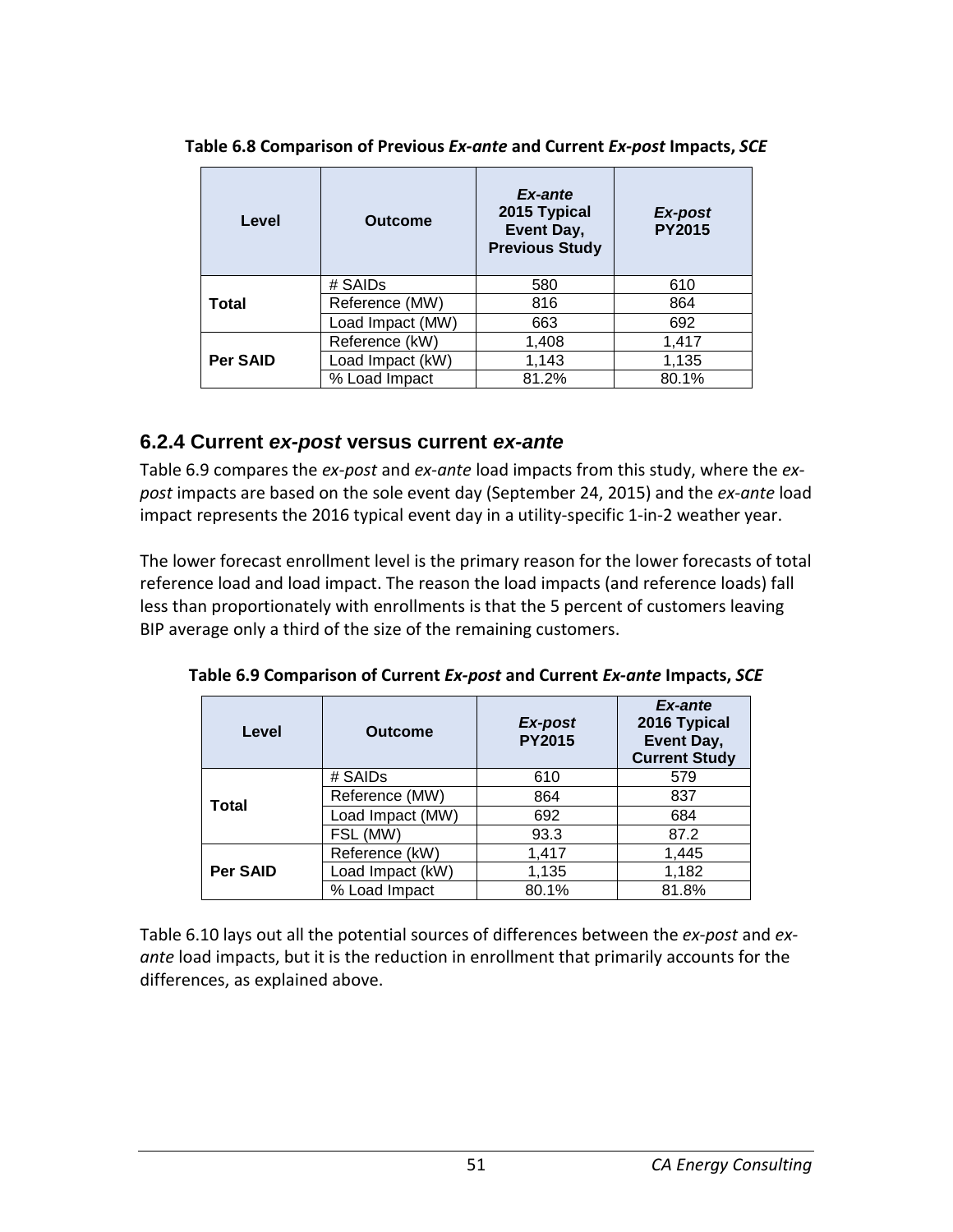| <b>Factor</b>               | Ex-post                                                                 | Ex-ante                                                                                                                                                       | <b>Expected Impact</b>                                                                                                                                                                                                         |
|-----------------------------|-------------------------------------------------------------------------|---------------------------------------------------------------------------------------------------------------------------------------------------------------|--------------------------------------------------------------------------------------------------------------------------------------------------------------------------------------------------------------------------------|
| Weather                     | 91.0 degrees<br>Fahrenheit during<br>event window.                      | 89.9 degrees Fahrenheit during<br>event hours on utility-specific 1-<br>in-2 Aug typical event day.                                                           | None. The load is not<br>weather sensitive and the<br>temperatures are close.                                                                                                                                                  |
| Event window                | HE 15 only is used,<br>as the event was<br>effectively 1:30-<br>3:30pm. | HE 14-18 in Apr-Oct;<br>HE 17-21 in Nov-Mar.                                                                                                                  | The slightly earlier ex-post<br>event window tends toward<br>slightly higher reference<br>loads and load impacts<br>relative to the ex-ante<br>window.                                                                         |
| % of resource<br>dispatched | All customers were<br>called.                                           | Assume all customers are<br>called.                                                                                                                           | None. The ex-ante method<br>assumes that all enrolled<br>customers are dispatched.                                                                                                                                             |
| Enrollment                  | 610 SAIDs during the<br>ex-post event day.                              | 579 SAIDs in August 2016.                                                                                                                                     | The 31 dropped customers<br>decrease aggregate loads<br>but increase per-customer<br>reference loads because the<br>average size of their<br>reference loads is just a<br>third of the overall reference<br>load per customer. |
| Methodology                 | SAID-specific<br>regressions using<br>own within-subject<br>analysis.   | Reference loads are simulated<br>from SAID-specific regressions.<br>Load impacts are based on the<br>SAID-specific load impacts from<br>the PY2015 event day. | Little effect because the<br>2015 ex-post event day is<br>the basis of the ex-ante<br>forecast.                                                                                                                                |

#### **Table 6.10: SCE** *Ex-post* **versus** *Ex-ante* **Factors**

## *6.3 SDG&E*

### **6.3.1 Previous versus current** *ex-post*

Table 6.11 compares *ex-post* load impacts between PY2014 and PY2015. The PY2014 load impacts are based on the May 16, 2014 event, while the PY2015 load impacts are based on the single August 28, 2015 event. Enrollment has dropped from seven to five, and loads with it. Per-customer reference loads and load impacts, however, have changed relatively little.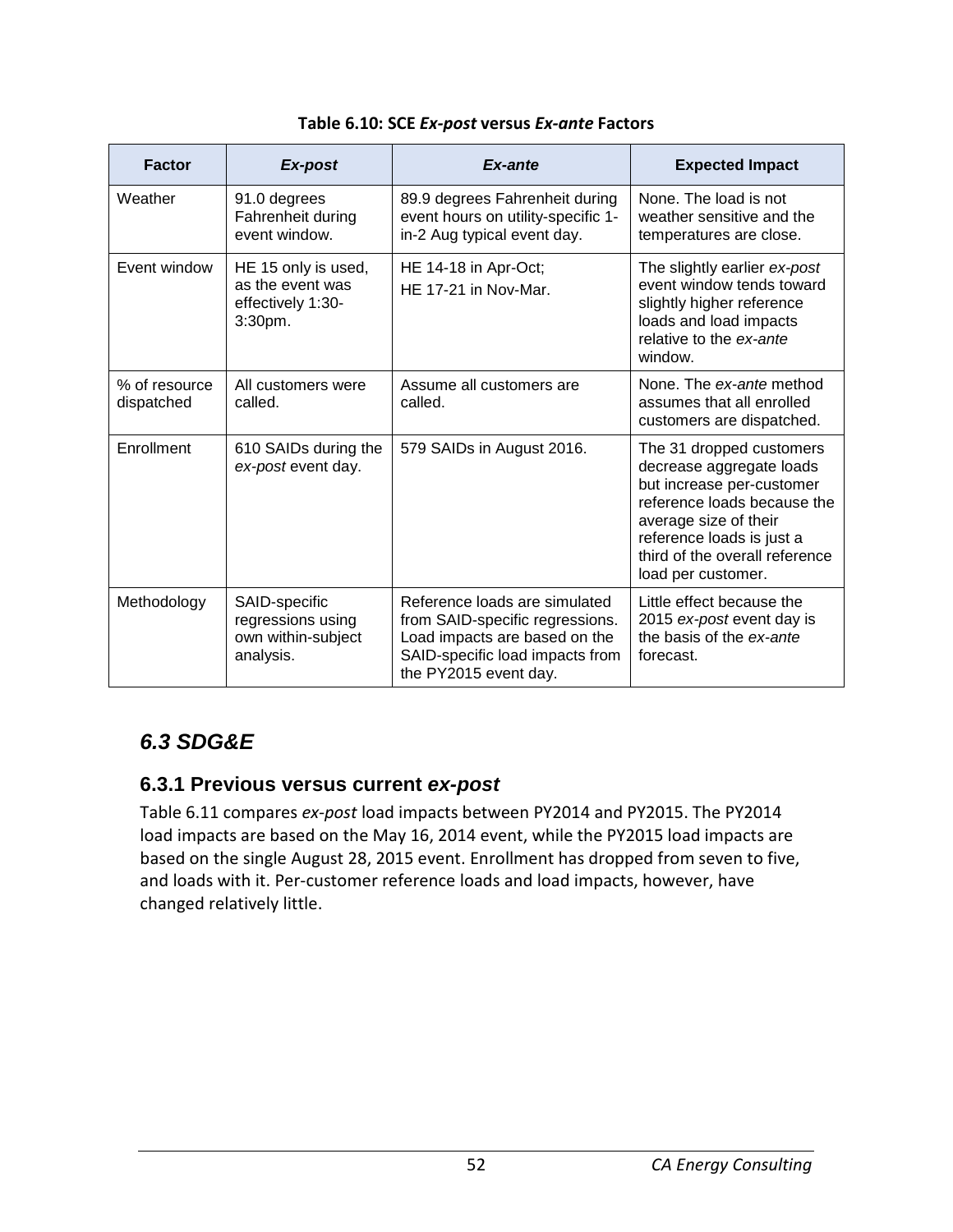| Level           | <b>Outcome</b>   | Ex-post<br><b>PY2014</b> | Ex-post<br><b>PY2015</b> |
|-----------------|------------------|--------------------------|--------------------------|
|                 | # SAIDs          |                          |                          |
| Total           | Reference (MW)   |                          |                          |
|                 | Load Impact (MW) |                          |                          |
|                 | Reference (kW)   |                          |                          |
| <b>Per SAID</b> | Load Impact (kW) |                          |                          |
|                 | % Load Impact    |                          |                          |

**Table 6.11: Comparison of** *Ex-post* **Impacts in PY 2014 and PY 2015,** *SDG&E*

### **6.3.2 Previous versus current** *ex-ante*

In this sub-section, we compare the *ex-ante* forecast prepared following PY 2014 (the "previous study") to the *ex-ante* forecast contained in this study (the "current study"). Table 6.12 presents this comparison for the *ex-ante* forecasts of the utility-specific 1-in-2 August typical event day. Reference loads and load impacts are very similar across the two studies.

**Table 6.12: Comparison of** *Ex-ante* **Impacts from PY 2014 and PY 2015 Studies,** *SDG&E*

| Level        | <b>Outcome</b>   | Ex-ante<br>2016 Typical<br>Event Day,<br><b>Previous Study</b> | Ex-ante<br>2016 Typical<br>Event Day,<br><b>Current Study</b> |
|--------------|------------------|----------------------------------------------------------------|---------------------------------------------------------------|
|              | # SAIDs          |                                                                |                                                               |
| <b>Total</b> | Reference (MW)   |                                                                |                                                               |
|              | Load Impact (MW) |                                                                |                                                               |
| Per SAID     | Reference (kW)   |                                                                |                                                               |
|              | Load Impact (kW) |                                                                |                                                               |
|              | % Load Impact    |                                                                |                                                               |

### **6.3.3 Previous** *ex-ante* **versus current** *ex-post*

Table 6.13 compares the *ex-ante* forecast prepared following PY2014 to the PY2015 *expost* load impact estimates contained in this report for the August 28, 2015 event day. The *ex-ante* load impacts are based on the typical event day in a utility-specific 1-in-2 weather year. Three customers dropped and one new customer enrolled in between the forecast and event, but the aggregate *ex-post* reference loads and load impacts are similar to the *ex-ante* forecast. The higher per-customer measures can be partly explained by a slightly earlier event window, as discussed further in the following section. However, other unpredictable factors also have a large effect when there are so few customers.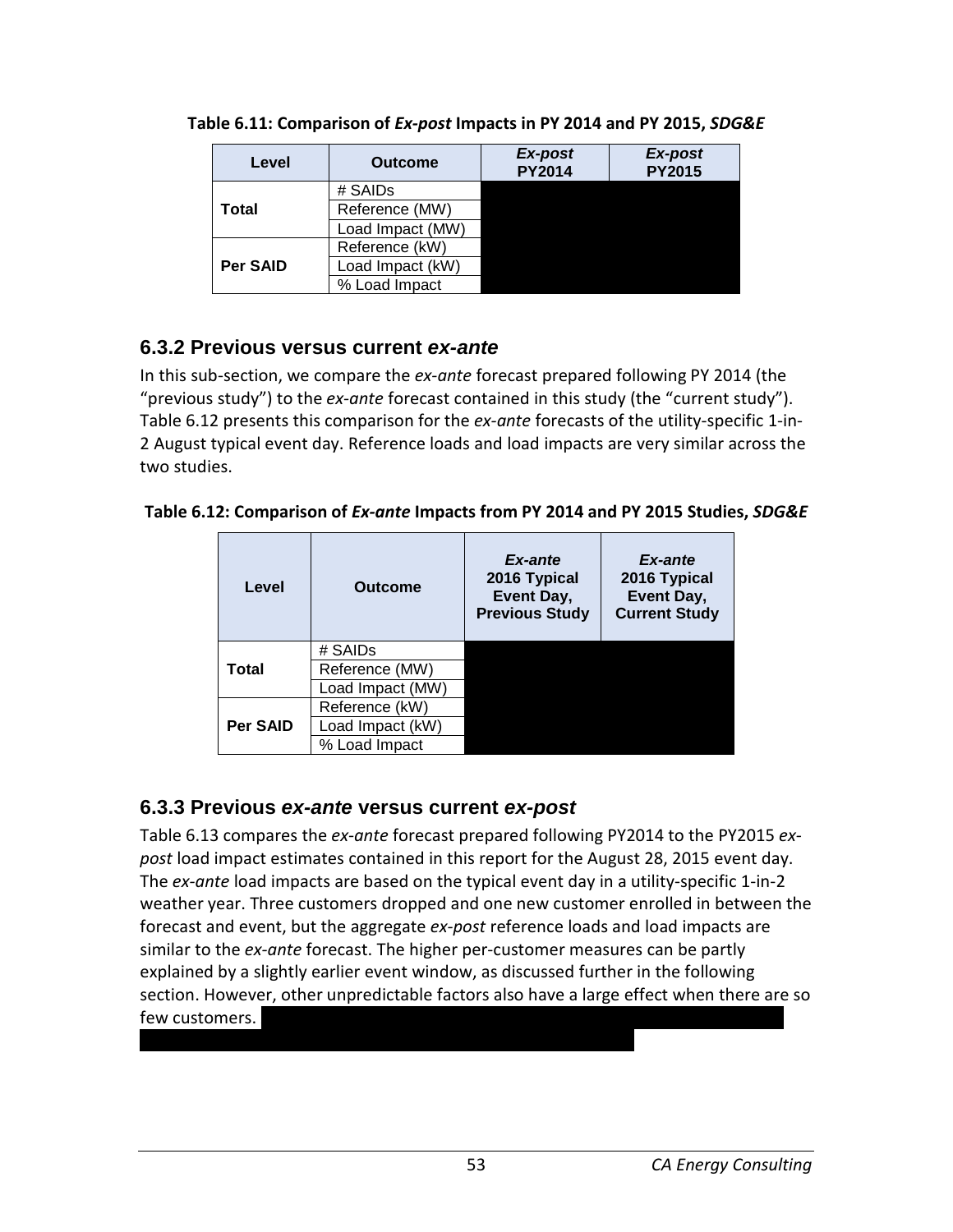| Level           | <b>Outcome</b>   | Ex-ante<br>2015 Typical<br><b>Event Day,</b><br><b>Previous Study</b> | Ex-post<br><b>PY2015</b> |
|-----------------|------------------|-----------------------------------------------------------------------|--------------------------|
|                 | # SAIDs          |                                                                       |                          |
| Total           | Reference (MW)   |                                                                       |                          |
|                 | Load Impact (MW) |                                                                       |                          |
|                 | Reference (kW)   |                                                                       |                          |
| <b>Per SAID</b> | Load Impact (kW) |                                                                       |                          |
|                 | % Load Impact    |                                                                       |                          |

**Table 6.13: Comparison of Previous** *Ex-ante* **and Current** *Ex-post* **Impacts,** *SDG&E*

### **6.3.4 Current** *ex-post* **versus current** *ex-ante*

Table 6.14 shows a comparison of *ex-post* and *ex-ante* load impacts. Enrollment increases, but the aggregate load impact is nonetheless forecast to be slightly lower in the forecast period.

|  | Table 6.14 Comparison of Current Ex-post and Current Ex-ante Impacts, SDG&E |  |
|--|-----------------------------------------------------------------------------|--|
|  |                                                                             |  |

| Level           | Ex-post<br><b>Outcome</b><br><b>PY2015</b> |  | Ex-ante<br>2016 Typical<br>Event Day,<br><b>Current Study</b> |
|-----------------|--------------------------------------------|--|---------------------------------------------------------------|
|                 | # SAIDs                                    |  |                                                               |
| <b>Total</b>    | Reference (MW)                             |  |                                                               |
|                 | Load Impact (MW)                           |  |                                                               |
|                 | FSL (MW)                                   |  |                                                               |
|                 | Reference (kW)                             |  |                                                               |
| <b>Per SAID</b> | Load Impact (kW)                           |  |                                                               |
|                 | % Load Impact                              |  |                                                               |

Table 6.15 below describes the factors that differ between the *ex-post* and *ex-ante* load impacts for SDG&E.

The *ex-ante* forecast is based on the *ex-post* achievement (*i.e.*, observed loads) relative to the FSL during event hours. So in terms of achievement relative to the FSL, the *expost* and *ex-ante* load impacts for the five continuing customers match by design. However, the forecast reference loads may differ from the ex-post event-hour reference loads for various reasons. For instance, forecast reference loads are lower partly due to a difference in event windows, as the historical event occurred from 1:00 to 5:00 p.m., ending one hour earlier than *ex-ante* event window, which also includes the relatively low loads of hour 18.

More importantly, ex-post reference loads for the five original customers are higher due to the unusually high reference load of the largest customer, the result of higher-than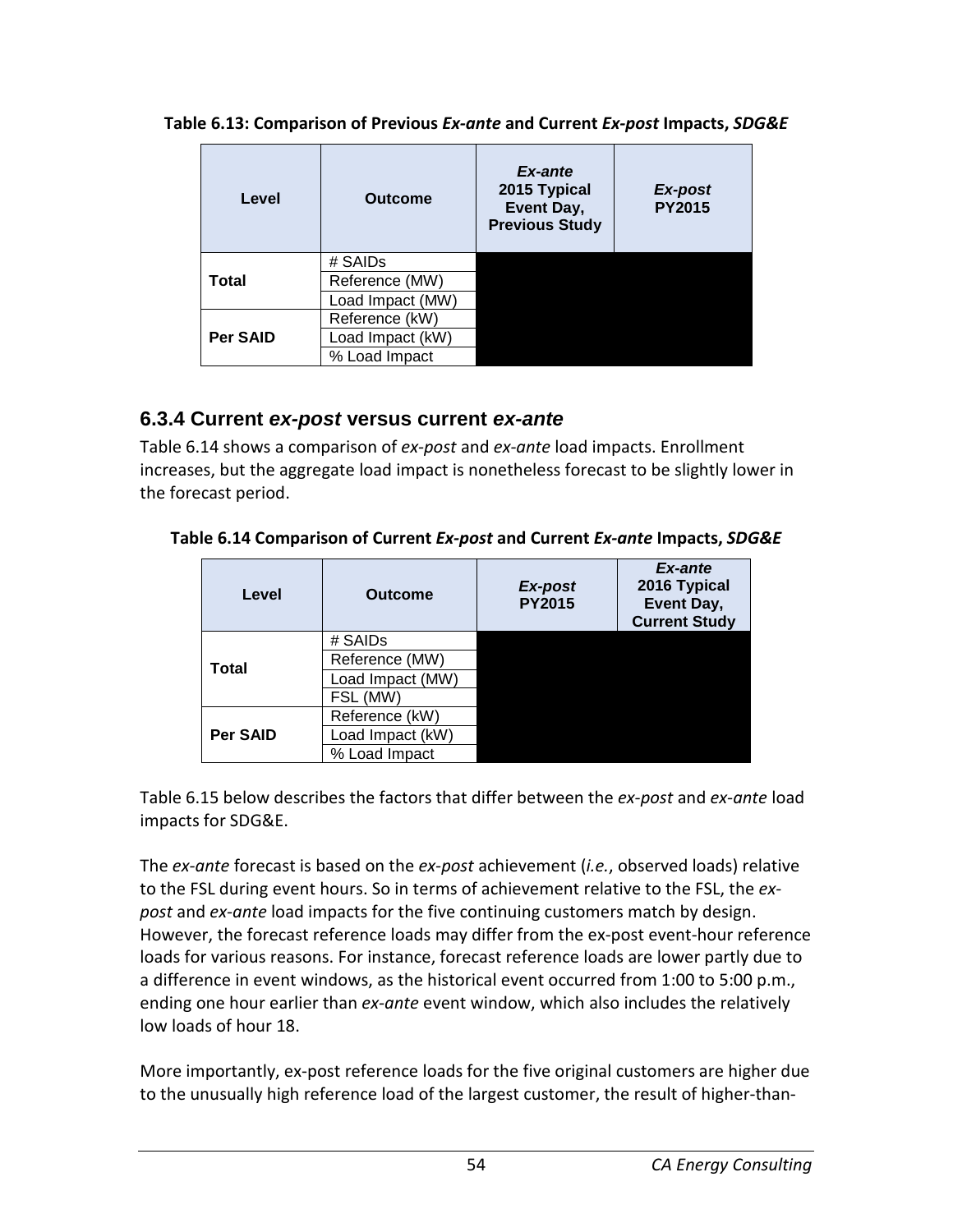usual loads early on the event day as picked up by the "morning load" control variables.

XXXXXXXXXXXXXXXXXXXXXXXXXXXXXXXXXXXXXXXXXXXXXXXXXXXXXXXXXXXXXXXXXXXX XXXXXXXXXXXXXXXXXXXXXXXXXXXXXXXXXXXXXXXXXXXXXXXXXXXXXXXXXXXXXXXXXXXX XXXXXXXXXXXXXXXXXXXXXXXXXXXXXXXXXXXXXXXXXXXXXXXXXXXXXXXXXXXXXXXXXXXX XXXXXXXXXXXXXXXXXXXXXXXXXXXXXXXXXXXXXXXXXXXXXXXXXXXXXXXXXXXXXXXXXXXX

However, the addition of two new customers to the 2016 forecast almost completely cancels out the effect of the above factors on aggregate ex-ante load impact. These new customers increase the aggregate reference load even more, resulting in a higher exante aggregate reference load overall despite the above factors working in the opposite direction.  $\blacksquare$  XXXXXXXXXXX, these new customers slightly decrease the per-customer load impact despite increasing the per-customer reference load.

| <b>Factor</b>               | Ex-post                                                                                | Ex-ante                                                                                       | <b>Expected Impact</b>                                                                                                                                                                                                                 |
|-----------------------------|----------------------------------------------------------------------------------------|-----------------------------------------------------------------------------------------------|----------------------------------------------------------------------------------------------------------------------------------------------------------------------------------------------------------------------------------------|
| Weather                     | 88.5 degrees Fahrenheit<br>during HE 14-17 on the<br>August 28 <sup>th</sup> event day | 79.6 degrees Fahrenheit<br>during HE 14-18 on<br>utility-specific 1-in-2<br>typical event day | Program load is not very<br>weather sensitive, so a small<br>effect.                                                                                                                                                                   |
| Event window                | HE 14-17                                                                               | HE 14-18 in Apr-Oct.                                                                          | Reference loads are<br>substantially lower by 5 p.m.<br>relative to earlier in the day, so<br>the inclusion of hour-ending 18<br>tends to drag down the<br>average ex-ante reference<br>loads and load impacts relative<br>to ex-post. |
| % of resource<br>dispatched | All                                                                                    | All                                                                                           | None                                                                                                                                                                                                                                   |
| Enrollment                  | 5 service accounts                                                                     | 7 service accounts                                                                            |                                                                                                                                                                                                                                        |
| Methodology                 | SAID-specific<br>regressions using own<br>within-subject analysis.                     | Reference loads are<br>simulated from SAID-<br>specific regressions.                          |                                                                                                                                                                                                                                        |

**Table 6.15: SDG&E BIP** *Ex-post* **versus** *Ex-ante* **Factors, Typical Event Day**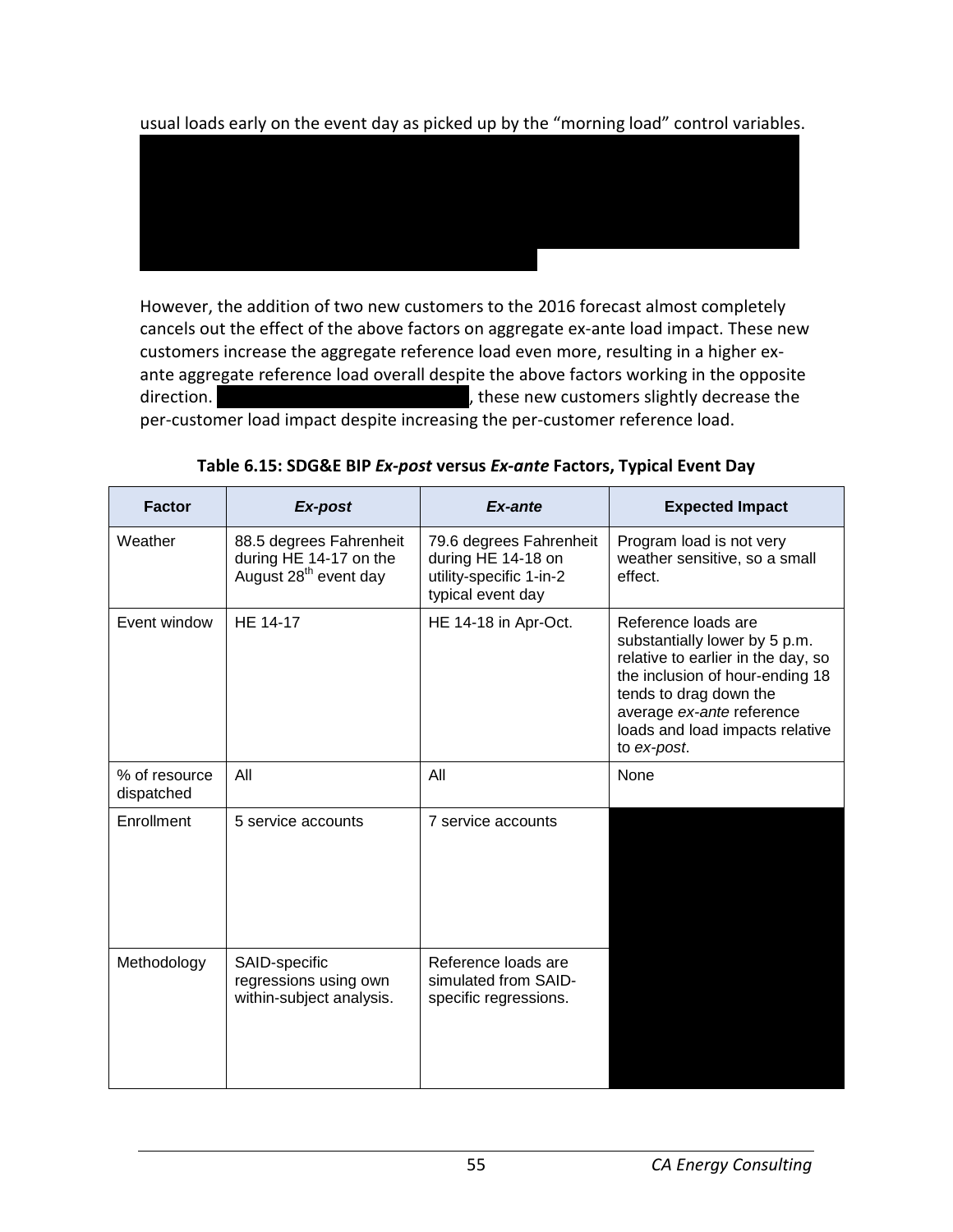# **7. Recommendations**

BIP continues to perform well, with its customers providing substantial load impacts with short notice. We encourage utilities to dually enroll these customers in programs like DBP and PDP, which provide additional opportunities for these customers to provide demand response.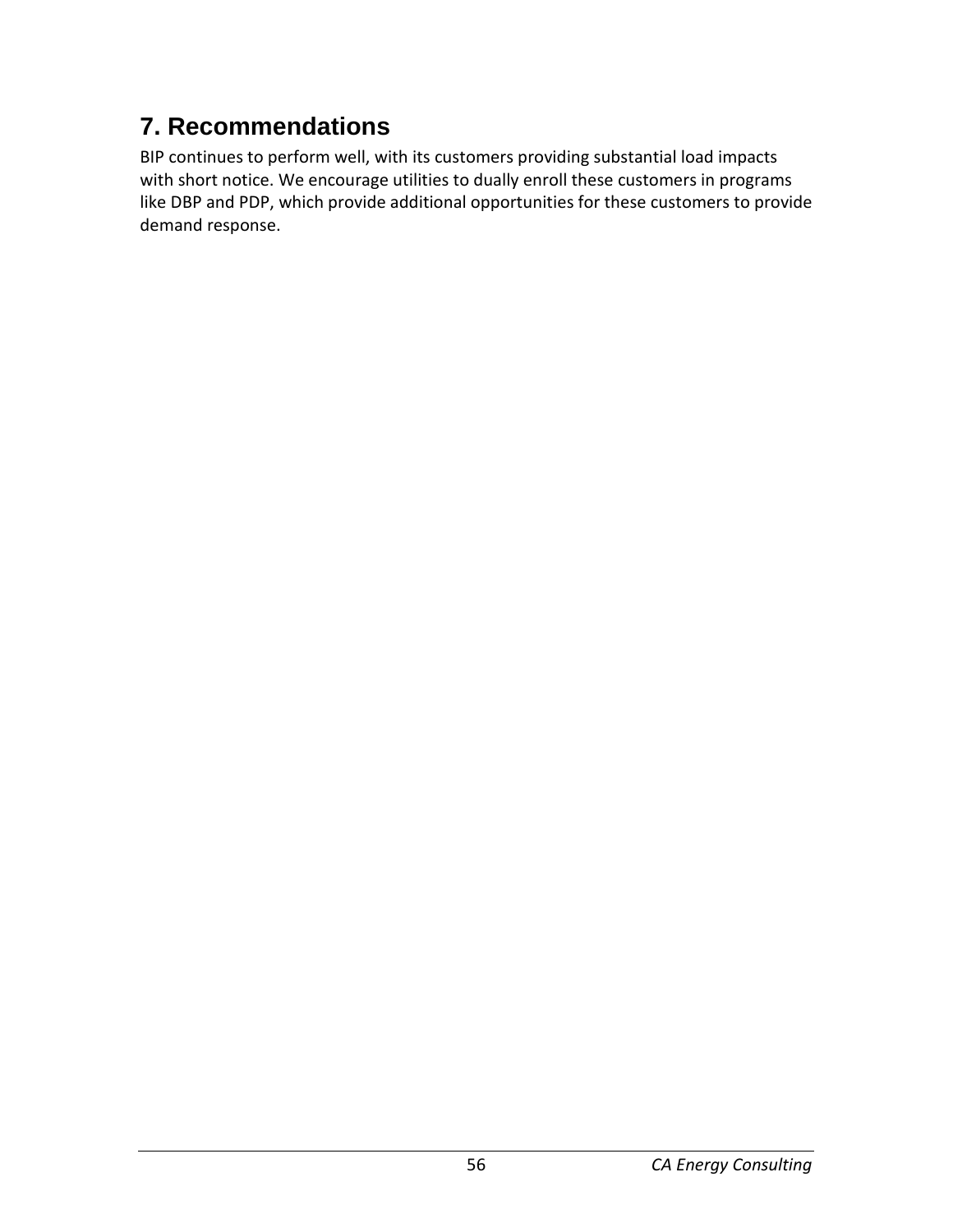# **Appendices**

The following Appendices accompany this report. Appendix A is the validity assessment associated with our *ex-post* load impact evaluation. Appendix B contains the FSL achievement rates for each utility, by industry group. The additional appendices are Excel files that can produce the tables required by the Protocols.

- 
- BIP Study Appendix C PG&E *Ex-post* Load Impact Tables BIP Study Appendix D SCE *Ex-post* Load Impact Tables BIP Study Appendix E SDG&E *Ex-post* Load Impact Tables BIP Study Appendix F PG&E *Ex-ante* Load Impact Tables BIP Study Appendix G SCE *Ex-ante* Load Impact Tables
- BIP Study Appendix H SDG&E *Ex-ante* Load Impact Tables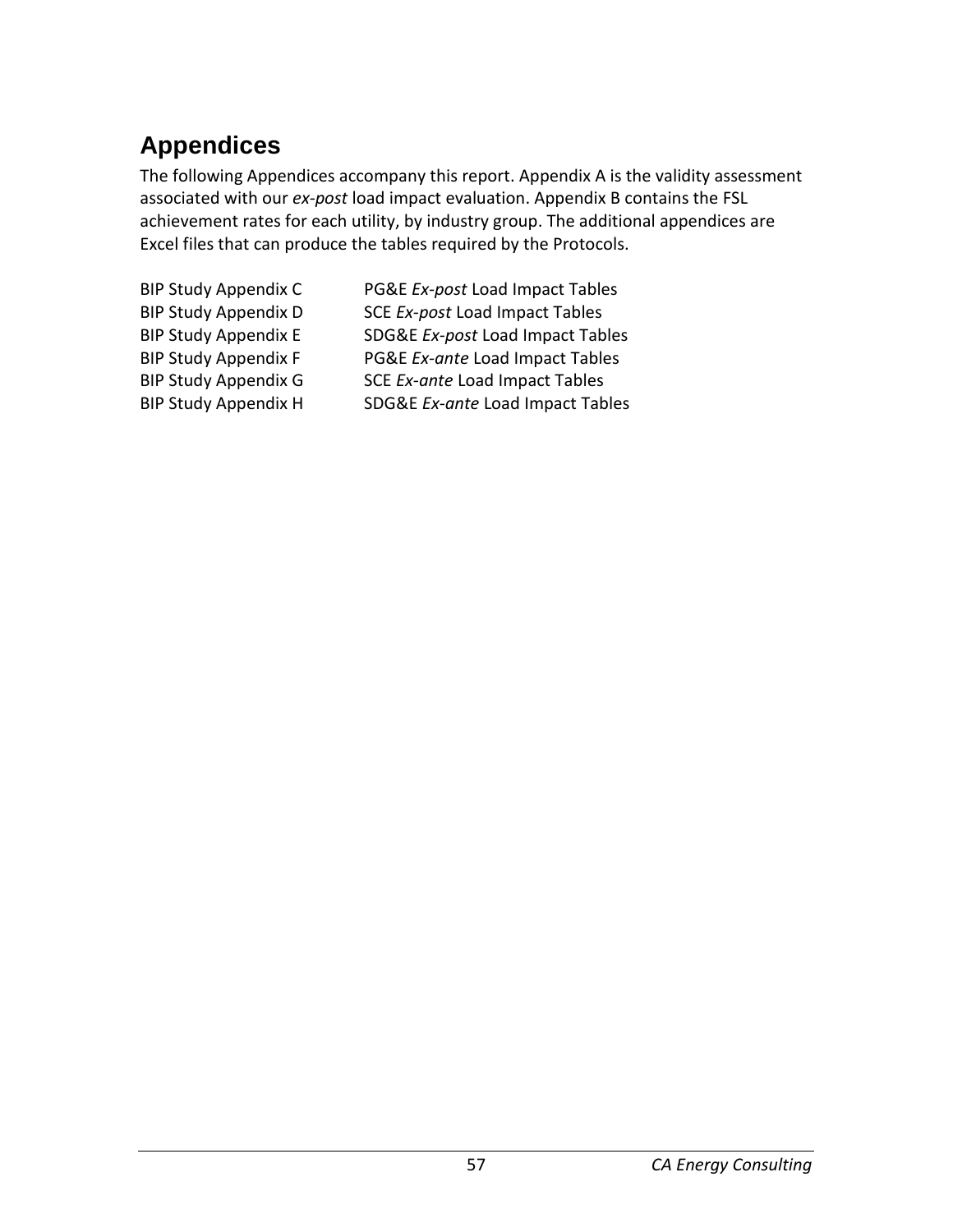# **Appendix A. Validity Assessment**

## *A.1 Model Specification Tests*

A range of model specifications were tested before arriving at the models used in the *ex-post* load impact analysis. The basic structure of the model is shown in Section 3.2.1. The tests are conducted using average-customer data (by utility) rather than at the individual customer level. Model variations include 21 different combinations of weather variables for summer models and 11 different combinations for winter models. The weather variables include: temperature-humidity index (THI) $^{17}$ ; the 24-hour moving average of THI; heat index  $(HI)^{18}$ ; the 24-hour moving average of HI; cooling degree hours (CDH)<sup>19</sup>; the 3-hour moving average of CDH; the 24-hour moving average of CDH; heating degree hours (HDH)<sup>20</sup>; the 24-hour moving average of HDH; the one-day lag of cooling degree days (CDD)<sup>[21](#page-63-4)</sup>; the one-day lag of heating degree days (HDD)<sup>[22](#page-63-5)</sup>; and the average of the temperatures in degrees Fahrenheit during the first 17 hours of the day (Mean17). For CDH, HDH, CDD, and HDD, both 60 and 65 degree Fahrenheit thresholds are used. A list of all combinations of these variables that we tested is provided in Table A.1.

<span id="page-63-0"></span><sup>&</sup>lt;sup>17</sup> THI =  $T$  – 0.55 x (1 – *HUM*) x (*T* – 58) if *T*>=58 or THI = *T* if *T*<58, where *T* = ambient dry-bulb temperature in degrees Fahrenheit and *HUM* = relative humidity (where 10 percent is expressed as "0.10").

<span id="page-63-1"></span><sup>&</sup>lt;sup>18</sup> HI =  $c_1$  +  $c_2$ T +  $c_3$ R +  $c_4$ TR +  $c_5$ T<sup>2</sup> +  $c_6$ R<sup>2</sup> +  $c_7$ T<sup>2</sup>R +  $c_8$ TR<sup>2</sup> +  $c_9$ T<sup>2</sup>R<sup>2</sup> +  $c_{10}$ T<sup>3</sup> +  $c_{11}$ R<sup>3</sup> +  $c_{12}$ T<sup>3</sup>R +  $c_{13}$ TR<sup>3</sup> +  $c_{14}$ T<sup>3</sup>R<sup>2</sup> +  $c_{15}$  $7^2R^3$  +  $c_{16}$  $7^3R^3$ , where  $T$  = ambient dry-bulb temperature in degrees Fahrenheit and  $R$  = relative humidity (where 10 percent is expressed as "10"). The values for the various *c*'s may be found here:<br>http://en.wikipedia.org/wiki/Heat\_index.

<span id="page-63-2"></span> $19$  Cooling degree hours (CDH) are defined as MAX[0, Temperature – Threshold], where Temperature is the hourly temperature in degrees Fahrenheit and Threshold is either 60 or 65 degrees Fahrenheit. Customer-specific CDH values are calculated using data from the most appropriate weather station.<br><sup>20</sup> Heating degree hours (HDH) are defined analogously to CDH as MAX[0, Threshold – Temperature].<br><sup>21</sup> Cooling degree days

<span id="page-63-4"></span><span id="page-63-3"></span>Temp is the daily maximum temperature in degrees Fahrenheit and Min Temp is the daily minimum temperature. Customer-specific CDD values are calculated using data from the most appropriate weather station.

<span id="page-63-5"></span><sup>&</sup>lt;sup>22</sup> Heating degree days (HDD) are defined analogously to CDD as MAX[0, Threshold – (Max Temp + Min Temp) / 2].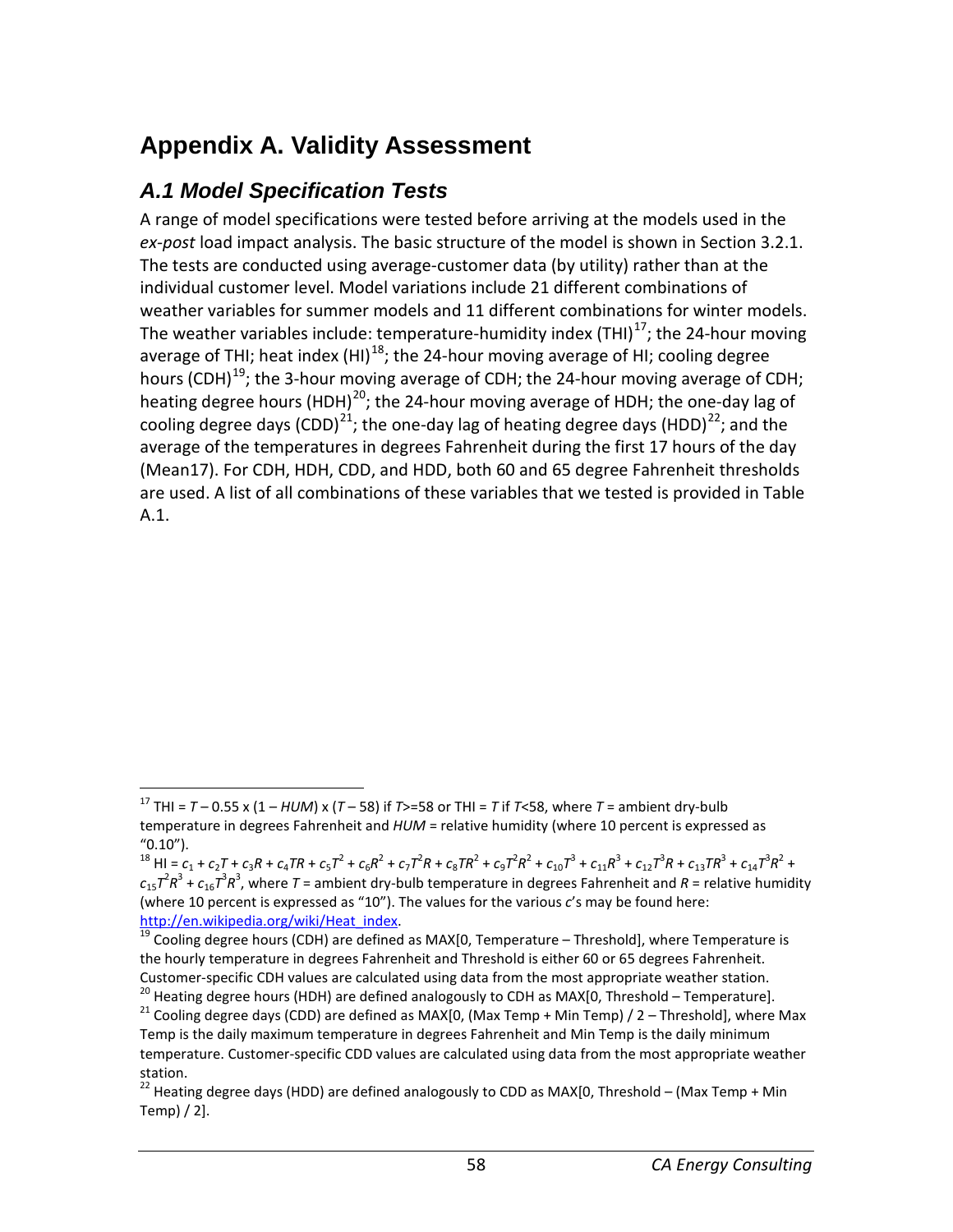| <b>Model Number</b> |                      | <b>Included Weather Variables</b> |
|---------------------|----------------------|-----------------------------------|
|                     | <b>Summer</b>        | <b>Winter</b>                     |
| 1                   | THI                  | CDH60 HDH60                       |
| $\overline{2}$      | HI                   | CDH65 HDH65                       |
| 3                   | CDH60                | CDH60 CDH60_MA24 HDH60 HDH60_MA24 |
| 4                   | CDH <sub>65</sub>    | CDH65 CDH65 MA24 HDH65 HDH65 MA24 |
| 5                   | CDH60 MA3            | CDH60 CDD60 HDH60 HDD60           |
| 6                   | CDH65_MA3            | CDH65 CDD65 HDH65 HDD65           |
| 7                   | THI THI MA24         | CDH60 Lag_CDD60 HDH60 Lag_HDD60   |
| 8                   | HI HI MA24           | CDH65 Lag_CDD65 HDH65 Lag_HDD65   |
| 9                   | CDH60 CDH60 MA24     | Mean17                            |
| 10                  | CDH65 CDH65 MA24     | CDH60 HDH60 Mean17                |
| 11                  | CDH60_MA3 CDH60_MA24 | CDH65 HDH65 Mean17                |
| 12                  | CDH65_MA3 CDH65_MA24 |                                   |
| 13                  | THI Lag_CDD60        |                                   |
| 14                  | HI Lag_CDD60         |                                   |
| 15                  | CDH60 Lag_CDD60      |                                   |
| 16                  | CDH65 Lag_CDD60      |                                   |
| 17                  | CDH60_MA3 Lag_CDD60  |                                   |
| 18                  | CDH65_MA3 Lag_CDD60  |                                   |
| 19                  | Mean17               |                                   |
| 20                  | CDH60 Mean17         |                                   |
| 21                  | CDH65 Mean17         |                                   |

**Table A.1: Weather Variables Included in the Tested Specifications**

The model variations are evaluated according to two primary validation tests:

- 1. Ability to predict usage on event-like *non-event days*. Specifically, we identified a set of days that were similar to event days, but were not called as event days (*i.e.*, "test days"). The use of non-event test days allows us to test model performance against known "reference loads," or customer usage in the absence of an event. We estimate the model excluding one of the test days and use the estimates to make out-of-sample predictions of customer loads on that day. The process is repeated for all of the test days. The model fit (*i.e.*, the difference between the actual and predicted loads on the test days, during afternoon hours in which events are typically called) is evaluated using mean absolute percentage error (MAPE) as a measure of accuracy, and mean percentage error (MPE) as a measure of bias.
- 2. Performance on *synthetic* event days (*e.g.*, event-like non-event days that are treated as event days in estimation), to test for "event" coefficients that demonstrate statistically significant bias, as opposed to expected nonsignificance, since customers have no reason to modify usage on days that are not actual events. This is an extension of the previous test. The same test days are used, with a set of hourly "synthetic" event variables included in addition to the rest of the specification to test whether non-zero load impacts are estimated for these days. A successful test involves synthetic event load impact coefficients that are not statistically significantly different from zero.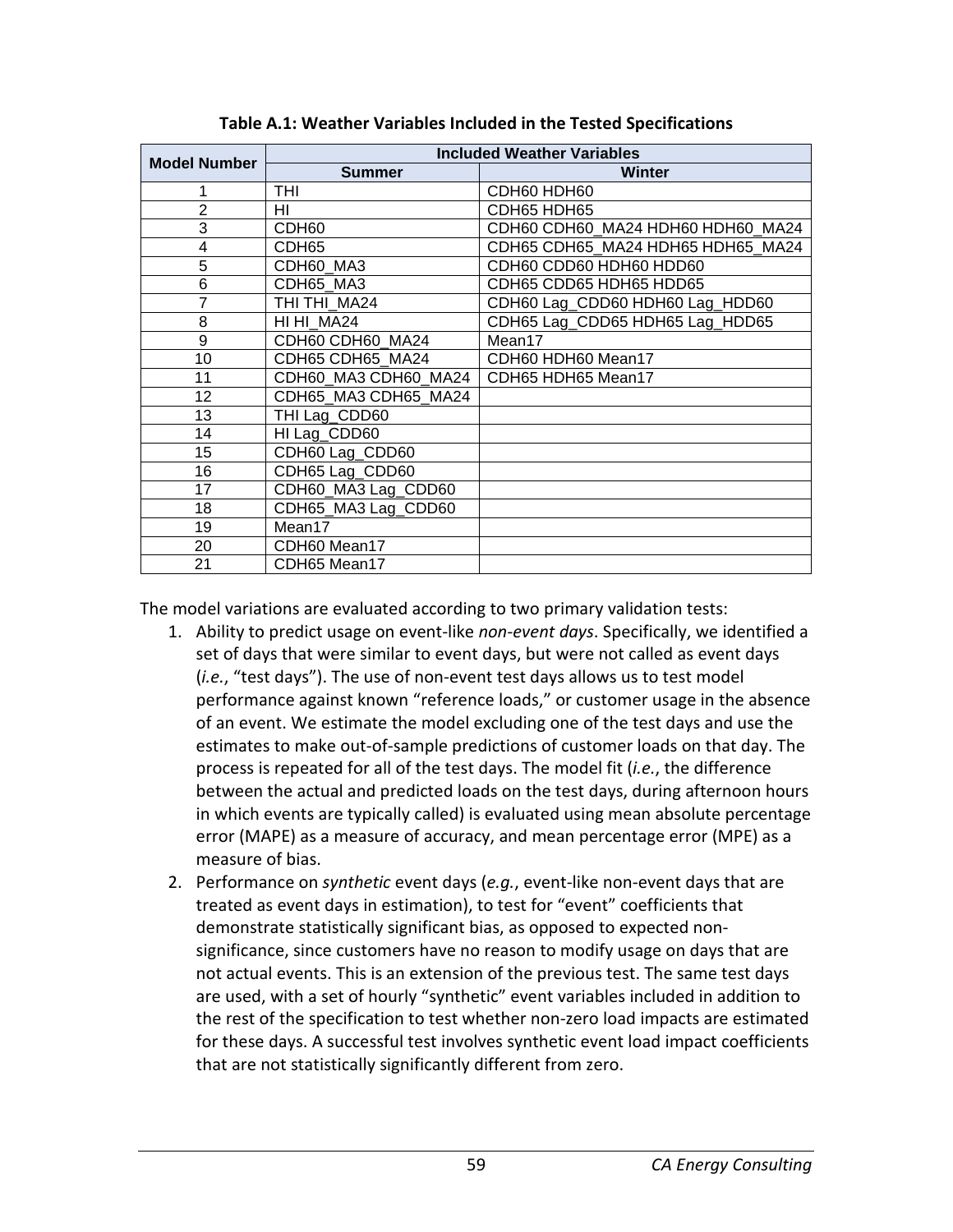## **A.1.1 Selection of Event-Like Non-Event Days**

In order to select event-like non-event days, we created an average weather profile using the load-weighted average temperature across customers, each of which is associated with a weather station.

We selected days according to the average event-window temperature (hours-ending 15 through 19 for PGE summer, 15 and 16 for PGE winter, 14 through 16 for SCE , and 14 through 17 for SDG&E), omitting holidays, weekends, and event days for programs in which BIP customers are dually enrolled (*e.g.*, DBP). Table A.2 lists the event-like nonevent days selected for each program.

| <b>PG&amp;E</b> |            | <b>SCE</b>    | <b>SDG&amp;E</b> |
|-----------------|------------|---------------|------------------|
| <b>Summer</b>   | Winter     | <b>Summer</b> | <b>Summer</b>    |
| 6/17/2015       | 11/12/2014 | 8/12/2015     | 7/23/2015        |
| 7/02/2015       | 1/29/2015  | 8/13/2015     | 7/31/2015        |
| 7/16/2015       | 2/03/2015  | 8/14/2015     | 8/04/2015        |
| 7/17/2015       | 2/10/2015  | 8/24/2015     | 8/25/2015        |
| 7/20/2015       | 3/11/2015  | 9/25/2015     | 8/26/2015        |
| 7/22/2015       | 3/12/2015  | 9/28/2015     | 8/27/2015        |
| 7/23/2015       | 4/22/2015  | 9/30/2015     | 9/11/2015        |
| 7/27/2015       |            |               |                  |
| 9/25/2015       |            |               |                  |

**Table A.2: List of Event-Like Non-Event Days by Program**

## **A.1.2 Results from Tests of Alternative Weather Specifications**

For each utility, we tested 21 different sets of weather variables. The aggregate load used in conducting these tests was constructed separately for each utility.

For each utility/season (5) and specification (21 for summer and 11 for winter), the tests are conducted by estimating one model for every event-like day (9 for PG&E summer and 7 for the others). Each model excludes one event-like day from the estimation model and uses the estimated parameters to predict the usage for that day. The MPE and MAPE are calculated across the event-window hours of the withheld days.

Table A.3 summarizes the adjusted R-squared, mean percentage error (MPE), and mean absolute percentage error (MAPE) of the winning specification for each program. The bias is generally low with the exception of the SDG&E winter model. That high bias and the high error rate are likely due to the fact that SDG&E's program contains only five customers, only two of which ever have loads substantially above their FSLs around the time of the event, with somewhat large variations in load across days. Model performance tends to improve as the sample size increases, since customer-specific idiosyncrasies get averaged out. This helps explain the superior performance of the PG&E and SCE models, which are much larger programs than the SDG&E program.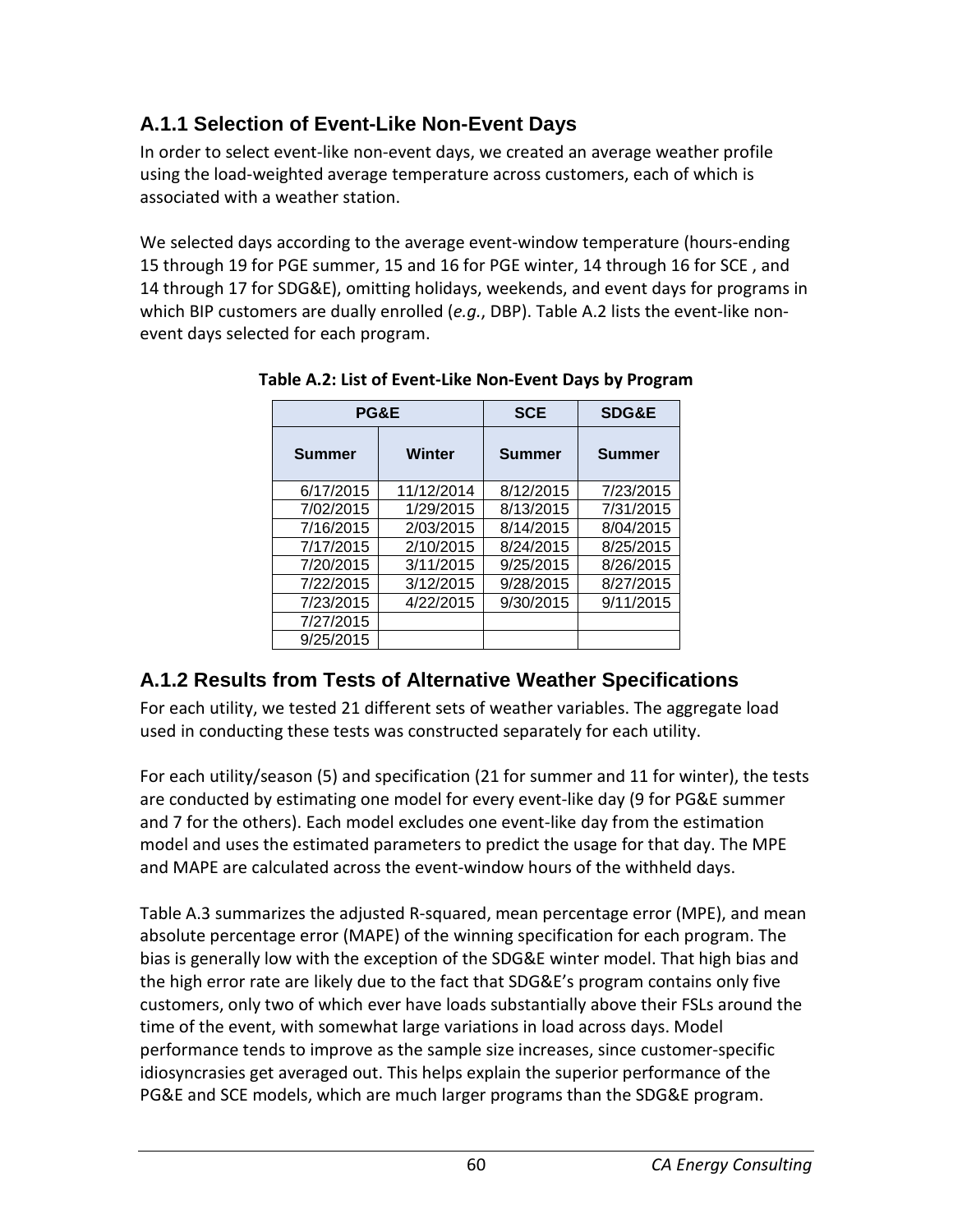| <b>Utility</b> | <b>Season</b> | <b>Selected</b><br><b>Specification</b><br><b>Number</b> | Adjusted R <sup>2</sup> | <b>MPE</b> | <b>MAPE</b> |
|----------------|---------------|----------------------------------------------------------|-------------------------|------------|-------------|
| PG&E           | Summer        | 10                                                       | 0.93                    | 0.5%       | 1.5%        |
| PG&E           | Winter        |                                                          | 0.97                    | 2.9%       | 4.8%        |
| <b>SCE</b>     | Summer        | 15                                                       | 0.84                    | $-0.7%$    | 1.5%        |
| SDG&E          | Summer        | 5                                                        | 0.90                    | $-3.7\%$   | 7.2%        |

**Table A.3: Specification Test Results**

For each specification, we estimated a single model that included all of the days (*i.e.*, not withholding any event-like days), but using a single set of actual event variables (*i.e.*, a 24-hour profile of the average event-day load impacts). Figures A.1 through A.4 show the estimated hourly load impacts for each of the models by utility/season. The load impacts for the selected specification are highlighted in bold in each of the figures. With the possible exceptions of SDG&E (Figure A.4) and a single specification for PG&E Winter (Figure A.2), the results of these tests indicated that very little is at stake when selecting from the specifications, as the load impact profile was quite stable across them.



**Figure A.1: Average Event-Hour Load Impacts by Specification, PG&E Summer Models**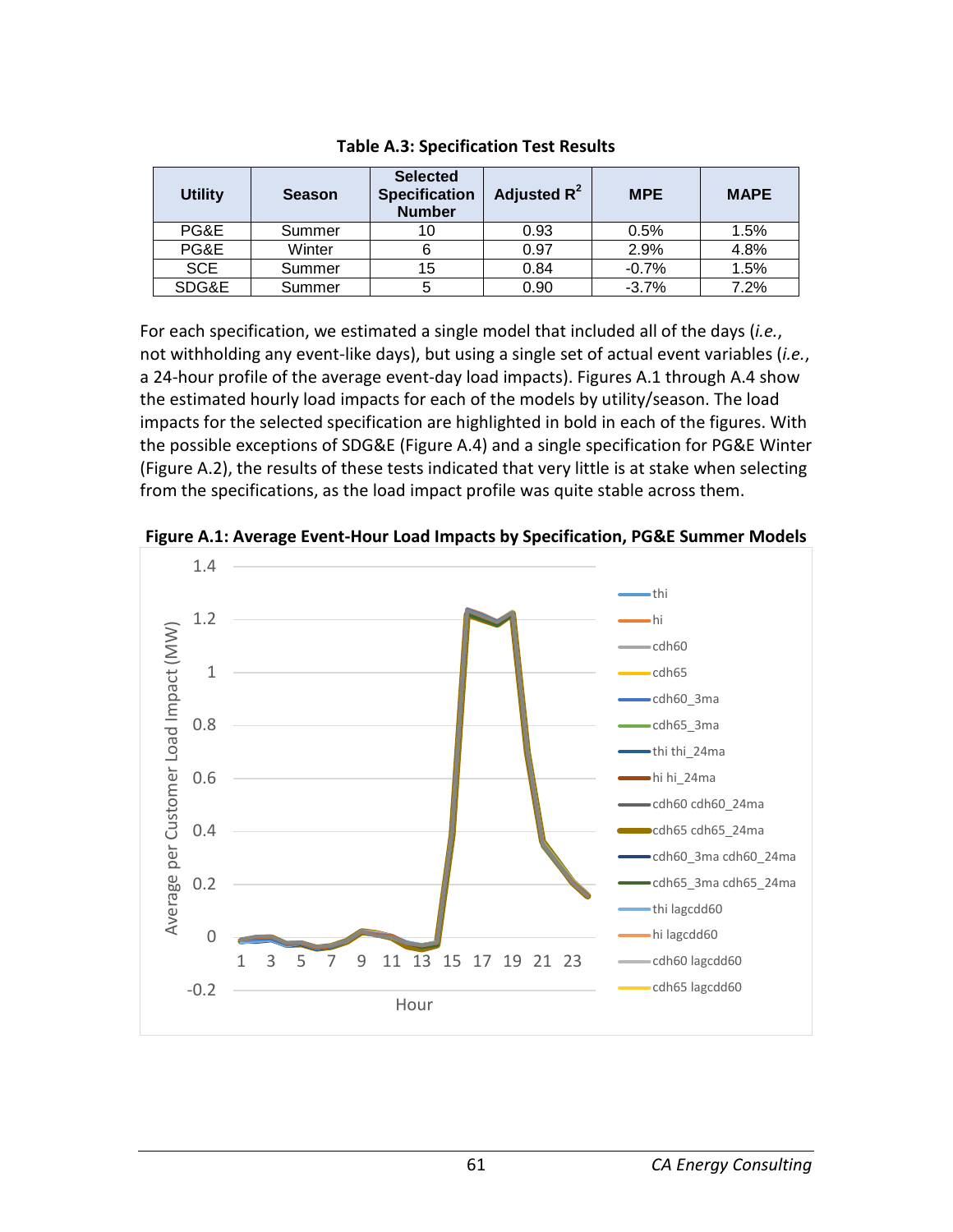

**Figure A.2: Average Event-Hour Load Impacts by Specification, PG&E Winter Models**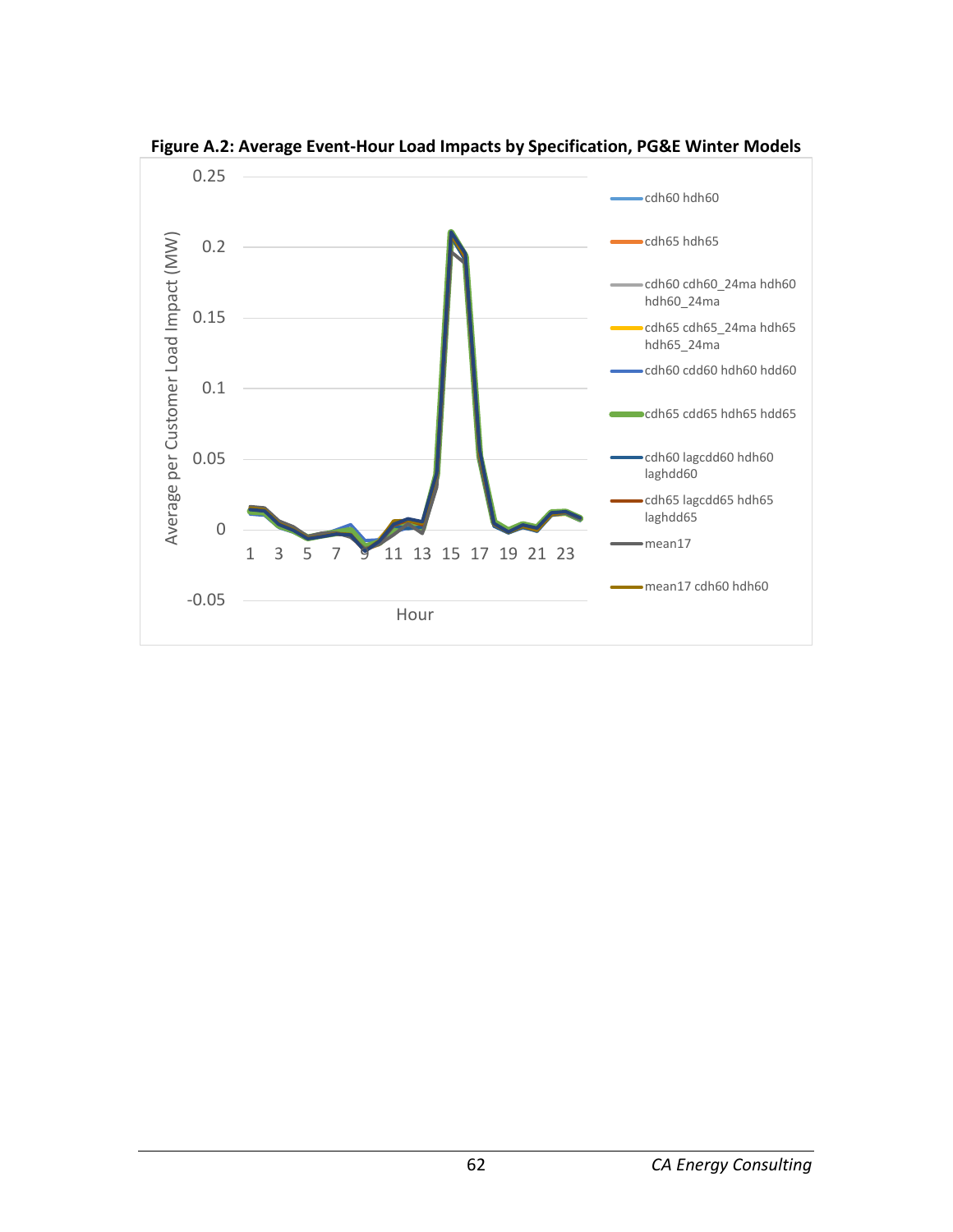

**Figure A.3: Average Event-Hour Load Impacts by Specification, SCE Summer Models**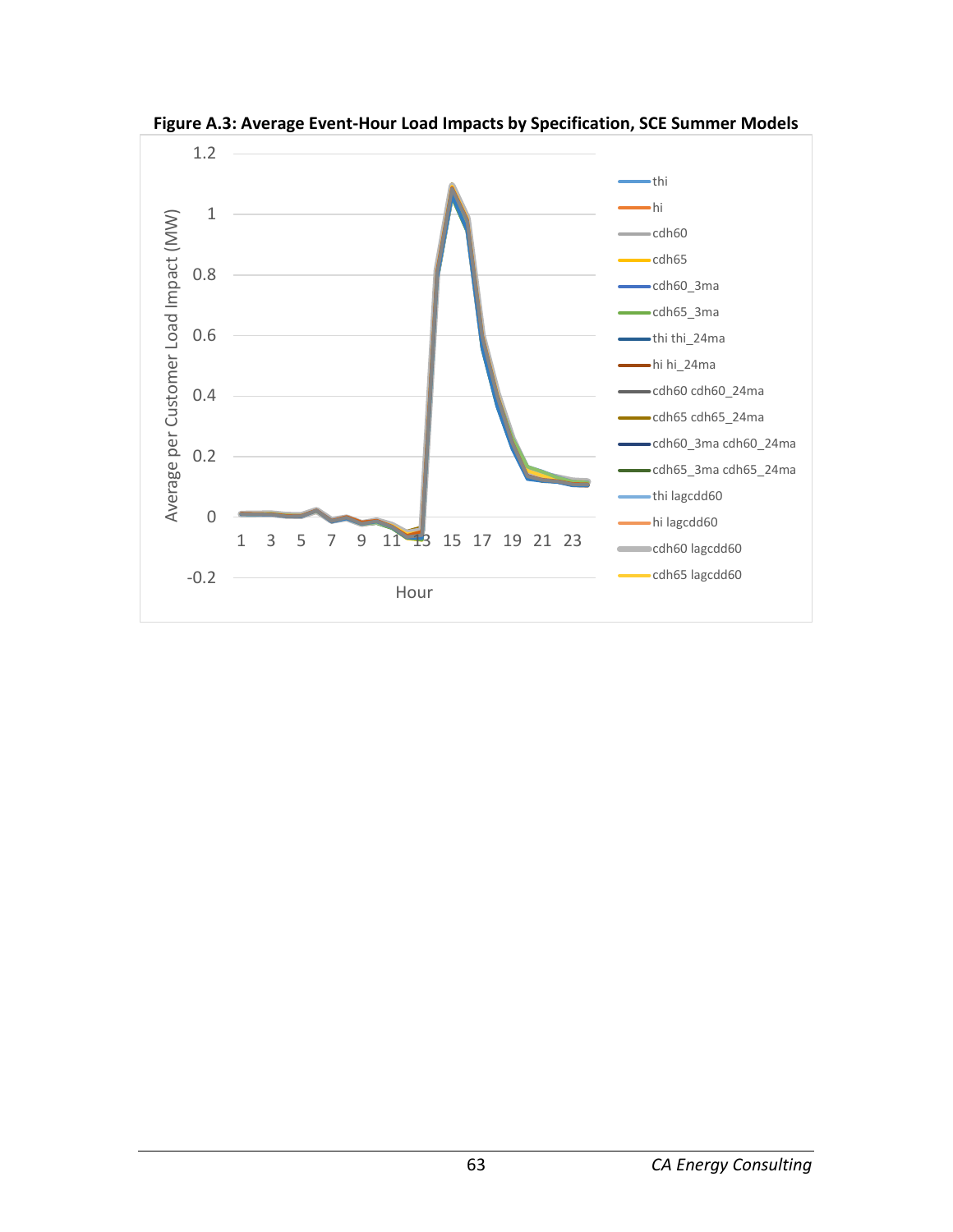**Figure A.4: Average Event-Hour Load Impacts by Specification, SDG&E Summer Models**



# **A.1.3 Synthetic Event Day Tests**

For the specification selected from the testing described in Section A.1.2, we conducted an additional test. The selected specification was estimated on the aggregate customer data (averaged across all customers who submitted a bid on at least one event day), including a set of 24 hourly "synthetic" event-day variables. These variables equaled one of the days listed in Table A.2, with a separate estimate for each hour of the day.

If the model produces synthetic event-day coefficients that are not statistically significantly different from zero, the test provides some added confidence that our actual event-day coefficients are not biased. That is, the absence of statistically significant results for the synthetic event days indicates that the remainder of the model is capable of explaining the loads on those days.

Table A.4 presents the results of this test for each utility, showing only the coefficients during the hours-ending 14 through 19, which time period includes all actual BIP event hours. The values in parentheses are p-values, or measures of statistical significance. A p-value less than 0.05 indicates that the estimated coefficient is statistically significantly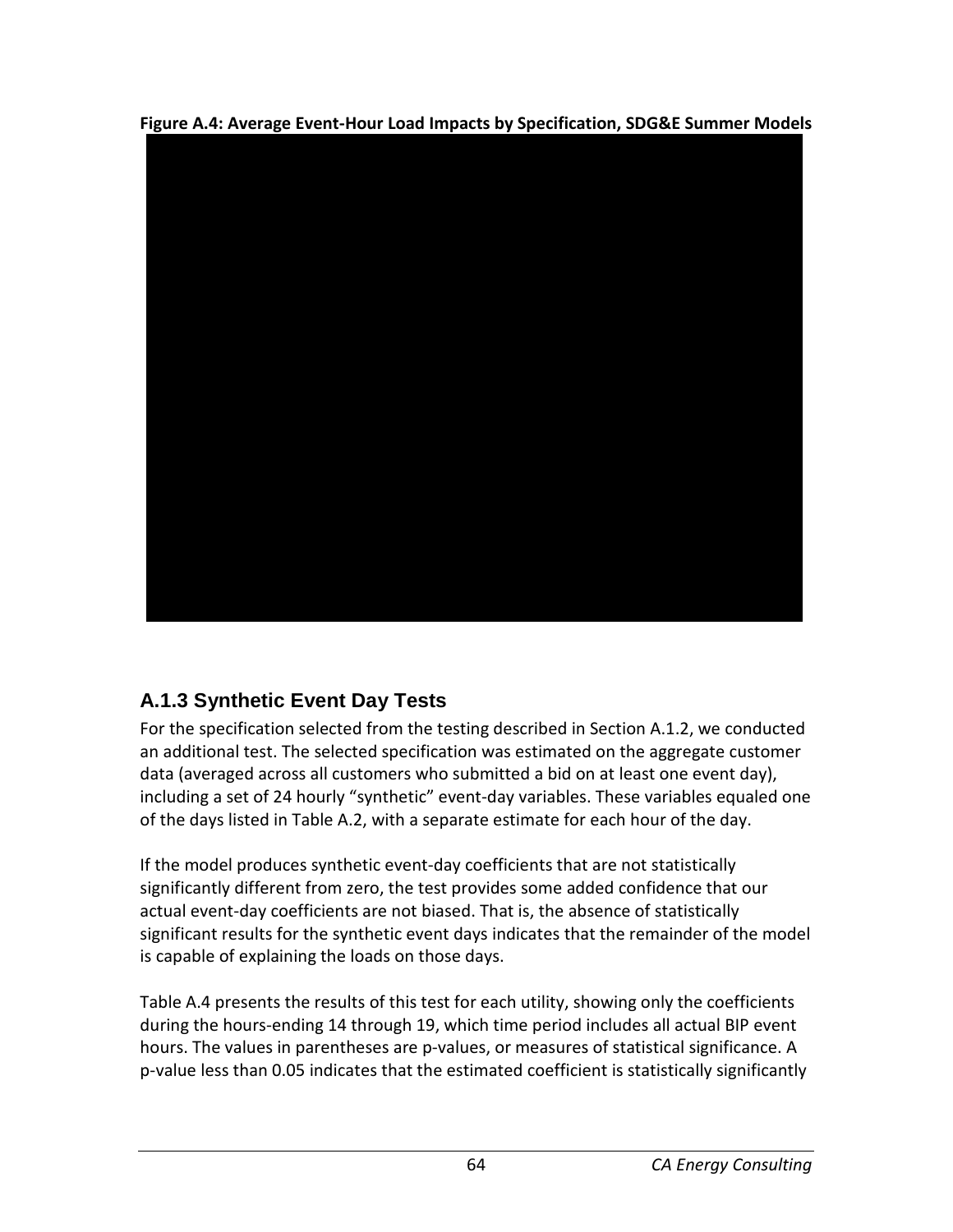different from zero with 90 percent confidence. The models perform well overall, with no statistically significant event-like load impacts.

| <b>Hour</b> | PG&E      |          | <b>SCE</b>    | SDG&E         |
|-------------|-----------|----------|---------------|---------------|
|             | Summer    | Winter   | <b>Summer</b> | <b>Summer</b> |
| 14          | 0.001     | 0.009    | 0.028         | 0.007         |
|             | (0.93)    | (0.25)   | (0.11)        | (0.92)        |
| 15          | 0.00008   | 0.001    | 0.013         | 0.052         |
|             | (1.00)    | (0.87)   | (0.48)        | (0.45)        |
| 16          | $-0.0003$ | $-0.007$ | $-0.004$      | 0.060         |
|             | (0.98)    | (0.39)   | (0.83)        | (0.39)        |
| 17          | $-0.011$  | $-0.003$ | $-0.014$      | 0.104         |
|             | (0.38)    | (0.70)   | (0.43)        | (0.14)        |
| 18          | $-0.014$  | 0.002    | $-0.014$      | 0.126         |
|             | (0.26)    | (0.84)   | (0.45)        | (0.07)        |
| 19          | $-0.009$  | 0.001    | 0.001         | 0.056         |
|             | (0.48)    | (0.84)   | (0.96)        | (0.42)        |

**Table A.4: Synthetic Event-Day Tests by Program**

### *A.2 Comparison of Predicted and Observed Loads on Event-like Days*

The model specification tests are based on the ability of the model to predict program load on event-like non-event days. Figures A.5 through A.8 illustrate the average predicted and observed loads across the event-like days. In each figure, the solid line represents the observed load and the dashed line represents the load predicted by the statistical model.<sup>[23](#page-70-0)</sup>

Figures A.5 through A.7 show that the PG&E and SCE predicted loads are quite close to the observed loads for the event-like non-event days. Figure A.8 shows that the SDG&E predicted loads are somewhat different from the observed loads during the afternoon. This reflects the increased difficulty of predicting loads precisely when the aggregate load is dominated by a single customer with irregular load profiles.

<span id="page-70-0"></span><sup>&</sup>lt;sup>23</sup> The reason that PG&E's winter per-customer average loads shown in Figure A.6 differ markedly from the summer load profile shown in Figure A.5 because only the small subset of customers participating in PG&E's non-summer re-test events are included.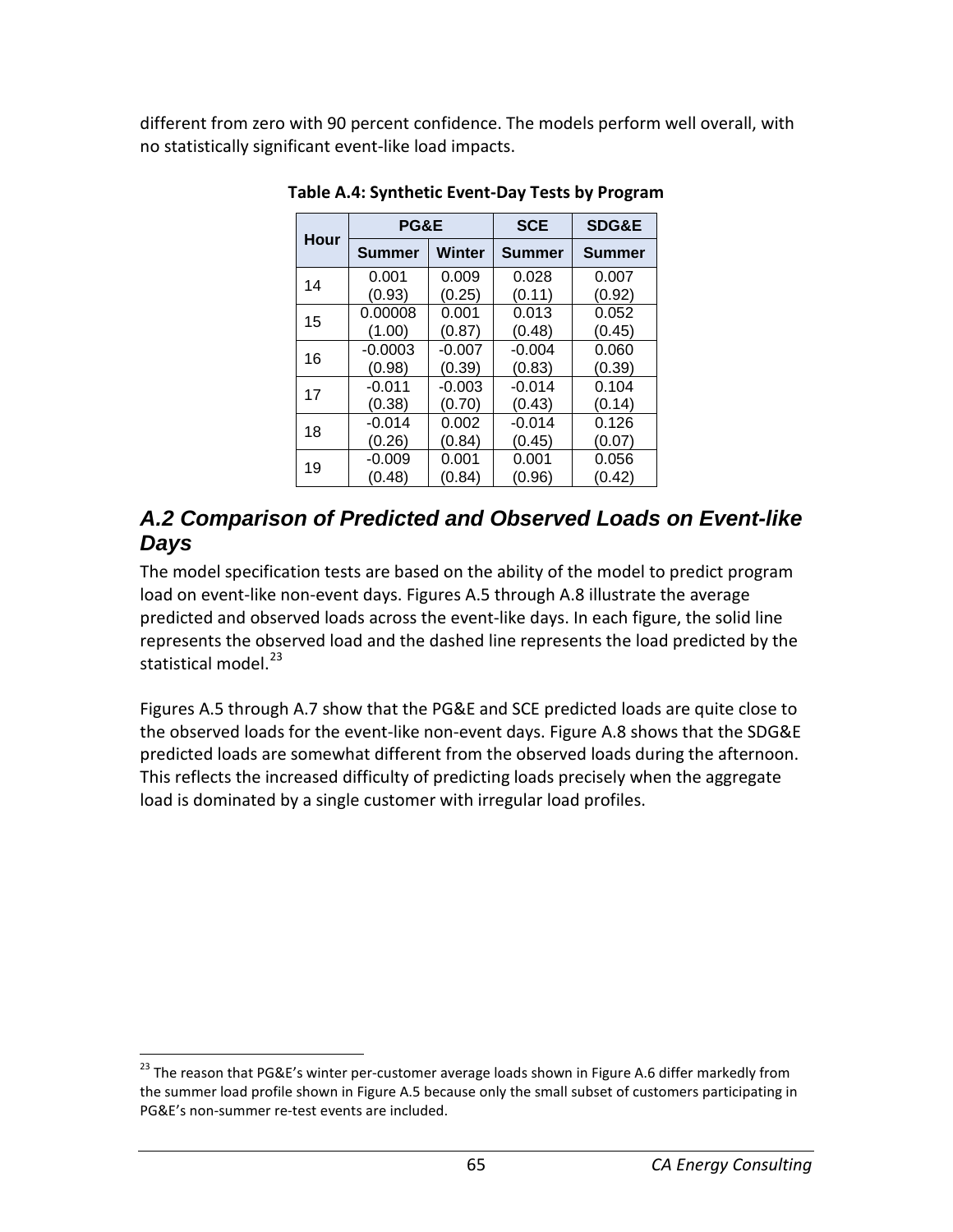

**Figure A.5: Average Predicted and Observed Loads on Event-like Days, PG&E Summer**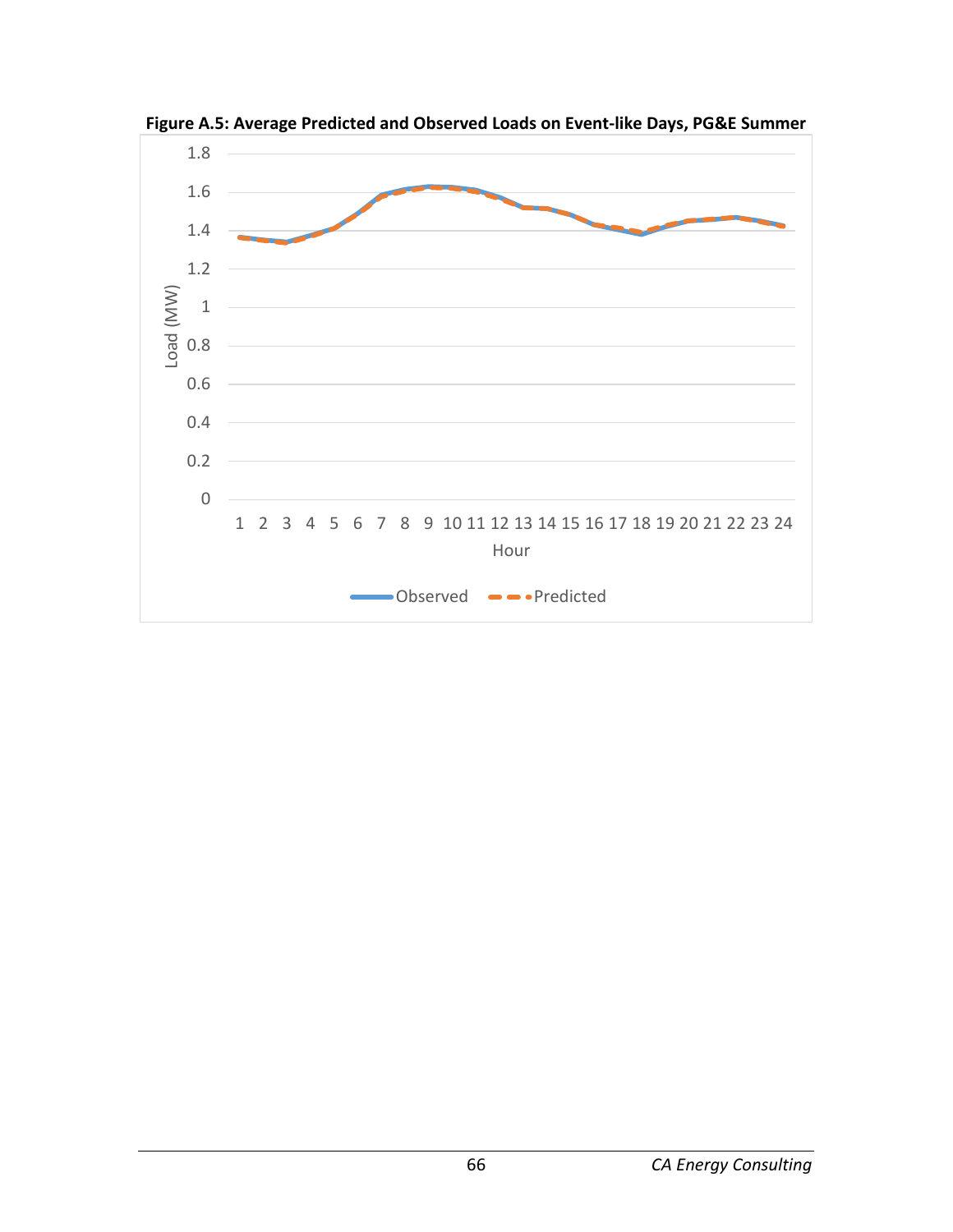

**Figure A.6: Average Predicted and Observed Loads on Event-like Days, PG&E Winter**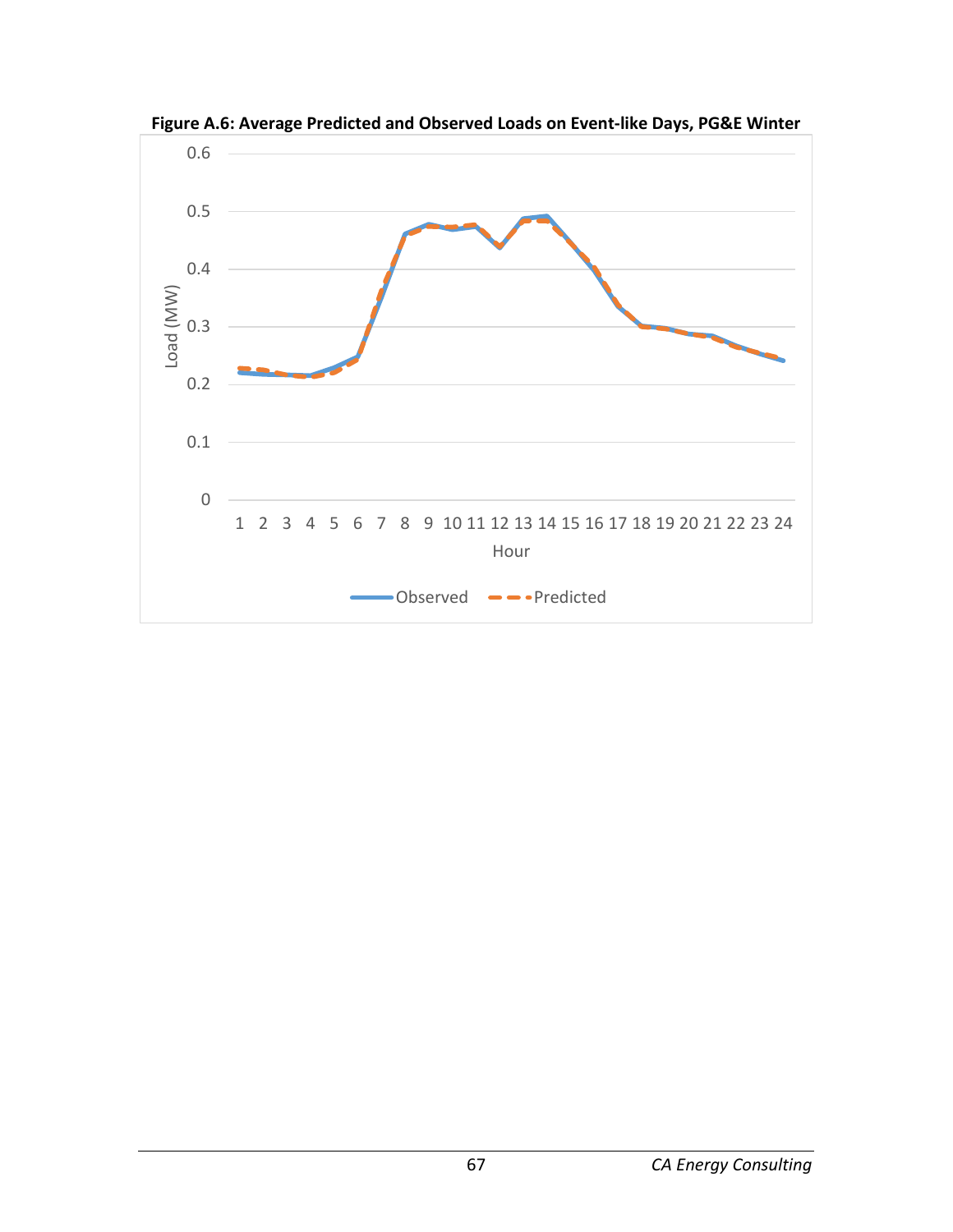

**Figure A.7: Average Predicted and Observed Loads on Event-like Days, SCE Summer**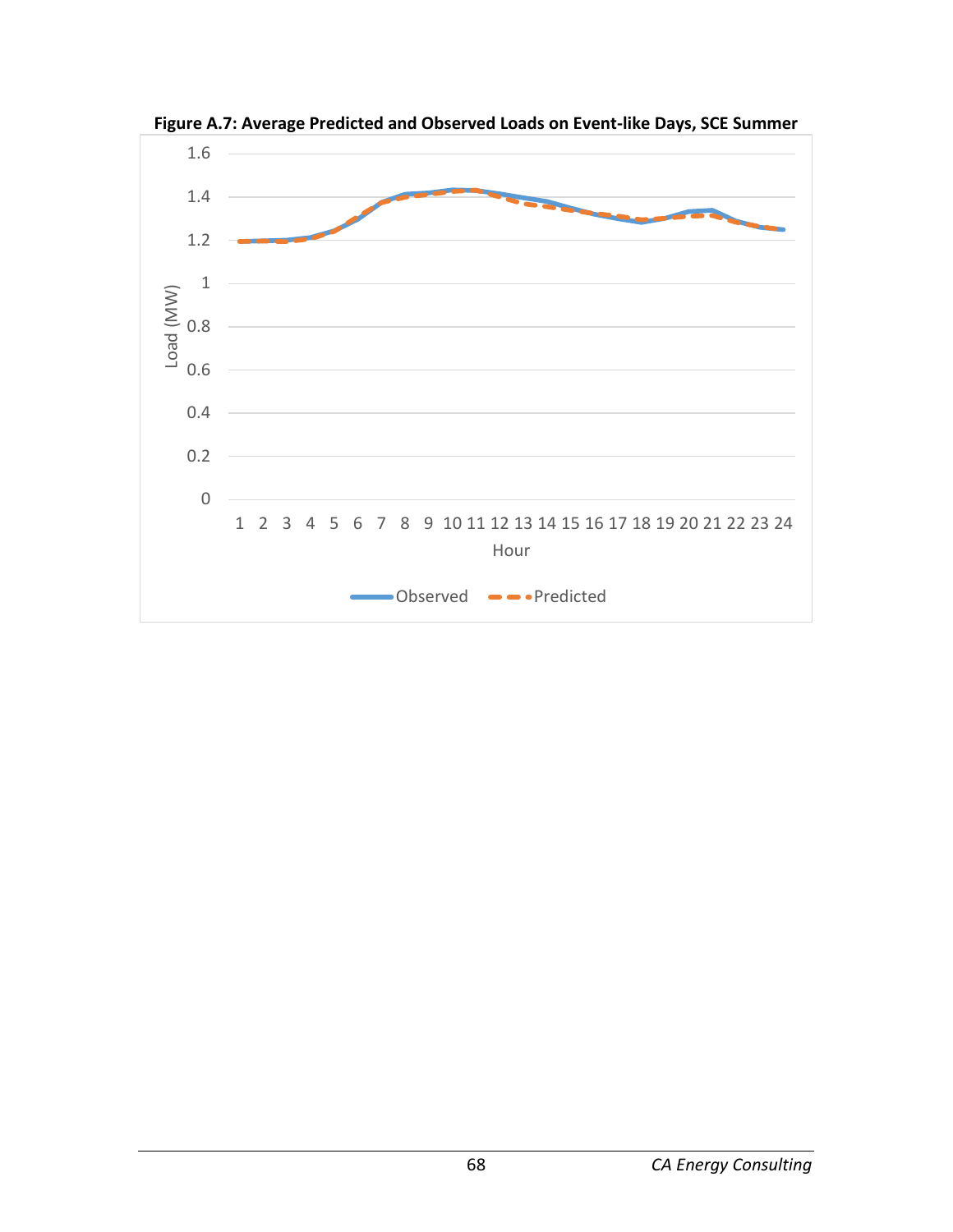**Figure A.8: Average Predicted and Observed Loads on Event-like Days, SDG&E Summer**



## *A.3 Potential Refinement of Customer-Level Models*

While the specification tests described in Section A.1 were conducted on aggregated load profiles for each utility, the *ex-post* load impacts are derived from the results of customer-level models. We examined the estimated load impacts from these models to determine whether any modifications to the estimates are required. We do this by comparing the observed hourly event-day loads to the observed loads from similar days to determine a "day matching" load impact that may be compared to the estimated load impacts. After this evaluation, we have not modified the estimated load impacts for any customers.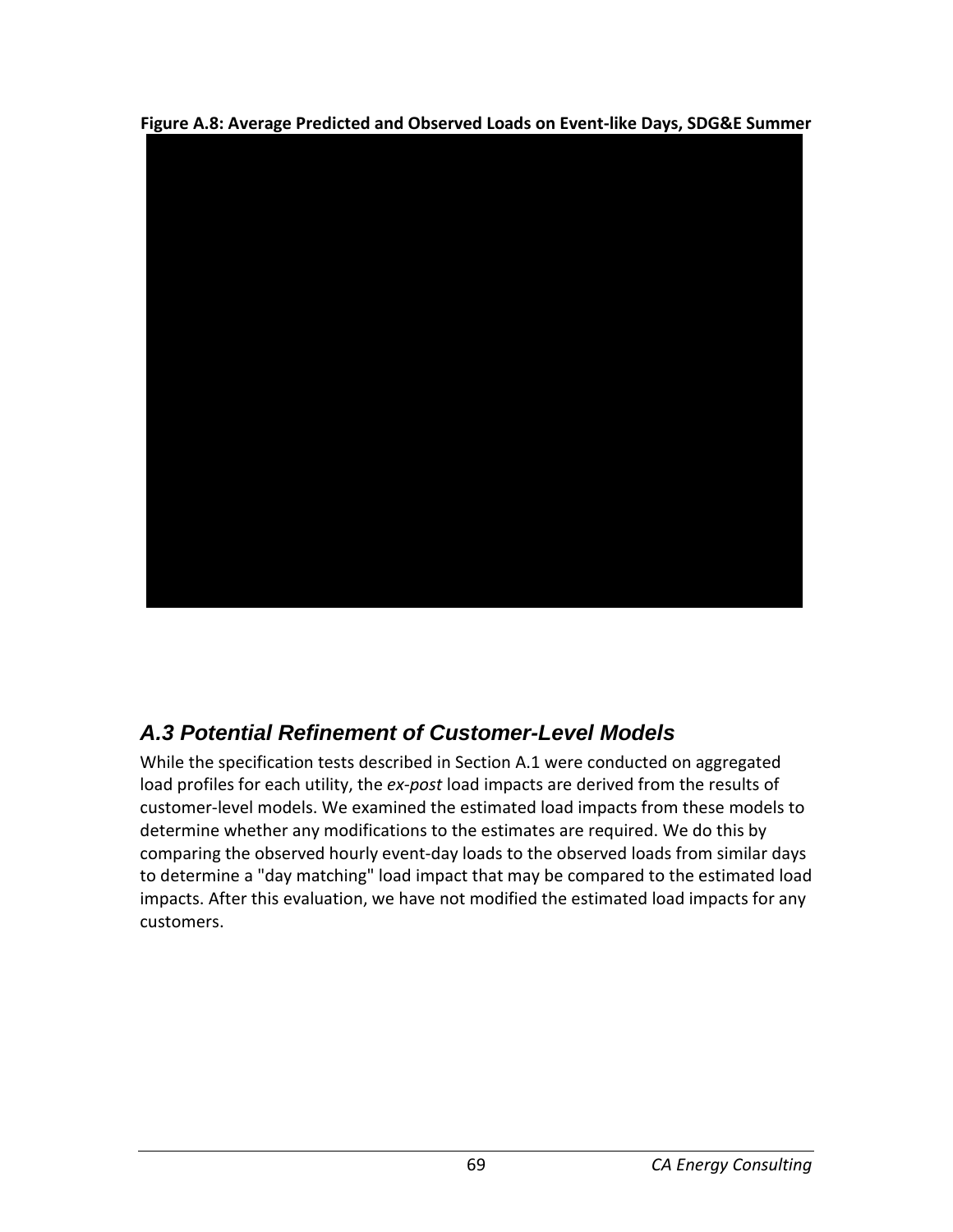# **Appendix B. FSL Achievement by Industry Group**

This appendix contains tables showing the FSL achievement by industry group and hour (relative to the called event window) for the events used as the basis for the *ex-ante* load impacts. FSL achievement is defined as the estimated *ex-post* load impact divided by the difference between the reference load and the FSL. The denominator represents the load impact required to exactly meet the customer's BIP obligation. Because BIP events do not always begin and end on the hour, the hours before and after the event are not always well-defined. The notes following each table indicate the included hours.

|                                                        | <b>Percent Over/Under Performance</b> |                               |                       |                            |
|--------------------------------------------------------|---------------------------------------|-------------------------------|-----------------------|----------------------------|
| <b>Industry Group</b>                                  | <b>Hour Before</b><br>Event           | <b>First Hour of</b><br>Event | Last Hour of<br>Event | <b>Hour After</b><br>Event |
| Agriculture, Mining, &<br>Construction                 | 36%                                   | 108%                          | 105%                  | 71%                        |
| Manufacturing                                          | 30%                                   | 103%                          | 102%                  | 59%                        |
| Wholesale, Transportation, &<br><b>Other Utilities</b> | 33%                                   | 98%                           | 99%                   | 49%                        |
| <b>Retail Stores</b>                                   |                                       |                               |                       |                            |
| Offices, Hotels, Health,                               |                                       |                               |                       |                            |
| Services                                               |                                       |                               |                       |                            |
| Entertainment, Other Services,                         |                                       |                               |                       |                            |
| Government                                             |                                       |                               |                       |                            |
| Other or Unknown                                       |                                       |                               |                       |                            |
| <b>All Customers</b>                                   | 31%                                   | 103%                          | 102%                  | 57%                        |

#### **Table B.1: July 30, 2015 Over/Under Performance – PG&E BIP,** *by Industry Group and Event Hour*

(HE15, HE16, HE19, and HE20 shown.)